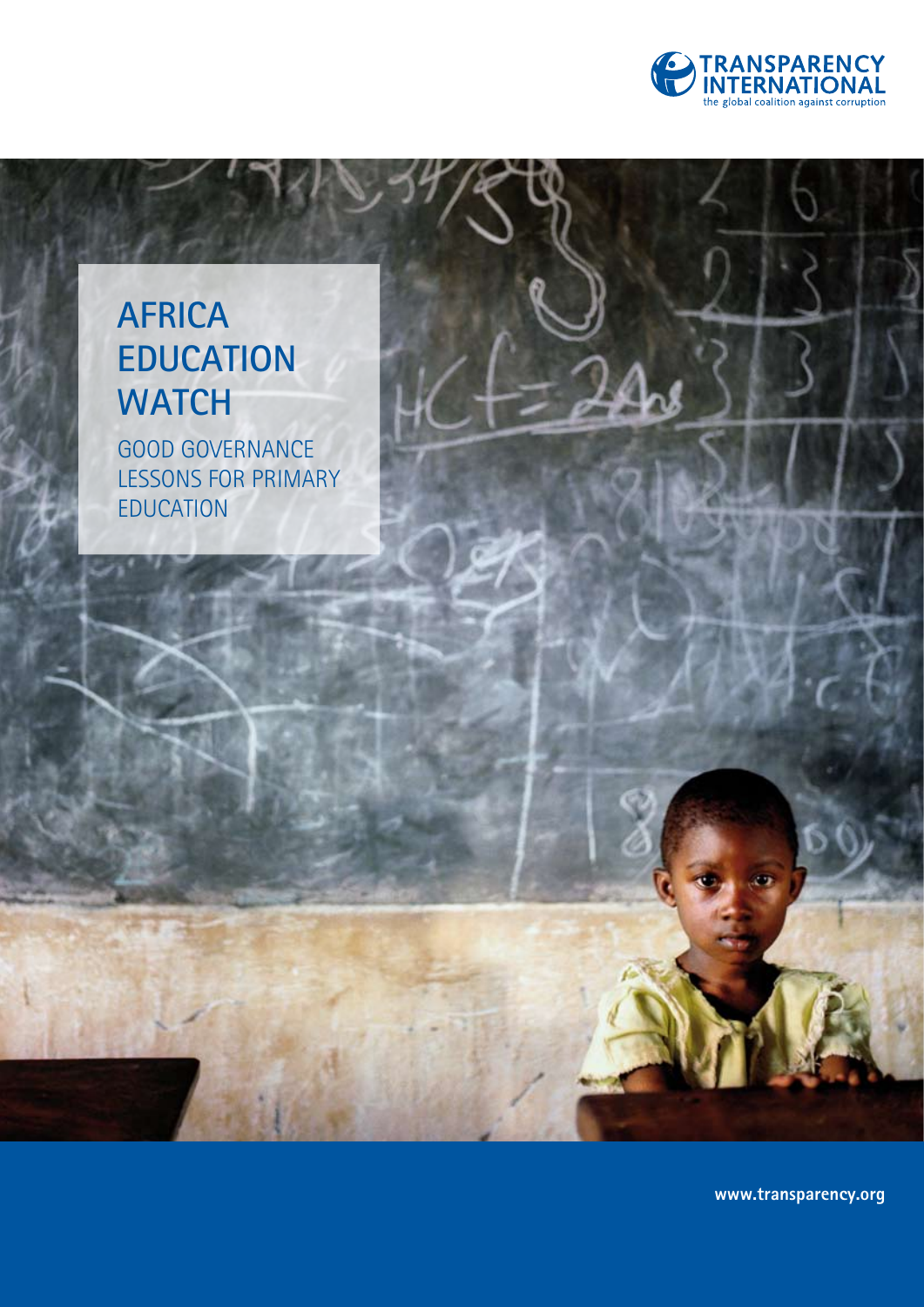## www.transparency.org

Transparency International is the global civil society organisation leading the fight against corruption. Through more than 90 chapters worldwide and an international secretariat in Berlin, Germany, TI raises awareness of the damaging effects of corruption and works with partners in government, business and civil society to develop and implement effective measures to tackle it.

Programme management: Stéphane Stassen Authors: Laetitia Antonowicz, Frédéric Lesné, Stéphane Stassen and John Wood Contributions: Doris Bäsler and Juanita Riaño Editing: Deborah Unger Design: frischdesign.com Front cover © Alfredo Caliz/Panos Pictures

National coordinations: Ghana: Vitus Azeem and Gilbert Sam (Ghana Integrity Initiative) Madagascar: Florent Adriamahavonjy (TI Initiative Madagascar) Morocco: Azeddine Akesbi and Amina Debbagh (Transparency Maroc) Niger: Wada Maman and Nouhou Naino (Association Nigérienne de Lutte contre la Corruption) Senegal: Fatoumata Hane and Fatou Jupiter Sarr (Forum Civil) Sierra Leone: Salia Kpaka (National Accountability Group) Uganda: Robert Lugolobi, Edison Nsubunga and Paul Onapa (TI Uganda)

ISBN: 978-3-935711-42-5 © 2010 Transparency International. All rights Reserved. Printed on 100% recycled paper

Every effort has been made to verify the accuracy of the information contained in this report. All information was believed to be correct as of February 2010. Nevertheless, Transparency International cannot accept responsibility for the consequences of its use for other purposes or in other contexts.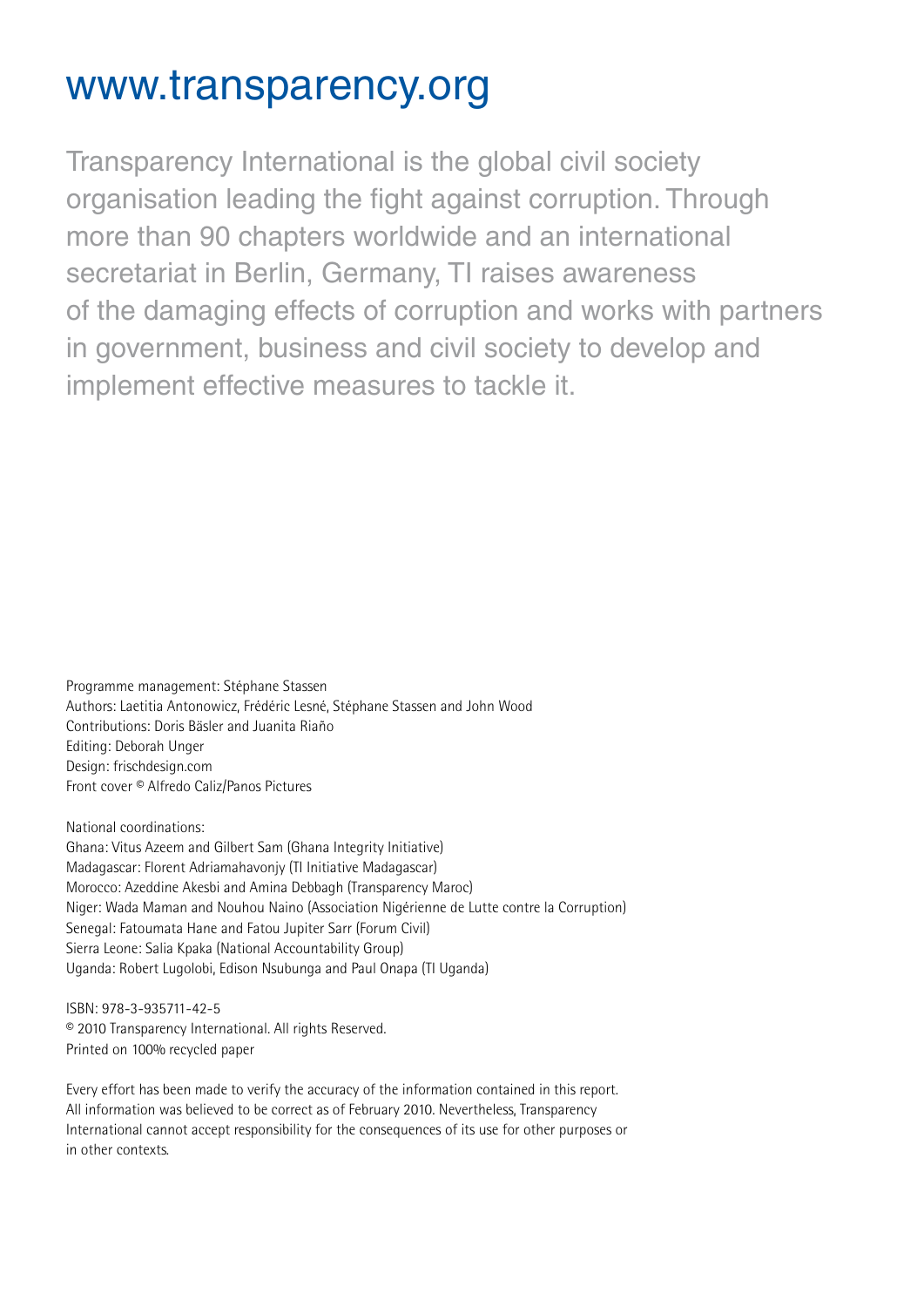## **CONTENTS**

|                | List of Tables and Figures<br>Abbreviations<br>Terminology                                     | $\mathbf{  }$<br>Ш<br>Ш |
|----------------|------------------------------------------------------------------------------------------------|-------------------------|
|                | <b>Executive Summary</b>                                                                       | IV                      |
| 1.             | <b>Introduction</b>                                                                            | 1                       |
| $\overline{2}$ | Education and governance background                                                            | 2                       |
| 2.1            | Governance in education                                                                        | 2                       |
| 2.2            | The regional education context                                                                 | 3                       |
| 2.3            | Corruption issues in education                                                                 | 3                       |
| 3              | <b>Country contexts</b>                                                                        | 5                       |
| 3.1            | Political and socio-economic background                                                        | 5                       |
| 3.2            | Primary education                                                                              | 6                       |
| 3.3            | Development architecture                                                                       | 6                       |
| 3.4            | Anti-corruption                                                                                | $\overline{7}$          |
| 4              | <b>Survey findings</b>                                                                         | 8                       |
| 4.1            | Primary education resources                                                                    | 8                       |
| 4.2            | Access to information                                                                          | 10                      |
| 4.3            | Participation                                                                                  | 14                      |
| 4.4            | Accountability                                                                                 | 18                      |
| 4.5            | Corrupt practices                                                                              | 20                      |
| 5              | <b>Conclusions and recommendations</b>                                                         | 24                      |
| 5.1            | Clarification of roles and responsibilities of national,<br>regional and district stakeholders | 24                      |
| 5.2            | Strengthening legal frameworks for school budgets<br>and financial records                     | 25                      |
| 5.3            | Local accountability frameworks                                                                | 26                      |
| 5.4            | Stakeholders' engagement and empowerment                                                       | 27                      |
|                | Annex 1. The Africa Education Watch programme                                                  | 29                      |
|                | Annex 2. Survey methodology and sampling                                                       | 30                      |
|                | Annex 3. Target regions for country surveys                                                    | 32                      |
|                | Annex 4. Bibliography                                                                          | 33                      |
|                | Endnotes                                                                                       | 34                      |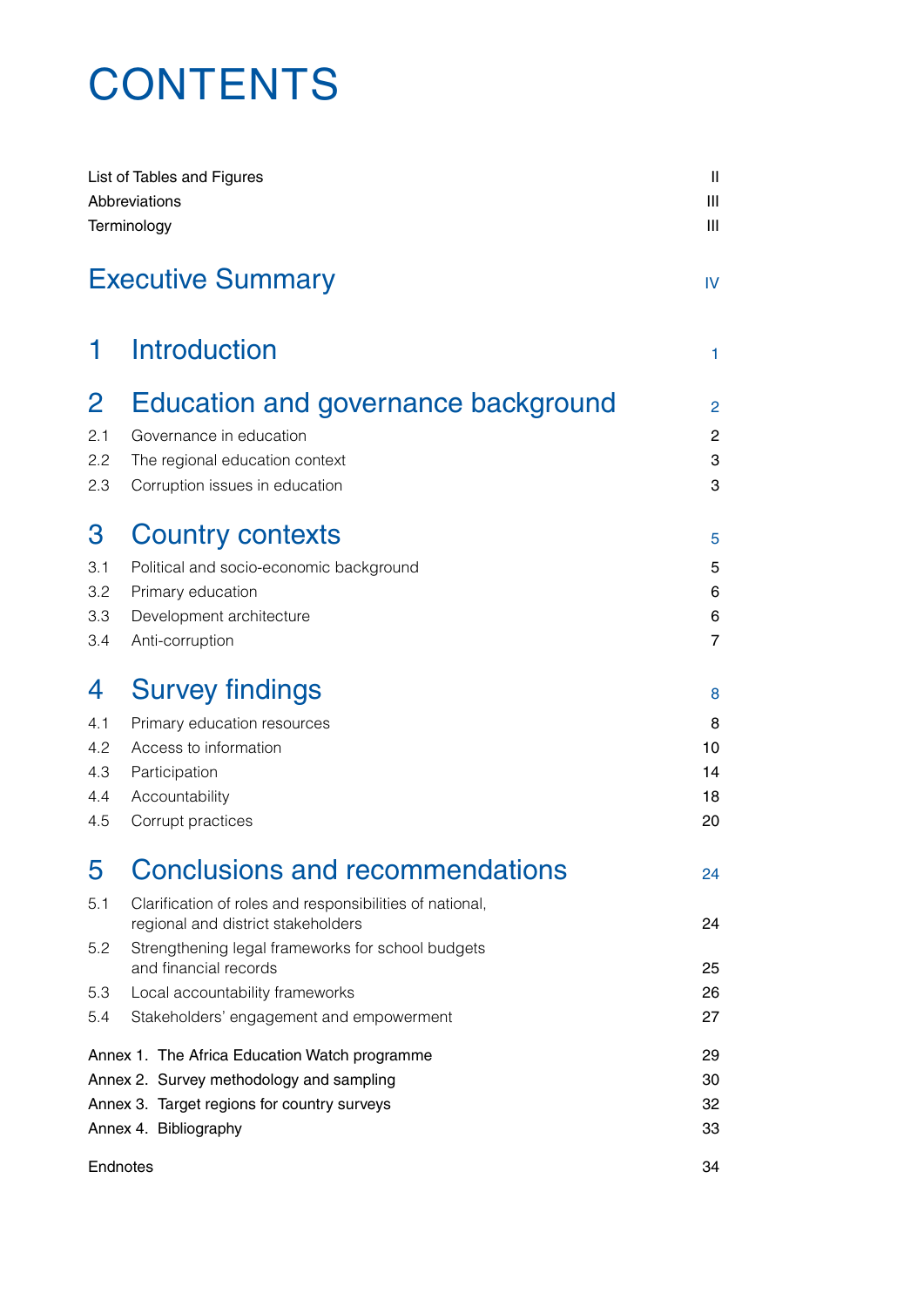### List of Tables

| Table 1:    | Corruption in education                                                                       | 4  |
|-------------|-----------------------------------------------------------------------------------------------|----|
| Table $2$ : | Political and socio-economic indicators<br>of participating countries                         | 5  |
| Table 3:    | Key characteristics of participating<br>countries' primary education systems                  | 6  |
| Table 4:    | Key primary education indicators<br>in participating countries                                |    |
| Table 5:    | Percentage of households that identified specific<br>problems in schools and filed complaints | 19 |

## List of Figures

| Figure 1: | Financial flows and corruption risks in primary education                                                                                                  | 9               |
|-----------|------------------------------------------------------------------------------------------------------------------------------------------------------------|-----------------|
| Figure 2: | Percentage of schools that do not display financial information                                                                                            | 11              |
| Figure 3: | Percentage of parents who have not tried to access<br>financial information about their child's school                                                     | 11              |
| Figure 4: | Reasons given by parents for not trying to access<br>school financial information                                                                          | 12              |
| Figure 5: | Proportion of head teachers who say that they are<br>informed about the amount and dispatch timing of<br>public resources (cash and kind) for their school | 12 <sub>2</sub> |
| Figure 6: | Proportion of schools without any financial documentation,<br>with incomplete financial documentation and with complete<br>financial documentation         | 14              |
| Figure 7: | Proportion of parents and head teachers who think that<br>"parents can influence school decisions"                                                         | 15              |
| Figure 8: | Proportion of parents who do NOT know if their<br>school have PTAs and SMCs                                                                                | 16              |
| Figure 9: | Proportion of head teachers or SMC members who say<br>they have received training in financial management                                                  | 17              |
|           | Figure 10: Proportion of parents who think that decision-making is<br>transparent in SMCs and PTAs                                                         | 18              |
|           | Figure 11: Proportion of parents who report paying registration fees                                                                                       | 20              |
|           | Figure 12: Average amount parents reported paying as a "registration fee"                                                                                  | 21              |
|           | Figure 13: Proportion of head teachers and heads of PTAs who<br>think resources are sometimes embezzled before reaching<br>their school                    | 22              |
|           | Figure 14: Proportion of parents, head teachers and heads of PTAs<br>who think "The education system is affected by corruption"                            | 23              |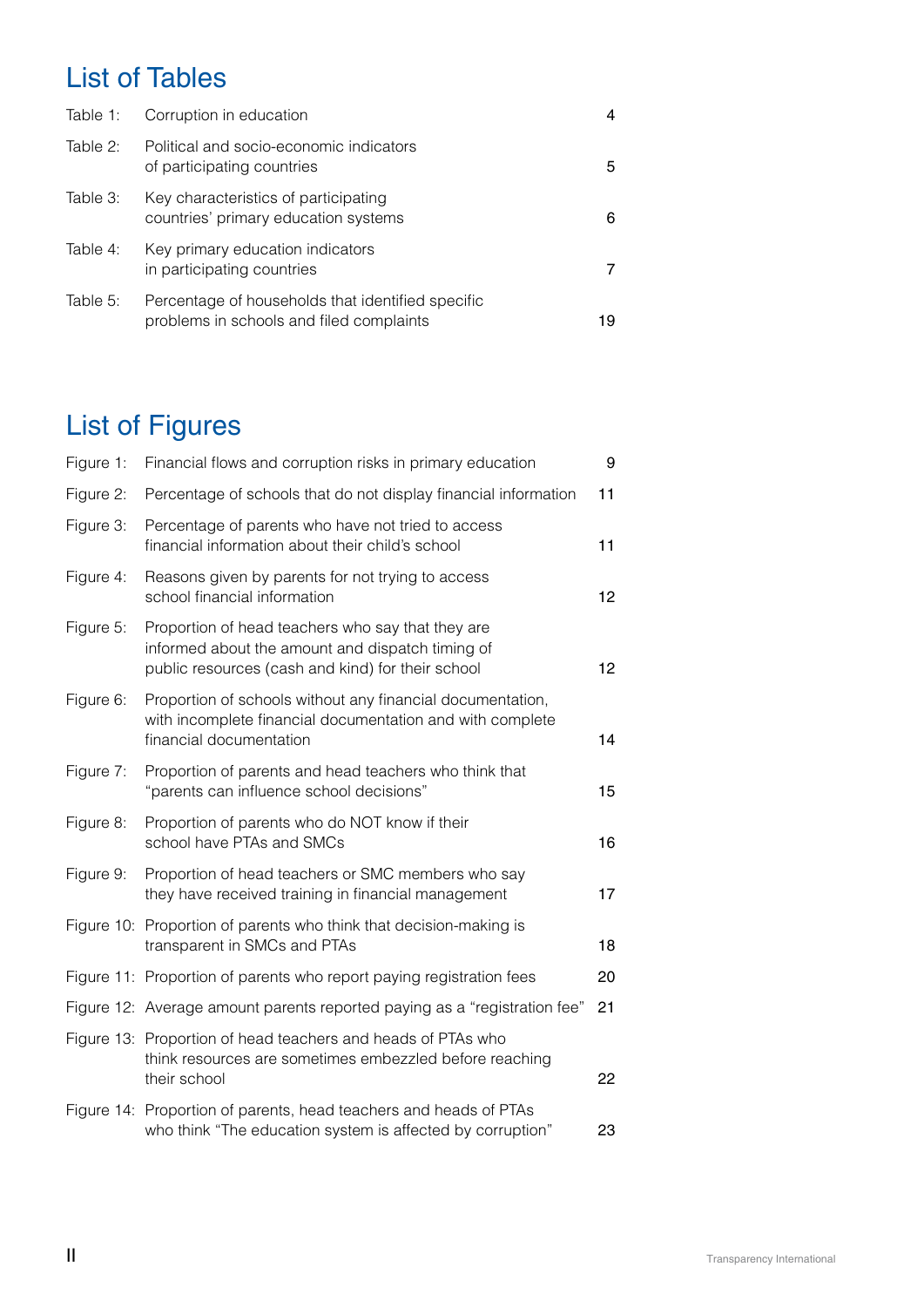### Abbreviations

| Africa Education Watch              |
|-------------------------------------|
| <b>Education for All</b>            |
| Human Development Index             |
| Millennium Development Goals        |
| Ministry of Education               |
| Ministry of Finance                 |
| Non-Governmental Organisation       |
| Parent-Teacher Association          |
| School Management Committee         |
| School Performance Improvement Plan |
| Sector Wide Approaches              |
| Transparency International          |
|                                     |

### **Terminology**

The present report uses consistent terminology to refer to specific actors or institutions in the education system: head teachers, School Management Committees, Parent-Teacher Associations and District Education Officers. The table below presents the national equivalents of these terms in each of the seven countries.

| Country        | <b>Head Teacher</b>                   | School Management Parent-Teacher<br>Committee | Association                                   | <b>District Official</b>                                          |
|----------------|---------------------------------------|-----------------------------------------------|-----------------------------------------------|-------------------------------------------------------------------|
| Ghana          | Head teacher                          | School Management<br>Committee                | Parent-Teacher<br>Association                 | Ghana Education<br>Service (GES)                                  |
| Madagascar     | Directeur d'école                     | Comité de gestion<br>scolaire/FAF             | Association de<br>parents d'élèves/FRAM       | Circonscription scolaire<br>(CISCO)                               |
| <b>Morocco</b> | Directeur<br>d'établissement scolaire | Comité de gestion<br>scolaire                 | Association de parents<br>et tuteurs d'élèves | Délégation provinciale                                            |
| Niger          | Directeur d'école                     | Comité de gestion<br>scolaire                 | Association de<br>parents d'élèves            | Direction régionale et<br>inspection                              |
| Senegal        | Directeur d'école                     | Comité de gestion<br>scolaire                 | Association de parents<br>d'élèves            | Inspection Départe-<br>mentale de l'Education<br>Nationale (IDEN) |
| Sierra Leone   | Head teacher                          | School Management<br>Committee                | Parent-Teacher<br>Association                 | District Education<br>Official                                    |
| Uganda         | School head teacher                   | School Management<br>Committee                | Parent-Teacher<br>Association                 | District Education<br>Officer (DEO)                               |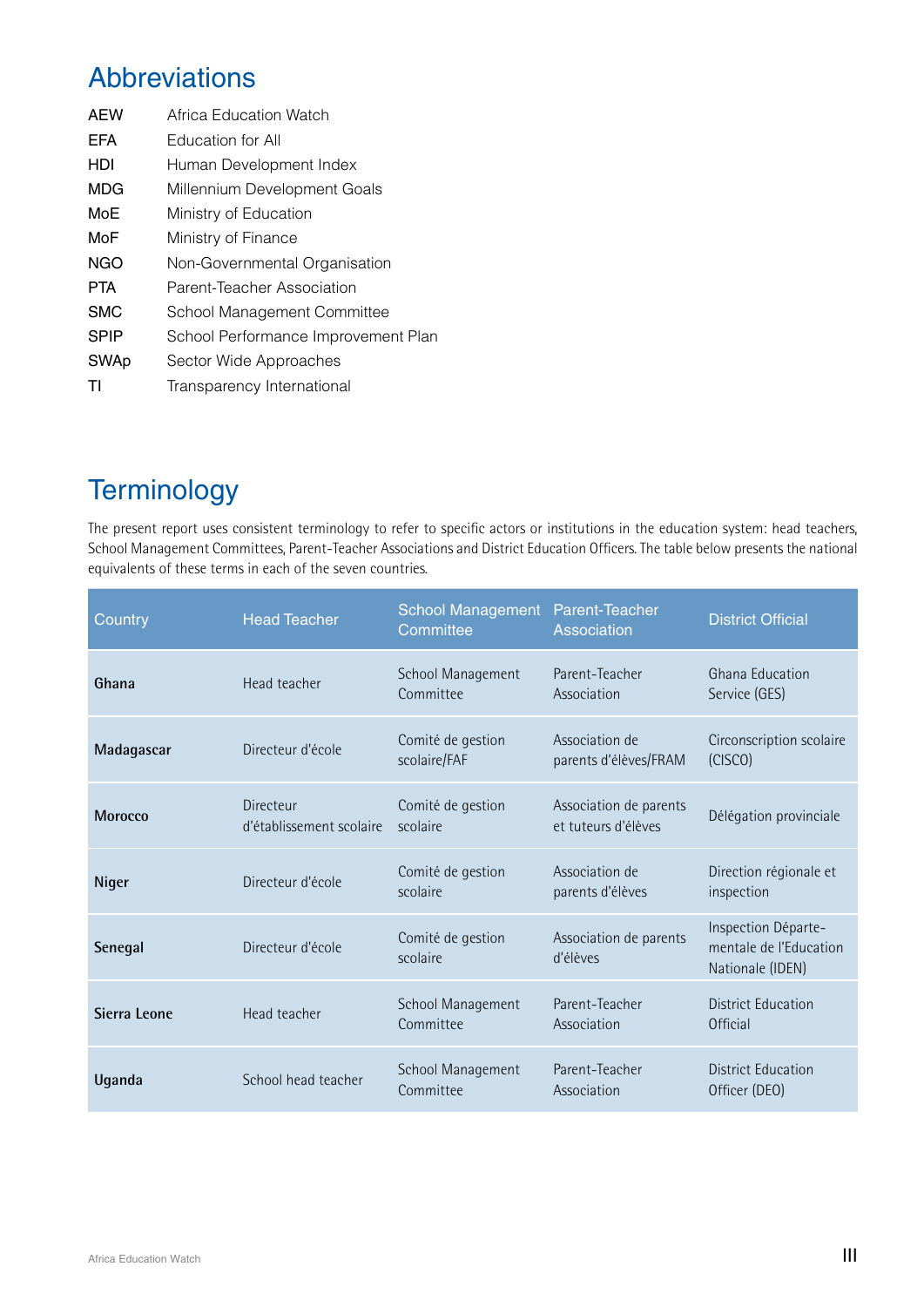# EXECUTIVE SUMMARY

## Introduction

#### About this report

This report presents a regional overview of accountability and transparency in primary education management in seven African countries. It has been produced within the framework of Africa Education Watch (AEW). AEW is a threeyear programme (2007-2010) implemented by Transparency International (TI) that focuses on governance in the management of public funds in the primary education system.

#### **Rationale**

Since the late 1990s the management of primary education in much of Africa has been subject to structural changes intended to bring it closer to the 'user', and to give citizens at the local level (particularly parents) a greater stake in management. The goal is to increase accountability, oversight and responsiveness. The new administrative and fiscal arrangements have placed more responsibilities on regional, district, communal and school level authorities.

TI's AEW programme seeks to discover whether these new decentralised systems are effective in controlling malpractice, monitoring the flow of resources, and preventing corruption, resource leakages and delays. Particularly, it asks whether school administration is now a genuinely accountable and participatory governance system.

#### Methodology

As part of this programme, TI undertook a large-scale assessment of the effectiveness of decentralised accountability structures. It covered seven countries: Ghana, Madagascar, Morocco, Niger, Senegal, Sierra Leone and Uganda. Countries surveyed were selected based on the presence of a TI Chapter in the country with previous experience working on education. Another criterion was representation of socioeconomical and cultural differences.

In each of these countries, the TI Chapters reviewed how primary education is financed and implemented field surveys and interviews to assess the quality of governance in schools and transparency in the management of their resources.

The TI International Secretariat (TI-S) worked closely with TI Chapters on the design of four different survey questionnaires and methodology, as well as on the data quality control process and overall coordination of the work carried out by the chapters. To design the questionnaires, TI drew on input from national and international education experts, civil society activists, and survey experts. All surveys were carried out between March and May 2008 by TI Chapters in the abovementioned countries with the exception of Uganda, where a consulting firm implemented the survey under the supervision of the local TI Chapter.

In each country, four types of respondents were interviewed: households, head teachers, heads of Parent-Teacher Associations (PTAs) and local governments (district education officers). A minimum of 60 schools were randomly selected and surveyed. On average, 58 head teachers and 58 heads of PTAs were interviewed in each country. Additionally, at least 1,000 households were selected from the schools' roster and interviewed. A proportion of those interviewed were also members or heads of the School Management Committees (SMCs). An average of 10 district officials were also interviewed in each country.

Respondents were asked about the existence of channels and mechanisms for voicing opinions and monitoring accountability, the use of such mechanisms by parents, experiences and perceptions of corrupt practices and any other problems they identified at their schools.

For detailed information on the methodology used for the surveys, please refer to Annex 2.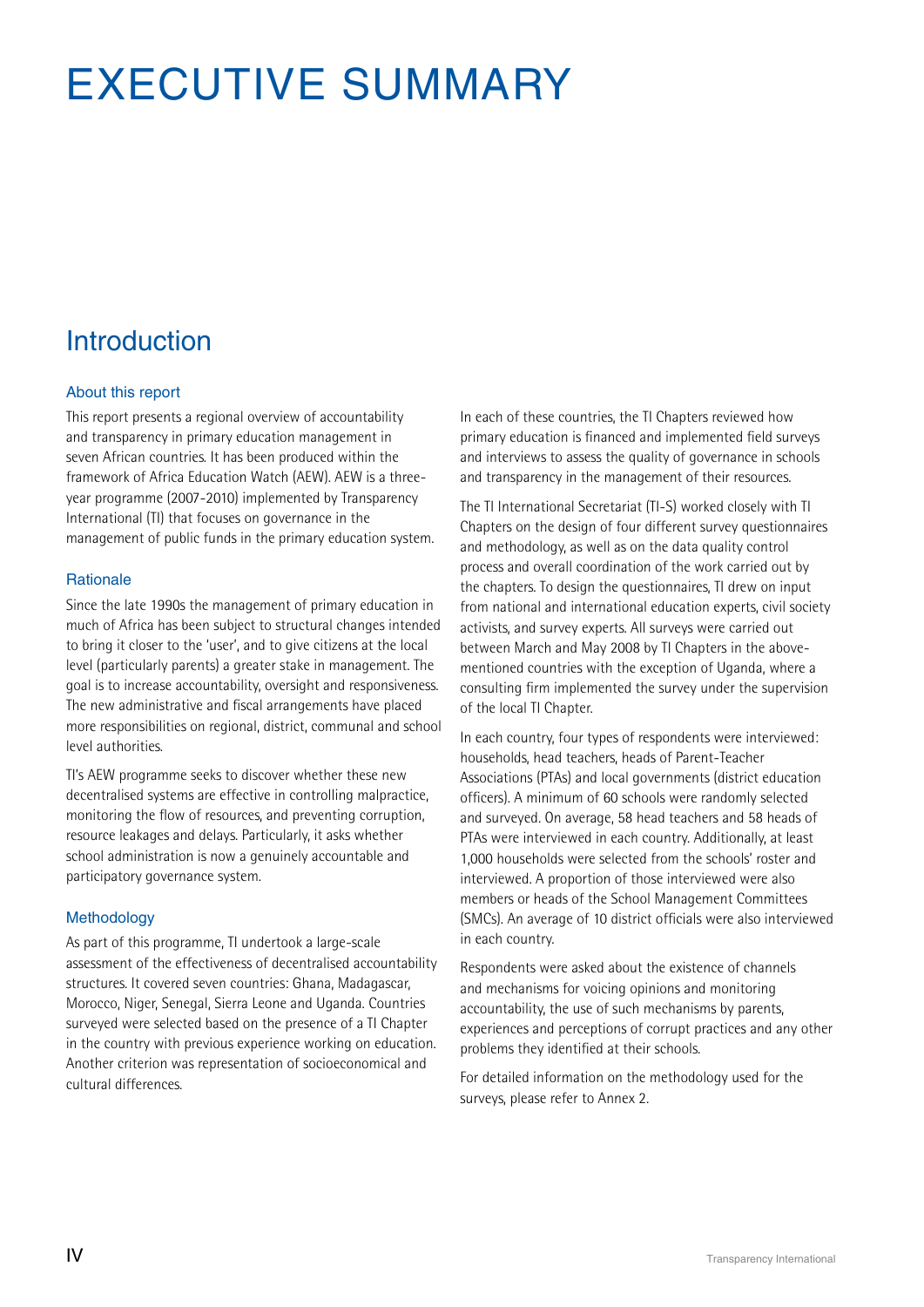### **Background**

#### Education development

Since the international commitments to Education for All (EFA), and the Millennium Development Goals (MDGs) in 2000, there have been significant efforts, primarily through reducing direct costs to parents, to increase primary school enrolment. Developing countries and their partners increased efforts to improve the efficient and proper use of public funds – reducing waste, mismanagement and leakage.

#### **Decentralisation**

In many countries, including most of the countries surveyed as part of the AEW programme, district and school level managers have taken over the responsibilities for administering school finances (mainly through school grants). Part of the rationale for this increased decentralisation is that it will increase responsiveness to local needs and, critically, subject schools to more effective local oversight and make them more accountable to the community. AEW sought (i) to examine if this works by assessing the efficiency of decentralised school management systems and school governance structures and their effect on the management of educational resources, and (ii) to identify forms of corruption in primary education management and financing, and highlight specific risk areas.

#### The countries

All of the countries surveyed as part of the AEW programme receive external development support. By law, all guarantee free primary education. However, they represent significant differences in terms of demography, political models and socio-economic indicators. Four countries (Ghana, Madagascar, Sierra Leone and Uganda) have implemented a system of grant funding to schools.

### **Findings**

#### Financial systems

There was very limited availability of financial documentation at district education offices and at schools. Financial records were in most cases unavailable or incomplete. In countries that recently introduced school grants, the availability and completeness of financial records was only slightly better. Overall, 85 percent of schools surveyed across all countries had either deficient accounting systems or none at all.

Additionally, the unpredictability of when and how much funding or resources reach schools undermines both planning and any meaningful financial oversight. There is a tendency for schools to record the different sources of funding separately (and sometimes not at all), which compromises transparency.

#### Information

Parents surveyed confirmed they had little opportunity to examine school finances but also said this was not of great interest to them. Parents do not actively seek a greater role in financial oversight. For example, 80 percent of parents across all countries did not try to access financial information about their child's school. Some feel constrained by their lack of education or literacy, but many express a lack of interest, which poses important questions in terms of how to make local oversight and citizen monitoring of service-delivery a reality. Financial information is not normally displayed at district offices and rarely at schools, even where public display is compulsory. Records may be accessible, on request, in the office of the district official or head teacher, but they are usually of a poor quality and difficult to understand without proper training. Overall, 64 percent of schools surveyed across all countries did not display any budgetary information at all, with worrying peaks of 80 percent and 85 percent in Ghana and Senegal respectively.

#### **Participation**

AEW studied how parents (and others) participate in the official local bodies that are supposed to allow them to play a role in school management: SMCs and PTAs. SMCs are compulsory in all AEW countries and were in place in nearly all schools surveyed. In some cases the findings suggest that the SMC can be "captured" by the head teacher and/or local elites, reducing its ability to monitor financial activities independently. While 61 percent of parents surveyed felt that PTA decision-making was transparent, only about half (49 percent) felt that SMC decision-making was transparent. In most cases, parents had only a limited understanding of how SMCs work. The role of SMCs and PTAs varies in different countries (and in different schools), particularly in regard to how involved they are in financial decision-making. Members of these bodies are given limited financial management training and support, which raises serious questions about their ability to fulfil their role of planning and monitoring school resources.

#### Corrupt practices

AEW highlights three corrupt practices that concerned parents: (i) abusive demands for fees that by law have been abolished (ii) embezzlement of resources, and (iii) abuse of power by teachers or officials. There is confusion, notably among parents, as to which demands for fees are legal. Budget shortfalls sometimes force schools to seek additional funds, but as registration fees are supposed to have been abolished for basic education in all surveyed countries, it is very worrying that an average of 44 percent of parents still report paying them. The average amount that parents report paying is US\$4.16 per child for one school year. In all countries surveyed, this represents a major hurdle for a large majority of the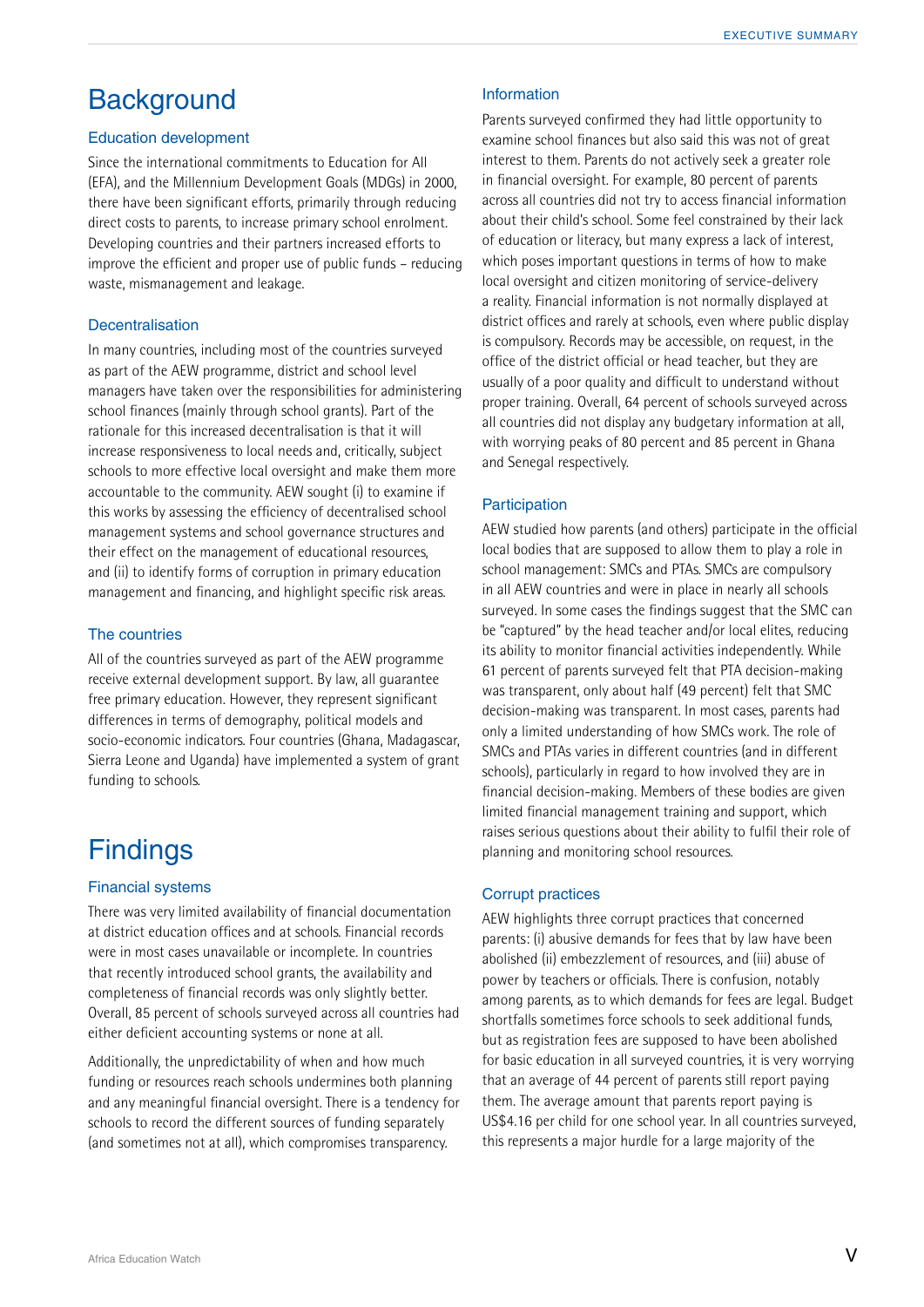population, particularly in Madagascar, Niger and Sierra Leone. In addition, parents report paying fees – legally or not – for textbooks, private tutoring, and exams.

Reported abuses of power include systematic absenteeism and, to a lesser extent, sexual harassment.

While parents and head teachers did not report high levels of corruption in schools, the poor quality of accounting and financial record keeping at district and school level makes it impossible to assess the truth of these claims.

### Recommendations

The following recommendations are based on the analysis of the AEW surveys and on the recommendations put forward by the TI Chapters in their own national reports.

While most of the recommendations below are addressed to Ministries of Education (MoEs) in the surveyed countries, international development partners are encouraged to use bior multilateral discussions with MoEs to seek support for their implementation, and to offer financial support to cover their costs.

Additionally, civil society organisations have an important role to play by providing expertise and outreach to parents and local communities.

#### Clarify responsibilities

The increasing decentralisation of responsibilities has added to the confusion about the roles of sub-national bodies, such as district education offices and communes, and overwhelmed their capacity.

- Governments must clarify and publicise the roles and responsibilities of sub-national agencies, particularly with regard to financial transfers, control and support to schools.
- Governments must review and reinforce the institutional and organisational capacity of subnational agencies, particularly districts, to provide adequate support to schools and exercise external oversight of their financial processes.

#### Strengthen school financial regulations and control

School regulatory frameworks are often unclear, funding for schools is not transparent and external inspections are conducted infrequently.

- Governments must review and revise regulations on financial record keeping to ensure that they are both comprehensive and consistent; best practices must be documented and included in guidance manuals for school managers.
- Training of head teachers and SMC members in basic financial management should be widely implemented to ensure that school managers have the required skills to perform their duties.
- Inspections of schools need to be regular and should address compliance with both school management and SMC and PTA regulations.
- MoEs, with the help of civil society where possible, must proactively inform parents about which demands for fees are legitimate, when they can be levied and by whom and how much; they also must put complaintmechanisms in place and widely advertise them to parents.
- Information about material and funds allocations to schools must be made public at district level, school by school, through notice boards and local media. This information must be made accessible at school level by the SMC and publicised for parents or any other citizen or elected representative so that they can track distribution.

#### Empower local accountability structures

Local accountability structures (SMCs and PTAs) are currently ill-equipped to address transparency issues and exercise their oversight role.

- The respective roles of SMCs and PTAs should be clarified and action taken to raise public awareness of their responsibilities.
- Pro-active steps should be taken to stimulate, motivate and empower the school community to become actively engaged in school life. These may include national campaigns to raise the awareness of parents and local communities of how they can participate in the school decision-making process.
- Civil society organisation programmes that empower communities and promote their participation in school management and oversight should be supported and financed by international development partners, as well as allowed and encouraged by MoEs.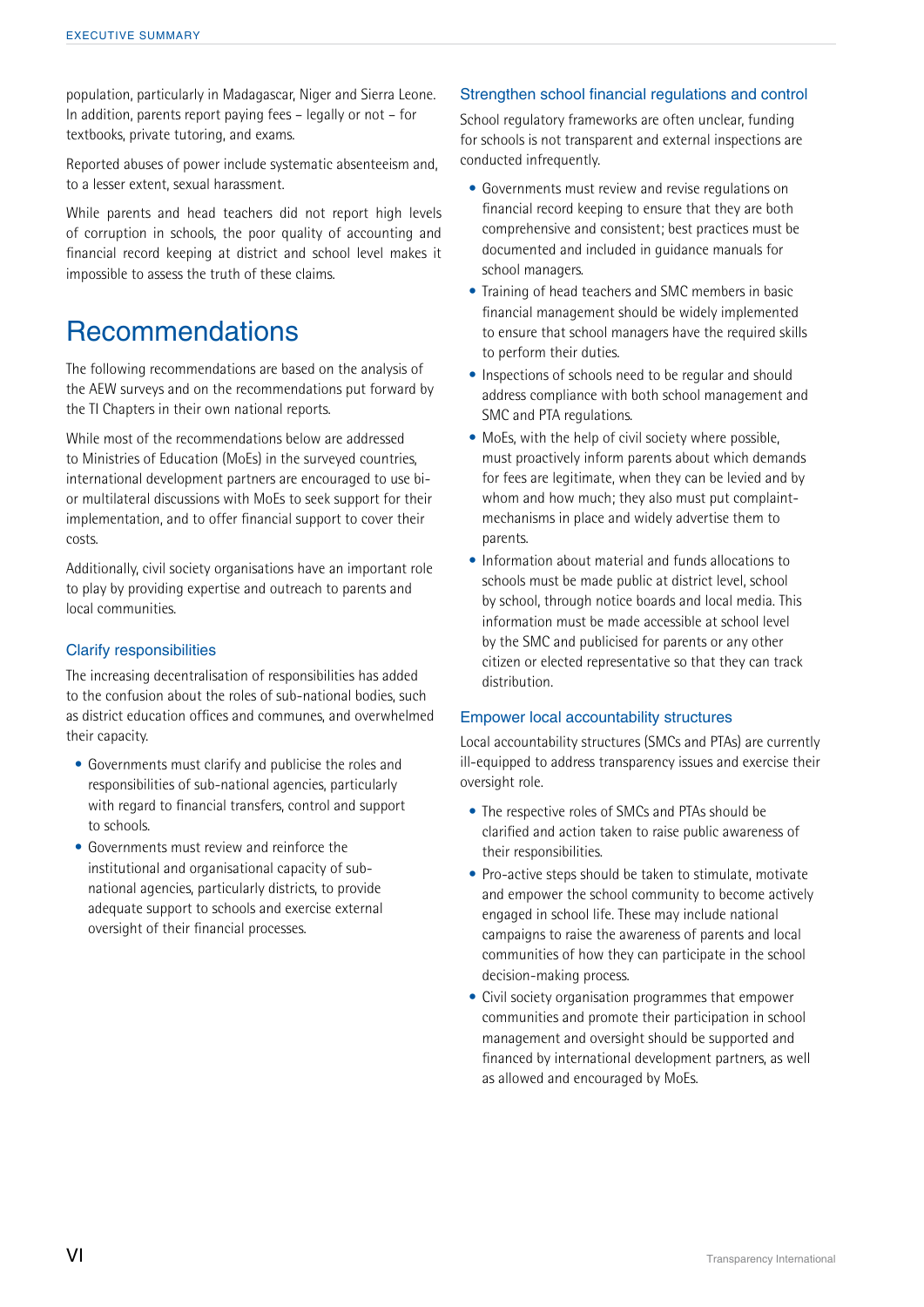# 1 Introduction

Since the late 1990s the management of primary education in much of Africa has been subject to structural changes intended to bring it closer to the 'user', and to give citizens at the local level (particularly parents) a greater stake in management. The goal is to increase accountability, oversight and responsiveness. The new administrative and fiscal arrangements, in line with the Dakar Framework for Action of Education for All (EFA),<sup>1</sup> have placed more responsibilities on regional, district, communal and school level authorities to work together to reach the EFA targets. One of the reasons for promoting this decentralisation is the hope that by bringing the resources and decisionmaking processes closer to parents and communities, it will strengthen governance, and the resources available for primary education will be better used.

TI's AEW programme seeks to assess whether these new decentralised systems are effective in controlling malpractice, monitoring the flow of resources, and preventing corruption, resource leakages and delays. Particularly, it asks whether school administration is now a genuinely accountable and participatory governance system.

This Africa Education Watch report brings together the findings of surveys and research conducted by TI Chapters in seven participating countries in 2008: Ghana, Madagascar, Morocco, Niger, Senegal, Sierra Leone and Uganda.

The present report outlines the issues that impact primary education and frame discussions about governance and management at school level, including EFA targets and decentralisation. The core of the report covers the findings from the seven national surveys, presents some comparisons between these results and analyses regional trends. These include a discussion of primary school budgets and the way schools receive and manage their finances. It describes areas of particular concern, such as access to information, local participation in school management structures, accountability and corrupt practices.

The last section makes recommendations based on the survey findings. These are intended to identify and inform possible reforms at the national or international level, as well as to provide a guide to governments, development partners and nongovernmental organisations who wish to identify areas where they can work to improve governance in primary schools.

While this report looks at regional trends and common issues, the National Assessment Reports provide a more detailed analysis of the issues and challenges specific to each country. These reports can be downloaded at:

#### **www.transparency.org/aew**.

Summaries are also available on the same website.

### Education for All

GOAL 1 Expand early childhood care and education

### GOAL 2

Provide free and compulsory primary education for all

#### GOAL 3

Promote learning and life skills for young people and adults

GOAL 4 Increase adult literacy by 50 percent

#### GOAL 5

Achieve gender parity by 2005, gender equality by 2015

GOAL 6 Improve the quality of education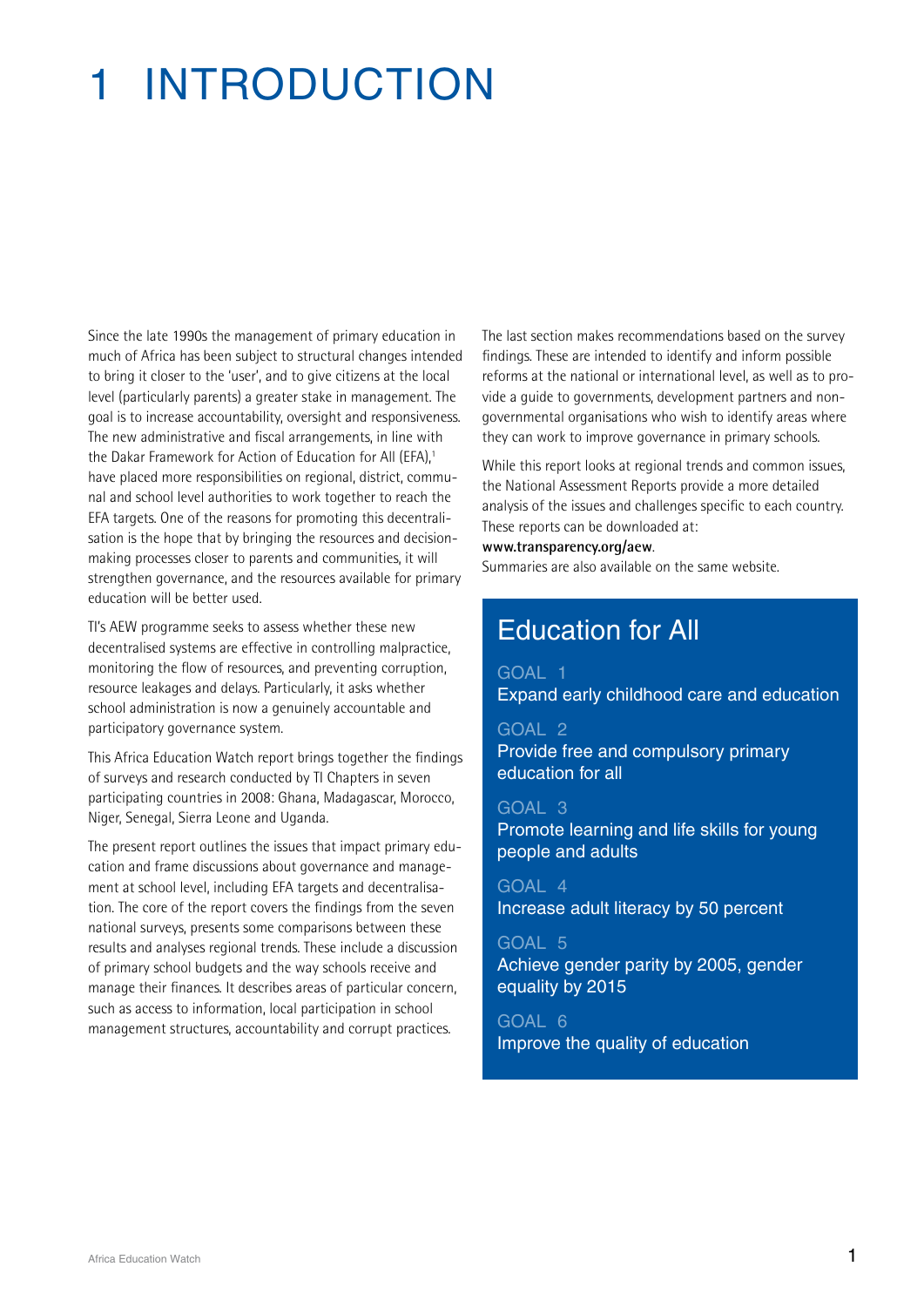## 2 Education and governance background

*Since the Dakar Conference on Education for All (EFA) in 2000, governments and the international community have sought to make EFA a reality. The Gross Intake Rate2 of students in primary education has increased by 22 percentage points in Sub-Saharan Africa between 1999 and 2006 (from 90 percent to 111 percent), but educational inequalities persist and there are about 35 million out-of-school children in the region (UNESCO, 2009). Demand for quality education and the necessary scaling-up of resources for primary education poses a challenge to many countries. In such a context, the careful management of resources becomes even more important: financial leakage, waste and inefficiencies result in fewer resources available to achieve the EFA goals.* 

### 2.1 Governance in education

Good governance in education, broadly defined, is about ensuring that the necessary resources for an efficient and effective education system (financial, material and human) are managed in a transparent and accountable manner. A well-organised, well-managed and transparent education system is essential for achieving quality primary and basic education.<sup>3</sup> Governance covers all the ways the state interacts with society – at the central, regional, local and school level – including the distribution of power in decision-making and how the decision-making process affects citizens.4

#### Governance in education

"As with any service, education provision is affected by wider governance conditions. When democracy, transparency and respect for the rule of law are weak, accountability and participation suffer. Within the education sector, governance structures link many actors and define the terms of their interactions. The ability of parents to participate in school decisions, hold schools and teachers to account and secure access to information is conditioned by the allocation of rights and responsibilities under governance systems. Governance rules also define the terms on which governments recruit, allocate and train teachers. They have an important bearing on the skills and motivation that teachers bring to the classroom. Beyond the classroom, governance systems shape the relationship between school bodies, local government and central government. They define who sets priorities and makes decisions in key areas ranging from the curriculum to teacher management, and the monitoring and supervision of schools. In the area of finance, education governance is about how priorities are set and how resources are mobilized, allocated and managed."

*Global Monitoring Report for EFA, 2009, p.129.*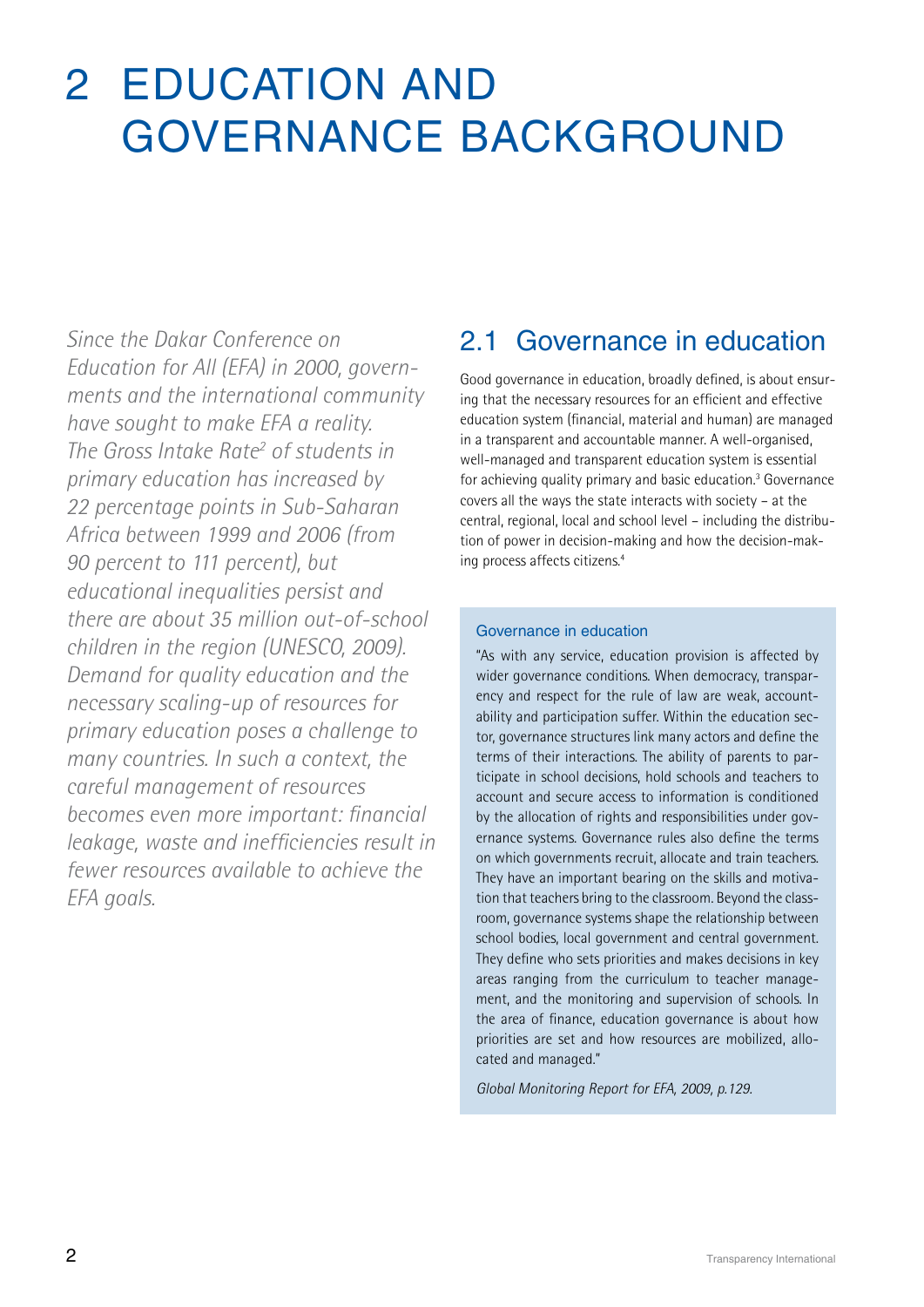### 2.2 The regional education context

#### **Decentralisation**

Decentralisation has become a buzzword covering a wide range of practices. It includes devolution of power from the central government to local authorities, including municipalities and, in some cases, to schools. Many countries, often with strong encouragement from their international partners, have adopted decentralisation as part of an effort to increase efficiency through local accountability and responsiveness.

Decentralisation initiatives raise issues of financial and professional capacity at sub-national levels. They also change relationships between education officials and local authorities and the nature of their responsibilities and accountability to the communities they serve, namely parents and children (De Grauwe & Diakhaté C., 2005). Decentralisation is designed to change the locus of, and persons involved in, decision-making and execution of responsibilities. There is, of course, a range of approaches, levels and relationships within sub-national democratic structures.

*Decentralisation initiatives raise issues of financial and professional capacity at sub-national levels.*

#### Free primary education policies

Recent increases in pupil enrolment in Sub-Saharan Africa are often linked to government decisions to abolish school/ tuition fees at primary level.<sup>5</sup> Free primary education does not always extend to free textbooks, uniforms and school materials. These costs remain a disincentive to the poorest and have allowed for some confusion over what is or is not provided free by the state.

#### School grants

To compensate schools for the elimination of fees and to give them some financial control, many countries have introduced a system of school block grants, often known as "capitation grants". These grants are transferred directly to the school by the state and are proportional to the number of students enrolled. Such grants are an important part of the decentralisation process and are considered one way in which a part of the operational funding of schools can be subjected to greater local oversight and used to respond to locally determined demands. In many countries such allocations are relatively recent initiatives. In nearly all countries that have them, grants have been introduced alongside a more formal system of school-based, participatory planning that in theory is supposed to share information within the local community on school improvement plans and their associated budgets.<sup>6</sup>

#### SMCs and PTAs

With decentralisation of financial management, the importance of school-level administration has increased. Schools must now take greater responsibility for financial issues and be accountable to the local community. This is usually done through School Management Committees (SMCs), which oversee management, budgets, expenditures and procurement. In a decentralised system they also take responsibility for repairs, small infrastructure improvements and the purchasing of classroom materials. They monitor attendance and behaviour and in a few cases SMCs may also be responsible for recruiting teachers. Formally established over the past decade, SMCs have mandates and interests that may overlap with the traditional Parent-Teacher Associations (PTAs). In some cases, the creation of SMCs has resulted in confusion about the lines of responsibility and reporting.<sup>7</sup>

#### Teacher recruitment, retention and development

Teachers are typically the most expensive element of the primary education system in any country. The recruitment and retention of teachers remains one of the challenges for any education system, particularly where resources are limited. Schools have resorted to hiring less-qualified teachers, on limited contracts, drawn from the community, outside the public service pay and tenure structures, as a way to provide the human resources needed to cope with rapid expansion. But this practice remains controversial. These so-called "contract teachers" may be recruited and managed by the school, using public or parental funding.

The recruitment and management of public teachers has rarely been decentralised. It remains the responsibility of the central government or, occasionally, provincial administrations.

### 2.3 Corruption issues in education

Transparency International (TI) defines corruption as the abuse of entrusted power for private gain. TI further differentiates between "according to the rule" corruption and "against the rule" corruption. Facilitation payments, where a bribe is paid to receive preferential treatment for something that the bribe receiver is required to do by law, constitute the former.<sup>8</sup> In education this can be fees to enrol in schools where such fees have been waived by the state, or selling textbooks supposed to be distributed for free. The latter may be a bribe paid to obtain services the bribe receiver is prohibited from providing, such as changing exam results. The table overleaf summarises possible areas for corruption in education.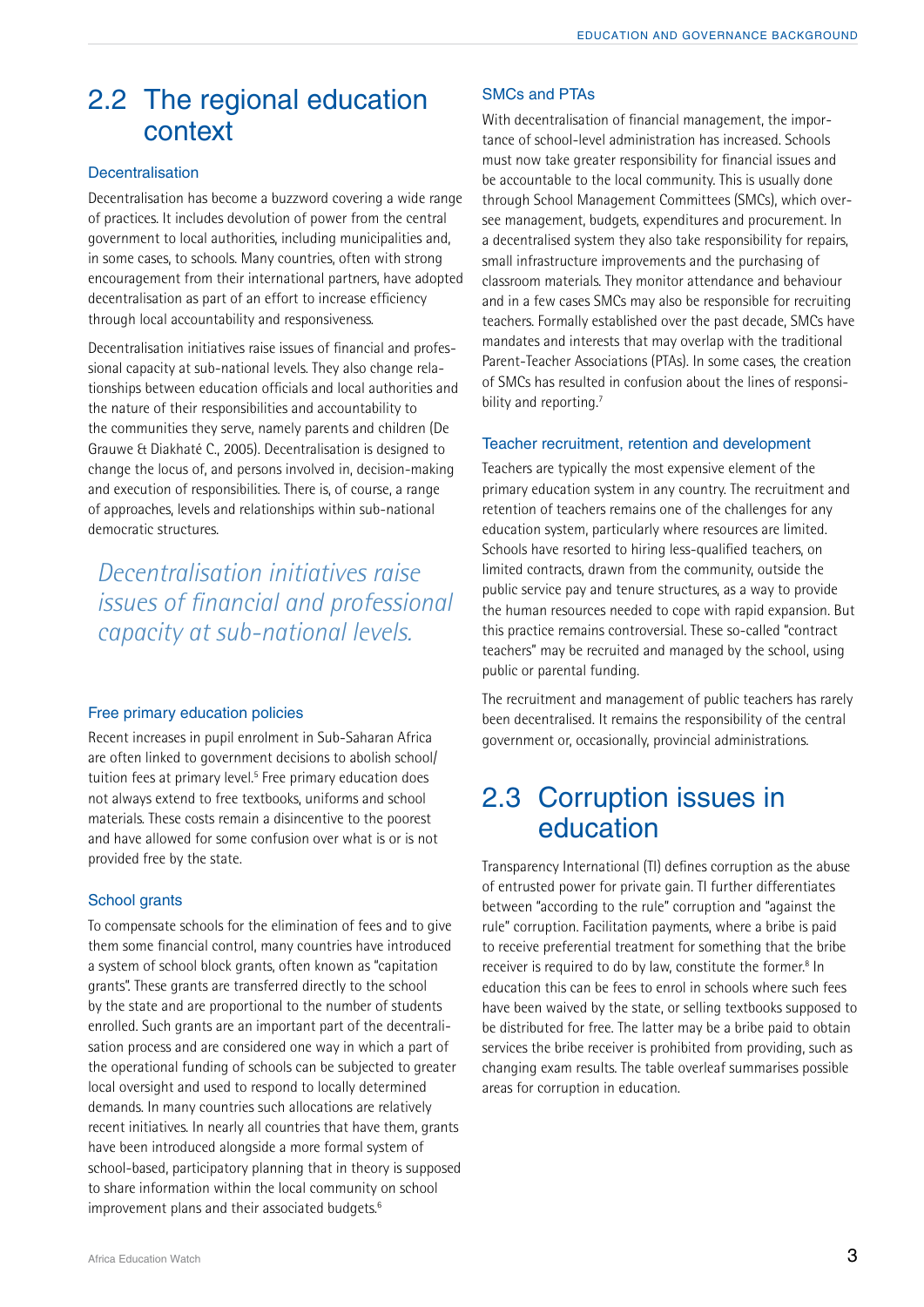| Table 1: Corruption in education                                                                                                  |                                                                                                                                                                                                                                                                                                                                                                            |
|-----------------------------------------------------------------------------------------------------------------------------------|----------------------------------------------------------------------------------------------------------------------------------------------------------------------------------------------------------------------------------------------------------------------------------------------------------------------------------------------------------------------------|
| Areas of planning/management                                                                                                      | Major opportunities for corrupt practices                                                                                                                                                                                                                                                                                                                                  |
| <b>Finance</b>                                                                                                                    | Transgressing rules and procedures / bypass of criteria<br>$\bullet$<br>Inflation of costs and activities<br>Embezzlement                                                                                                                                                                                                                                                  |
| Allocation of specific allowances<br>(fellowships, subsidies, etc.)                                                               | Favouritism / nepotism<br><b>Bribes</b><br>Bypass of criteria<br>$\bullet$<br>Discrimination (political, social, ethnic)                                                                                                                                                                                                                                                   |
| Construction, maintenance<br>and school repairs                                                                                   | Fraud in public tendering (payoffs, gifts, favouritism)<br>$\bullet$<br>Collusion among suppliers<br>Embezzlement<br>Manipulating data<br>Bypass of school mapping<br>Ghost deliveries                                                                                                                                                                                     |
| Distribution of equipment, furniture<br>and materials (including transport,<br>boarding, textbooks, canteens and<br>school meals) | Fraud in public tendering (payoffs, gifts, favouritism)<br>$\bullet$<br>Collusion among suppliers<br>$\bullet$<br>Siphoning off of school supplies<br>Purchase of unnecessary equipment<br>Manipulating data<br>Bypass of allocation criteria<br>Ghost deliveries<br>$\bullet$                                                                                             |
| Writing of textbooks                                                                                                              | Fraud in the selection of authors (favouritism, bribes, gifts)<br>Bypass of copyright law<br>Students forced to purchase materials copyrighted by instructors<br>$\bullet$                                                                                                                                                                                                 |
| Teacher appointment, management<br>(transfer, promotion), payment and<br>training                                                 | Fraud in the appointment and deployment of teachers (favouritism,<br>$\bullet$<br>bribes, gifts)<br>Discrimination (political, social, ethnic)<br>$\bullet$<br>Falsification of credentials/use of fake diplomas<br>$\bullet$<br>Bypass of criteria<br>Pay delay, sometimes with unauthorized deductions                                                                   |
| Teacher behaviour (professional<br>misconduct)                                                                                    | Ghost teachers<br>Absenteeism<br>Illegal fees (for school entrance, exams, assessment, private tutoring, etc.)<br>Favouritism/nepotism/acceptance of gifts<br>Discrimination (political, social, ethnic)<br>Private tutoring (including use of schools for private purpose)<br>$\bullet$<br>Sexual harassment or exploitation<br>Bribes or favours during inspector visits |
| Information systems                                                                                                               | Manipulating data<br>Selecting/suppressing information<br>Irregularity in producing and publishing information<br>Payment for information that should be provided free                                                                                                                                                                                                     |
| Examinations and diplomas, access<br>to universities                                                                              | Selling of information<br>$\bullet$<br>Examination fraud (impersonation, cheating, favouritism, gifts)<br>Bribes (for high marks, grades, selection to specialized programmes,<br>diplomas, admission to universities)<br>Diploma mills and false credentials<br>Fraudulent research, plagiarism                                                                           |
| Institution accreditation                                                                                                         | • Fraud in the accreditation process (favouritism, bribes, gifts)                                                                                                                                                                                                                                                                                                          |
| Source: Hallack, J., Poisson, M., 2007                                                                                            |                                                                                                                                                                                                                                                                                                                                                                            |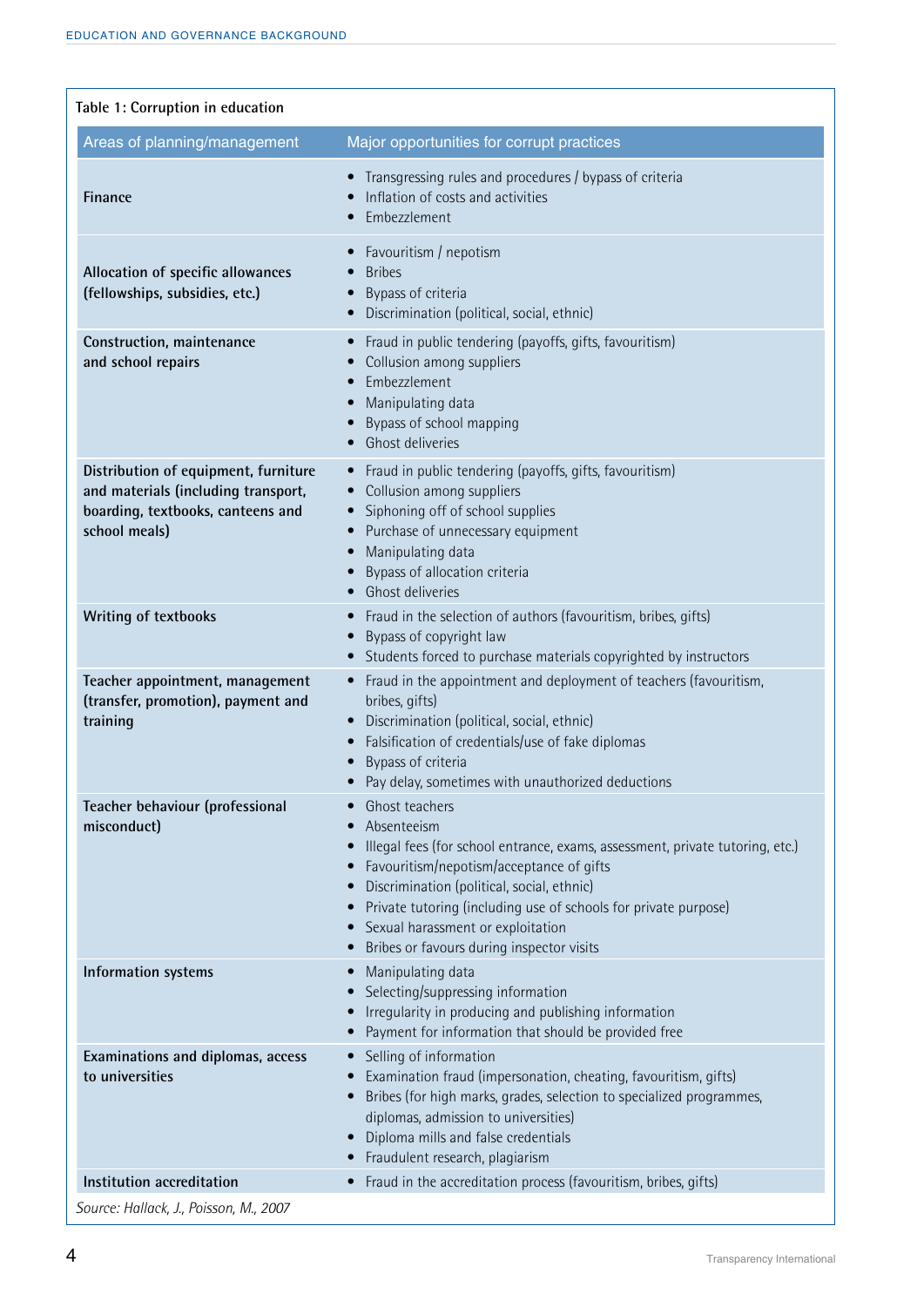## 3 COUNTRY CONTEXTS

*This section presents key features of the seven participating countries and provides background information on their primary education systems and performance.* 

### 3.1 Political and socioeconomic background

The seven participating countries have different profiles in terms of size and population (from 5 million for Sierra Leone to 30 million for Morocco), political regimes with varying degrees of political and civil liberties or stability, and socioeconomic indicators.

Of the countries selected, Sierra Leone has the lowest Human Development Index<sup>9</sup> (HDI) rank at 179; Morocco ranks highest of the group at 127 out of 179. There are also wide disparities in the percentage of population living below one US dollar a day: about 60 percent in Sierra Leone, Madagascar and Niger compared to 17 percent for Senegal, with Ghana in between at 45 percent.

| Table 2: Political and socio-economic indicators of participating countries |                                                        |                                   |                                             |                                                                          |                                      |                                                  |  |  |  |
|-----------------------------------------------------------------------------|--------------------------------------------------------|-----------------------------------|---------------------------------------------|--------------------------------------------------------------------------|--------------------------------------|--------------------------------------------------|--|--|--|
|                                                                             | Population<br>(in millions)                            | <b>HDI</b><br>(ranking/<br>179)10 | <b>GNP</b> per<br>capita 2006<br>(PPP US\$) | Population<br>living on less<br>than US\$1<br>per day<br>$(1990 - 2005)$ | Net aid per<br>capita (US\$)<br>2005 | Degree of<br><b>Political</b><br>Freedom<br>2009 |  |  |  |
| Ghana                                                                       | 23                                                     | 142 (0.533)                       | 1,240                                       | 45%                                                                      | 51                                   | Free                                             |  |  |  |
| Madagascar                                                                  | 19                                                     | 143 (0.533)                       | 870                                         | 61%                                                                      | 50                                   | Partly Free                                      |  |  |  |
| <b>Morocco</b>                                                              | 30                                                     | 127 (0.646)                       | 3,860                                       | $14\%$ <sup>*</sup>                                                      | 22                                   | Partly Free                                      |  |  |  |
| Niger                                                                       | 13                                                     | 174 (0.370)                       | 630                                         | 61%                                                                      | 37                                   | Partly Free                                      |  |  |  |
| Senegal                                                                     | 12                                                     | 153 (0.502)                       | 1,560                                       | 17%                                                                      | 59                                   | Partly Free                                      |  |  |  |
| Sierra Leone                                                                | 5                                                      | 179 (0.329)                       | 610                                         | 57%                                                                      | 62                                   | Partly Free                                      |  |  |  |
| Uganda                                                                      | 29                                                     | 156 (0.493)                       | 880                                         | n/a                                                                      | 42                                   | Partly Free                                      |  |  |  |
| * Less than US\$2 per day                                                   |                                                        |                                   |                                             |                                                                          |                                      |                                                  |  |  |  |
|                                                                             | Sources: UNESCO, 2009; UNDP, 2008; Freedom House, 2009 |                                   |                                             |                                                                          |                                      |                                                  |  |  |  |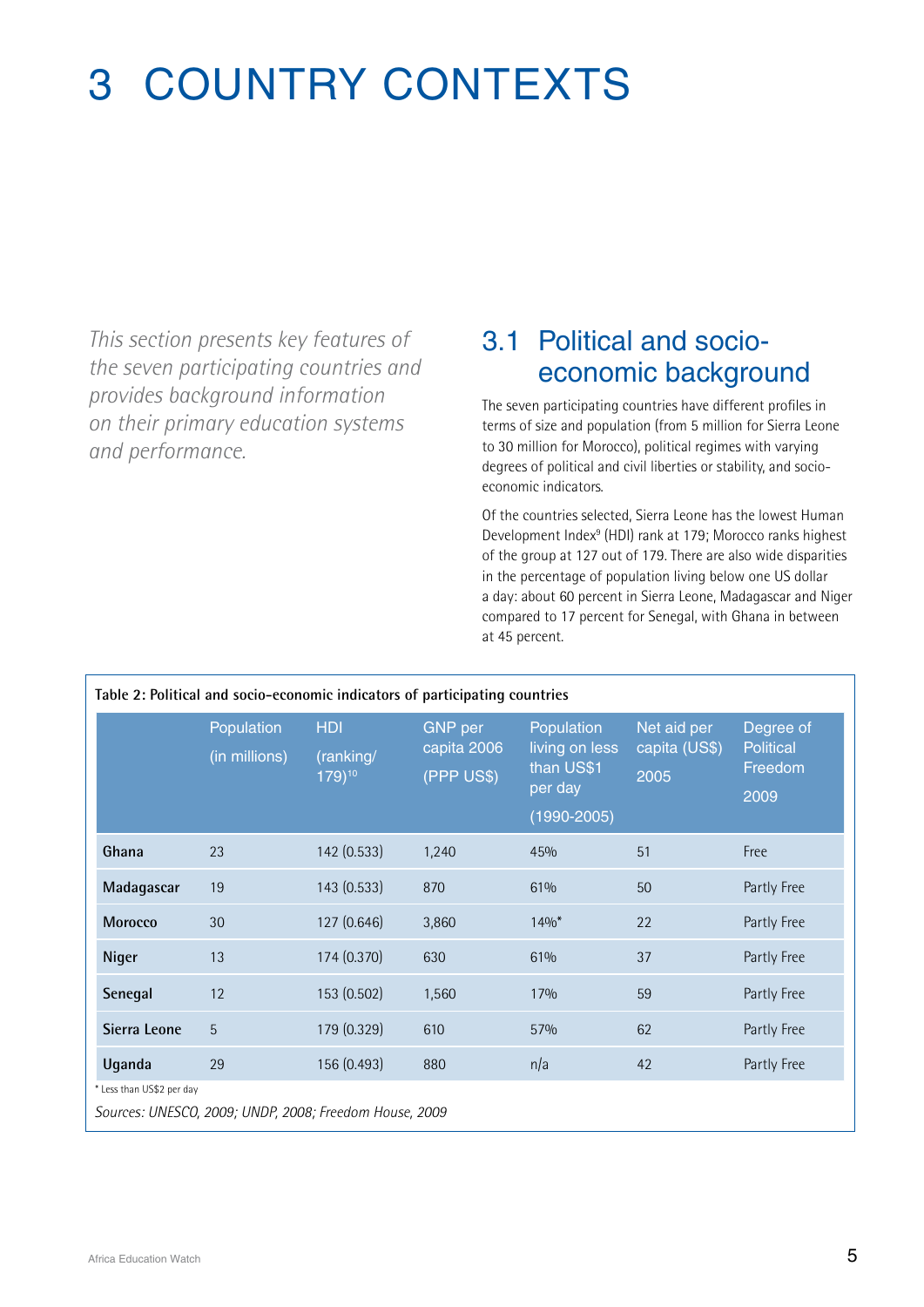### 3.2 Primary education

#### 3.2.1 Key characteristics of the Africa Education Watch (AEW) countries' education systems

Primary education is compulsory in all participating countries. All have legal guarantees of free primary education, normally proscribing school fees. In Ghana, Madagascar, Sierra Leone and Uganda, grant schemes have been introduced by central government to provide cash or cash equivalents to each public school in the country, typically based on the number of students enrolled (capitation grants). Ghana, Senegal and Uganda have developed the most decentralised political and administrative systems. Niger's primary education system is centrally managed.

Table 3 summarizes the key features of the education system in each participating country and classifies its level of decentralisation.

#### 3.2.2 Performance indicators

Table 4 presents key performance indicators in participating countries. None of the countries allocates more than three percent of GNP to primary education.

### 3.3 Development architecture

All of the countries receive external support. Ghana and Uganda were early implementers of Sector Wide Approaches (SWAps)11 to education development around an agreed strategic plan and with pooled financial support. Sierra Leone, Madagascar, Niger and Senegal use a similar model.

SWAps provide some opportunities for development partners and governments to establish shared agendas and procedures. Since 2000, this has included the drive for increased school community participation, and for tackling mismanagement, corruption and issues relating to overall fiduciary risk. In many countries the main development partners have strongly supported educational decentralisation and the steps taken to devolve increased responsibility, accountability and financial powers to schools.

|                | Compulsory<br>education<br>(age-group) | Legal<br>quarantee<br>of free<br>education | School or<br>Capitation<br>grant | Compulsory<br><b>SMC</b> | <b>Decentralised structures</b><br>in education                                                    |
|----------------|----------------------------------------|--------------------------------------------|----------------------------------|--------------------------|----------------------------------------------------------------------------------------------------|
| Ghana          | $6 - 14$                               | Yes                                        | Yes                              | Yes                      | District role in administration including<br>financial management<br><b>Devolution</b>             |
| Madagascar     | $6 - 10$                               | Yes                                        | Yes                              | Yes                      | Increased district, departmental and<br>regional role in planning and budgeting<br>Deconcentration |
| <b>Morocco</b> | $6 - 14$                               | Yes                                        | <b>No</b>                        | Yes                      | Limited degree of planning autonomy for<br>schools<br>Deconcentration                              |
| Niger          | $7 - 12$                               | Yes                                        | <b>No</b>                        | Yes                      | No financial management responsibilities<br>at regional or district levels                         |
| Senegal        | $7 - 12$                               | Yes                                        | <b>No</b>                        | Yes                      | Communes are now responsible for<br>primary education infrastructures<br>Delegation/devolution     |
| Sierra Leone   | $6 - 12$                               | Yes                                        | Yes                              | Yes                      | District role in administration including<br>financial management<br>Delegation/devolution         |
| Uganda         | $6 - 12$                               | Yes                                        | Yes                              | Yes                      | District role in administration including<br>financial management<br>Delegation/devolution         |

**Table 3: Key characteristics of participating countries' primary education systems**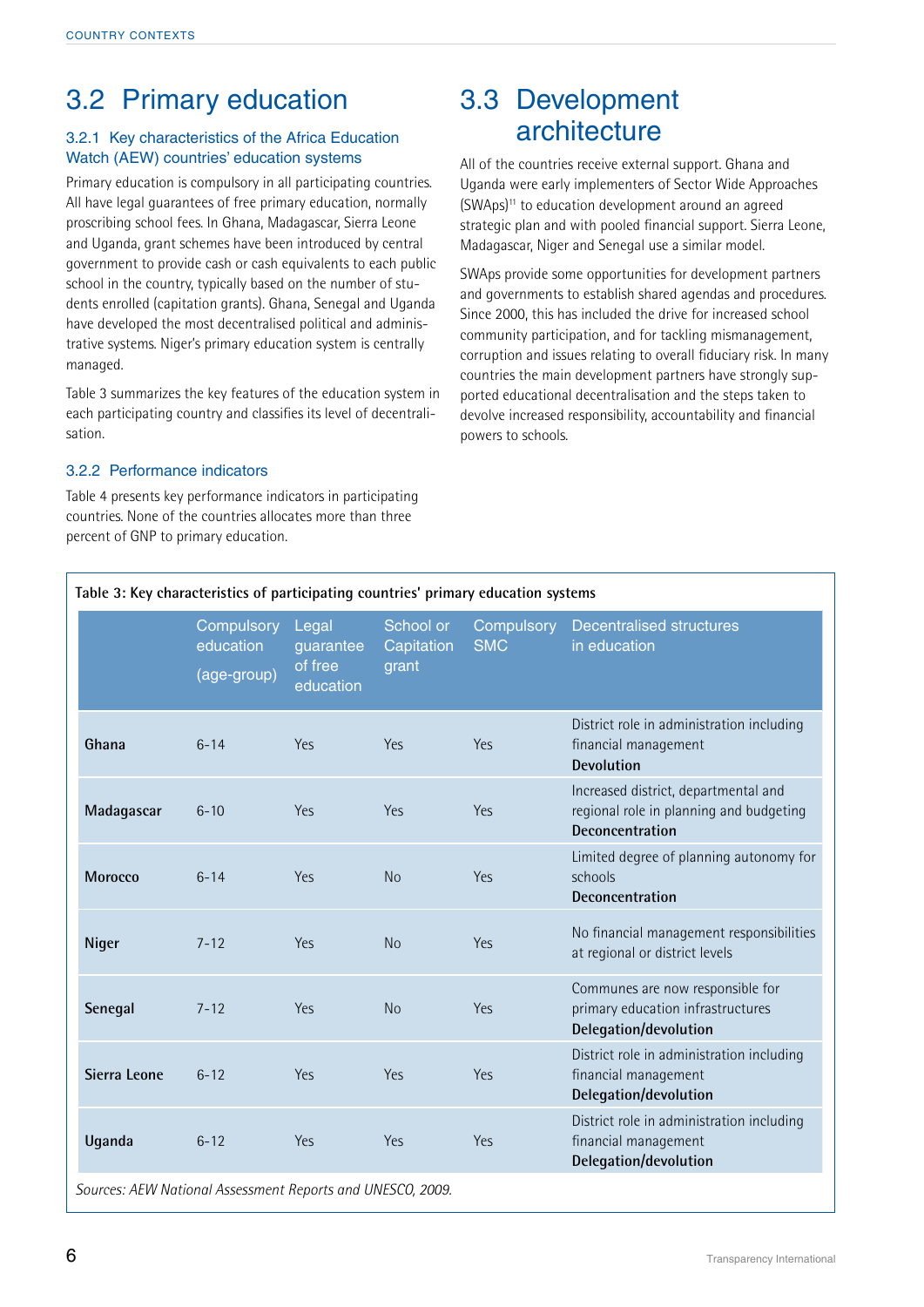| Table 4: Key primary education indicators in participating countries                             |                                                         |                                          |                                      |                                  |                                                                          |  |  |  |
|--------------------------------------------------------------------------------------------------|---------------------------------------------------------|------------------------------------------|--------------------------------------|----------------------------------|--------------------------------------------------------------------------|--|--|--|
|                                                                                                  | Net enrolment<br>rate by sex<br>$(1999 - 2006)$         | Year group com-<br>pletion rate $(\%)^*$ | <b>Trained</b><br>teachers<br>(2006) | Teacher/pupil<br>ratio<br>(2006) | Public expendi-<br>ture on primary<br>education as %<br>of GNP<br>(2006) |  |  |  |
| Ghana                                                                                            | Boys: 58% - 73%<br>Girls: 55% - 71%<br>Total: 57% - 72% | n/a                                      | 59%                                  | 1:35                             | 1.6%                                                                     |  |  |  |
| Madagascar                                                                                       | Boys: 63% - 96%<br>Girls: 63% - 96%<br>Total: 63% - 96% | 27%                                      | 36%                                  | 1:48                             | 1.2%                                                                     |  |  |  |
| <b>Morocco</b>                                                                                   | Boys: 76% - 91%<br>Girls: 65% - 85%<br>Total: 70% - 88% | Boys: 63%<br>Girls: 56%<br>Total: 60%    | 100%                                 | 1:27                             | 2.9%                                                                     |  |  |  |
| <b>Niger</b>                                                                                     | Boys: 31% - 50%<br>Girls: 21% - 37%<br>Total: 26% - 43% | Boys: 40%<br>Girls: 36%<br>Total: 39%    | 92%                                  | 1:40                             | 1.7%                                                                     |  |  |  |
| Senegal                                                                                          | Boys: 57% - 71%<br>Girls: 50% - 70%<br>Total: 54% - 70% | Boys: 24%<br>Girls: 37%<br>Total: 30%    | 100%                                 | 1:39                             | 2.1%                                                                     |  |  |  |
| Sierra Leone                                                                                     | n/a                                                     | n/a                                      | 49%                                  | 1:44                             | 2.3%                                                                     |  |  |  |
| n/a<br>Uganda<br>n/a<br>85%<br>1:49<br>2.5%<br>*School year ending 2005<br>Source: UNESCO, 2009. |                                                         |                                          |                                      |                                  |                                                                          |  |  |  |

### 3.4 Anti-corruption

In most of the survey countries there are national regulations covering education entitlement, devolved responsibilities (where relevant) and financial probity in public office.

Independent bodies working against corruption have been established in Sierra Leone (see box), Madagascar and Senegal. Ghana has a long standing Commission on Human Rights and Administrative Justice that is mandated to investigate corruption. Uganda is in the process of drafting the necessary legislation to set one up. Most countries have regulations for public accountability and systems for auditing public expenditures. In Niger audits of National Education Plans are seen as an additional instrument to limit corruption.

#### Sierra Leone: Anti-corruption Commission

The Anti-Corruption Commission (ACC), established in 2002, identified education as a sector prone to corruption and appointed "Integrity Officers" with a brief to seek out corrupt practices. This included on-site school inspections. The ACC has also suggested anti-corruption measures for education, including improved procedures for managing teachers and verifying their qualifications, introducing a complaints system, improved local procurement, and providing head teachers with training and better guidelines on how to manage financial receipts and expenditures.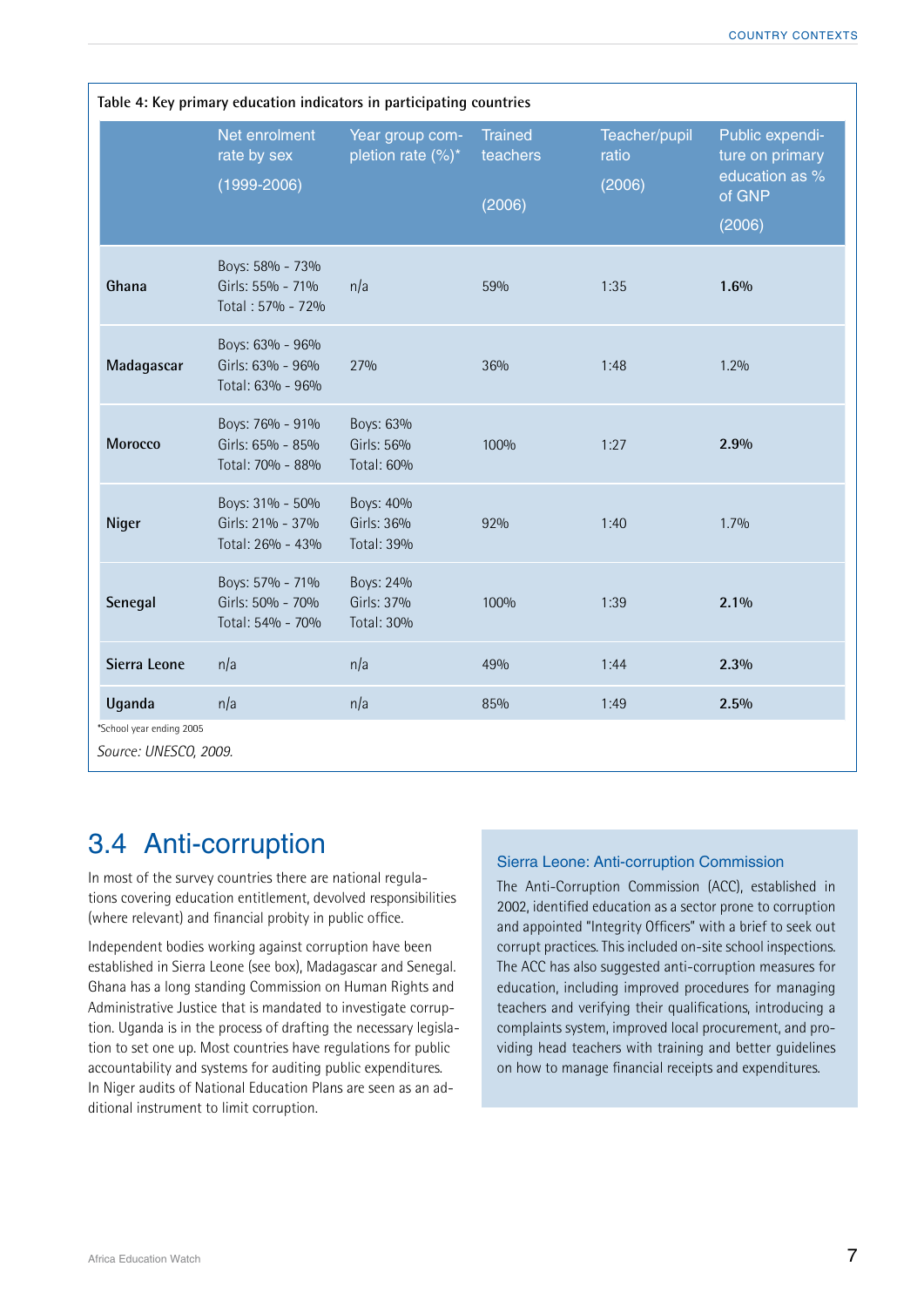# 4 Survey findings

*This section presents the findings of the Africa Education Watch (AEW) surveys and presents some regional comparisons where relevant. The principal areas of investigation were: primary education resources (flow, disbursement and management), access to information (in relation to primary education funding and decision-making processes), participation in local accountability structures i.e. School Management Committees (SMCs) and Parent-Teacher Associations (PTAs), accountability, and corrupt practices in schools.12* 

### 4.1 Primary education resources

School resources in the seven countries surveyed by AEW come from five main sources:

- Central government (directly or channelled through district/province/regional education offices) and/or from district/province/regional education offices
- Decentralised administrations, providing limited funds mostly for infrastructure
- Non-Governmental Organisations (NGOs) and other national or international agencies
- Private sector or individual donations
- Parents

Resources may be cash or equivalent (e.g. grants), or "in kind" (e.g. textbooks, human resources, school supplies, equipment, food, fuel, labour).

Infrastructure investment tends to be managed out of development budgets and was outside the scope of the AEW surveys. Infrastructure maintenance is identified in most countries as one of the "needs" that schools have to address, often by diverting funds from other budget lines or mobilising other agencies.

#### Financial flows

The study notes three different ways countries developed budget plans. In some countries (as in Madagascar) there is evidence of sound planning cycles: identification of needs at school level, consolidation at district and regional level and then submission to the Ministry of Education (MoE). In many countries (including Morocco and Uganda), state budgets are voted on annually by the Parliament before funds are made available to Ministries for disbursement to sub-national units. In others, identification of needs is limited to assessing the number of pupils who receive textbooks and school supplies (Niger).

Figure 1 presents the resource flows between central governments, sub-national units, schools and beneficiaries. Arrows indicate funds involved – wider arrows indicate comparatively larger sources, but are not proportional. This is a general schematic view: there are important country variations in fund-flows (both processes and amounts).<sup>13</sup> Black stars represent risks of corruption as identified in country reports.

#### Capitation grants

Capitation grants in Ghana, Sierra Leone, Madagascar and Uganda provide schools some discretionary spending power and are part of the measures intended to reduce calls on parents for fees and thus ensure free primary schooling. The stated rationales for school grants vary. Development agencies promote them as a way to devolve financial responsibilities down to the school level. The Ghanaian government states that capitation grants contribute to improved equity by reducing costs to the poor and by ensuring schools serving the poorest communities receive at least minimum resources. This report did not address the extent to which grant formulas are used to address national equity concerns, although it is of importance for pro-poor policy-making.

#### Capitation grants

**Madagascar:** The capitation grant is channelled from the Ministry of Education to schools through the regional education offices. SMC presidents and treasurers collect the grant from district post offices. For remote schools, the cost of travelling to collect the grant is sometimes equivalent to the grant itself.

**Ghana and Ouganda:** Capitation grants are allocated to District Education Offices that run separate bank accounts for each school.

**Sierra Leone:** Grants are transferred to local government offices and then distributed to schools.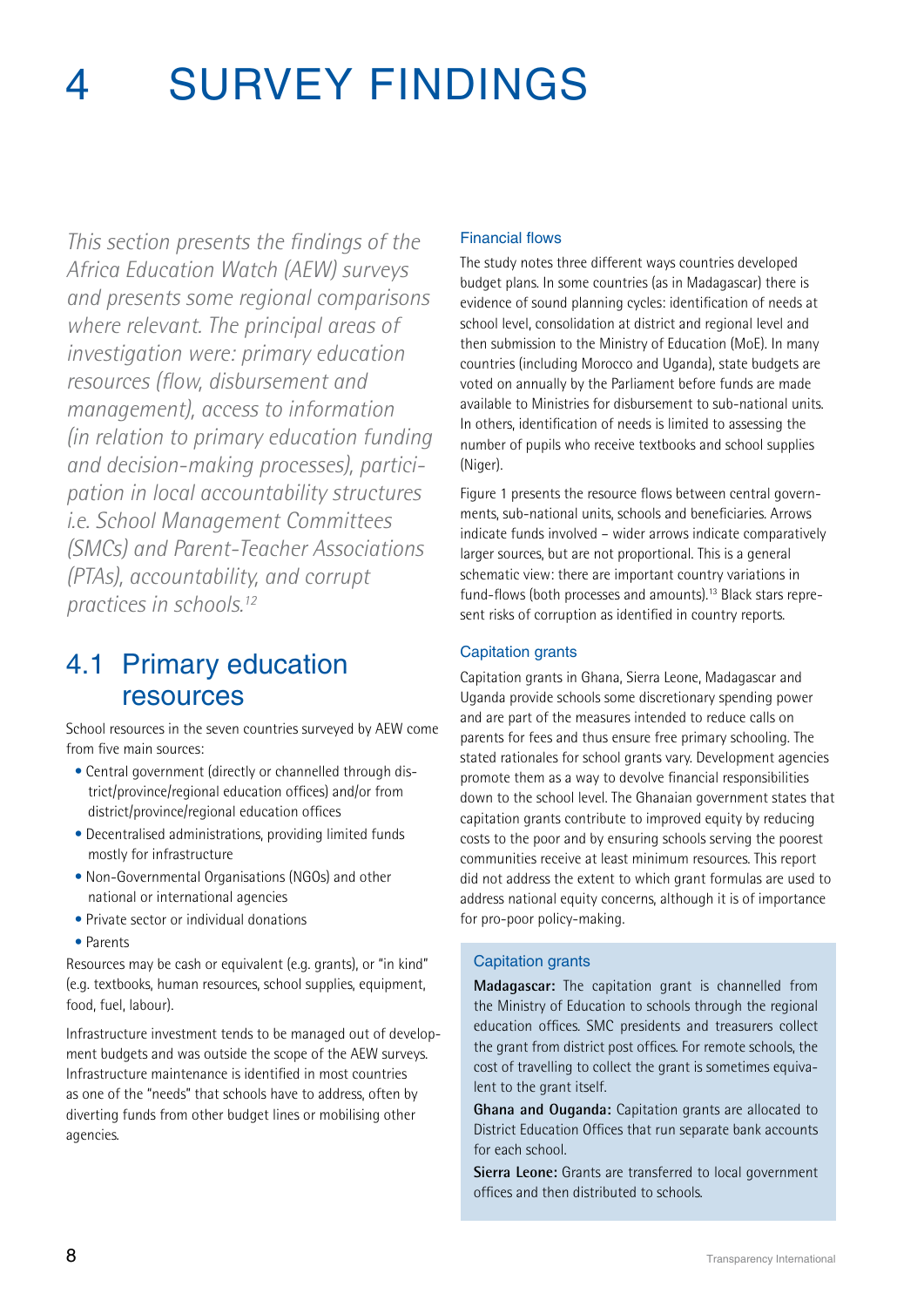#### **Figure 1: Financial flows and corruption risks in primary education**



#### School development planning

In Ghana and Uganda capitation grants are linked to the requirement that schools develop a formal and properly-costed School Performance Improvement Plan (SPIP). This is drafted by the head teacher or school staff, but requires the approval of the SMC. The rationale is that the preparation and implementation of such a plan will allow school management to respond to local conditions, and that it will promote community involvement in school planning. It is also a potential vehicle for

increased community oversight of financial management and school performance.

The study's findings suggest that even in countries where school development plans are a necessary part of the financing process, they have not attracted the levels of engagement and participation necessary to make them efficient ways to improve the management of resources available to primary schooling. However, financial information in these countries is more readily available (see 'Access to Information' below).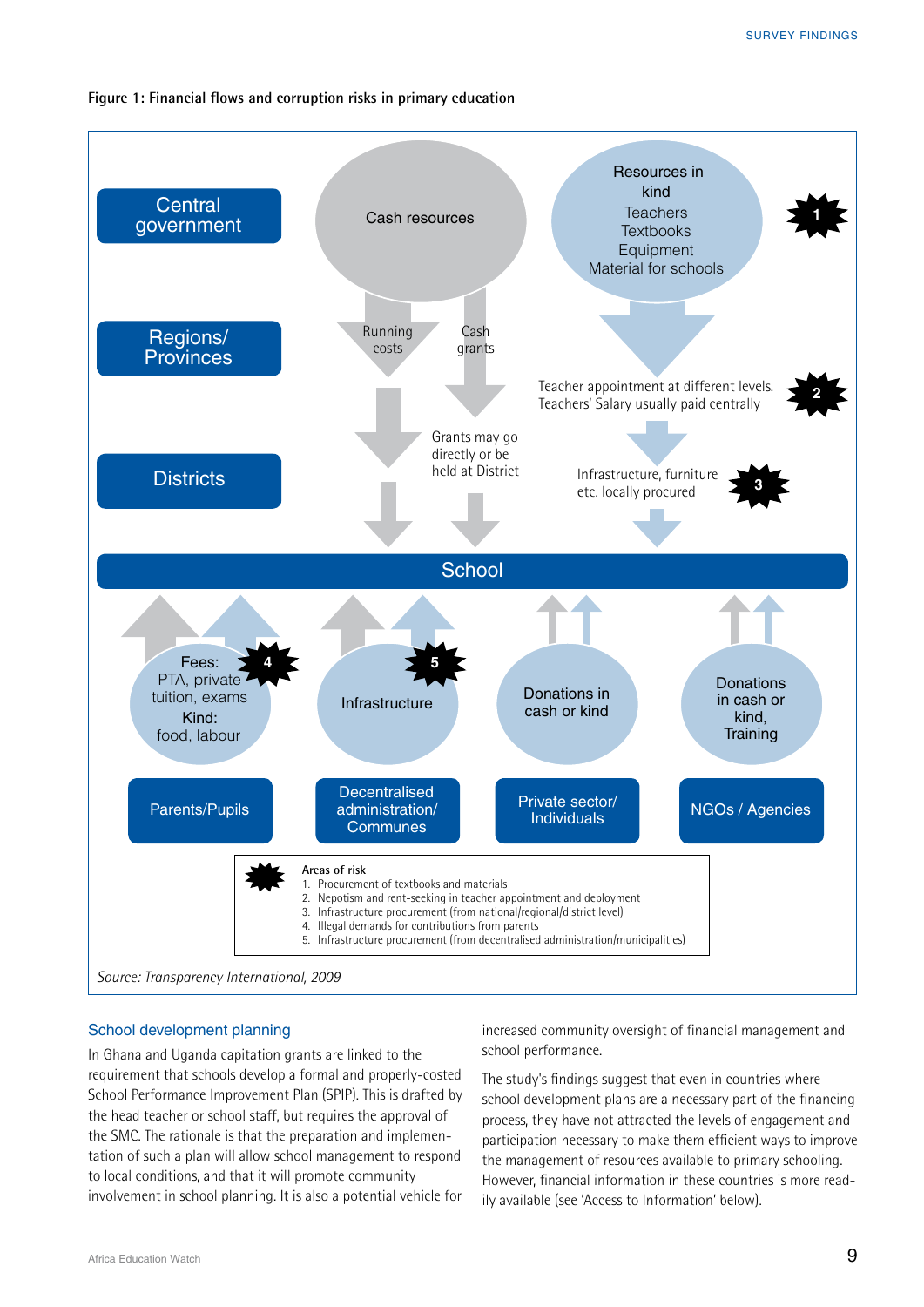#### Information systems

Systems for capitation grants require timely and accurate information about enrolments. The survey did not investigate the systems for collecting this critical data but it remains an identified challenge to count the number of students in a school, particularly where there is high absenteeism, population movement and a significant number of dropouts. In many countries the information systems are weak, and there are risks of over-counting or, indeed, that more students are attending than have been planned for, thereby increasing the strain on school resources.

### *Payments to schools are often late or less than expected.*

#### Predictability of funding

The survey finds that payments to schools are often late and/ or less than expected. In Uganda and Ghana payments that are expected each term reportedly have been delayed for up to a year. Similar delays are reported in Madagascar. Even with capitation formulae, many schools report that they are never sure how much will arrive. This makes planning a frustration rather than an opportunity, and implementation of any plan is constrained if funds do not arrive in full. A third of surveyed schools in Ghana report underpayment against expectations. In Morocco the allocation criteria from central to local level is unclear.

Clearly planning is difficult when head teachers and SMCs are not sure how much money they will receive or when they will receive it (see 'Access to Information' below).

These unpredictable and essentially inexplicable differences undermine the opportunities for public oversight and understanding. Administrative inefficiency is hard to distinguish from corruption at this level.

#### Financial systems

In Ghana officials noted that the financial coding systems used by schools do not map onto those used by the districts, so that budget consolidation and reconciliation is at risk because of coding errors. The same is true in Morocco and Madagascar where inflexible public administration budget lines conflict with schools practices and sometimes with legal requirements.

Financial systems in schools themselves are weak in most surveyed countries. Schools with limited financial autonomy have the simplest systems (Morocco and Niger). Systems are rarely able to reflect the different funding sources (Morocco, Madagascar, and Uganda) so that funds from different sources are not subject to the same rules and transparency. For example, parental contributions are usually managed separately from those of the government and or other agencies.14 In Senegal, for example, there is no rule on how to record donations in cash or kind.

#### Other identified risk points

The AEW surveys did not track all central government education expenditures but they did identify high-risk areas that could impact schools. These include the risk of rent-seeking in teacher recruitment and deployment (Senegal and Niger) and the potential for leakages for any major procurement programmes, including textbooks. In Sierra Leone, particularly, there is a reported problem of "ghost teachers", i.e. teachers who are registered for payment but who do not work.<sup>15</sup> School level malpractice is considered in section 4.5.

### 4.2 Access to information

Information is a pre-requisite for active participation in the oversight of resource management, and there has been evidence, notably from Uganda, that dissemination of financial information reduces resources leakage. AEW describes the availability of budget information at national and regional levels, but the focus is on the access to information about school finances, how this information is disseminated and how it is interpreted and understood by the school community.

#### Public access to financial information at national, provincial or district levels

Access to budgetary and financial information on primary education at national level varies from country to country.<sup>16</sup> Access is greater in countries where a structured dialogue between governments and sub-national entities has produced sector plans, expenditure frameworks and joint monitoring missions, with public reporting requirements (Ghana, Niger and Uganda).

The AEW findings show clearly that there is no pre-existing public interest in financial information, and most respondents do not know where they can obtain this information.

Financial information is normally not publicly displayed at district educational offices (except in Ghana) even where this is obligatory, as it is in Uganda and Sierra Leone. In Senegal there is no information published about the central funds allocated to communes for primary education. Even where regulations require it, the reality is that there is no attempt either to provide the information to the public, or to explain what it means to the target groups (whose formal education might be minimal and/or who might not understand a budget format).

In Ghana, information about the capitation grants is posted on the Ghana Education Service<sup>17</sup> (GES) board in its offices. In areas where district offices have control of financial budgets, there is a great need for transparency as, in practice, these authorities have an opportunity to divert funds from school budgets to fund their own activities and operational costs, only some of which may be related to education issues. This is particularly common to pay for transportation for school visits.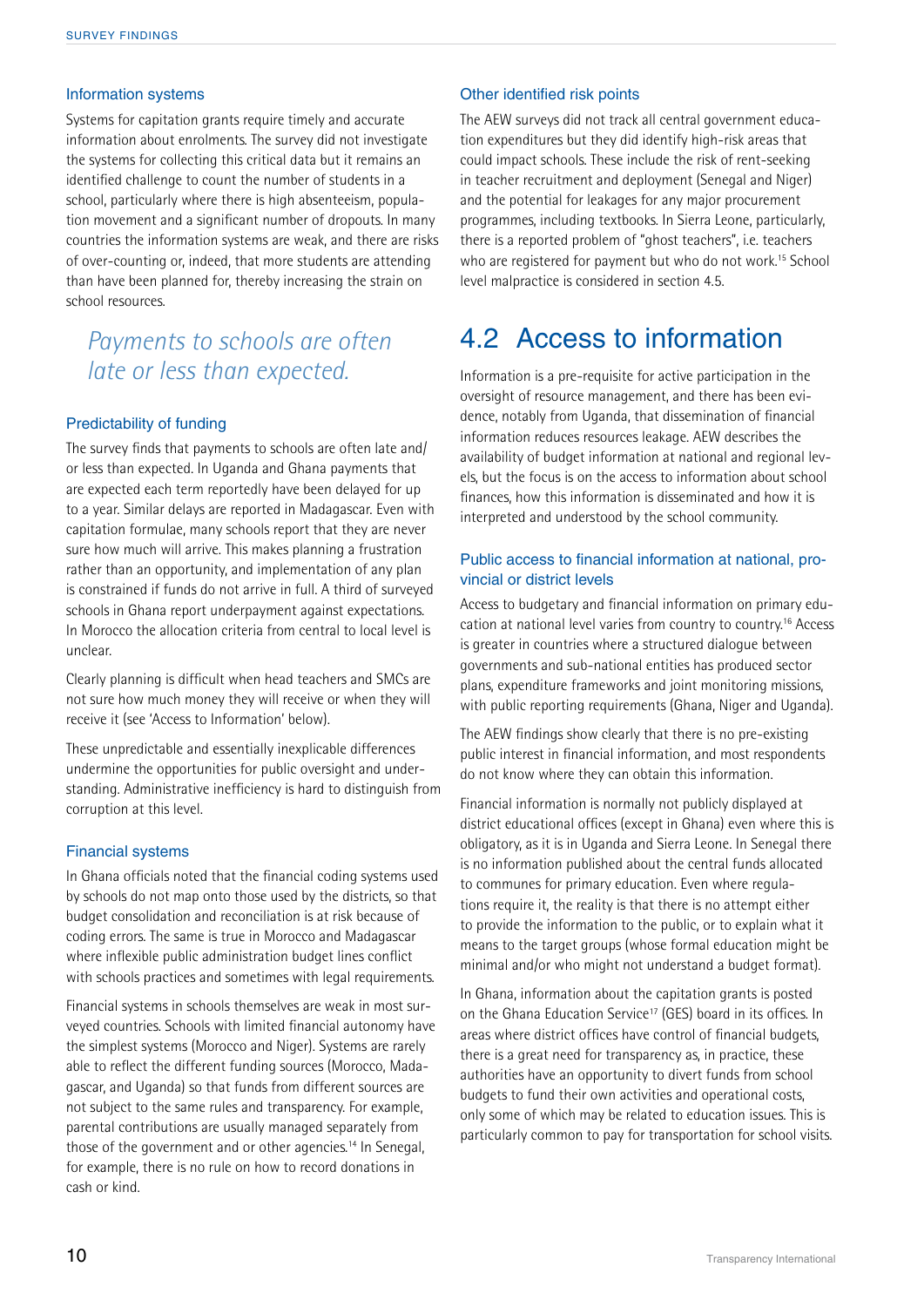

**Figure 2: Percentage of schools that do not display financial information**

#### Public access to financial information at school level

For citizens and school communities to oversee finances, information must be complete, timely and consistently presented. It then has to be available in ways that allow people to understand it and use it. Financial information may be made more accessible to the general public (as opposed to the SMC and PTA) in various ways, and AEW asked particularly about notice boards or other forms of public displays on the school premises. The overall finding is that very limited efforts are made to make financial information publicly available (see Figure 2). Even where there are suitable notice boards, little financial information is displayed, and what is reported is out of date.

There are some examples of good practice, including the use of notice boards for the wider publication of financial information in Uganda. However the Uganda survey team noted that information was only published at the national level, and that regional and district offices do not publish financial data regularly (see the Uganda National Assessment Report for details).

*Even where there are suitable notice boards, little financial information is displayed, and what is reported is out of date.*

#### Parental access to financial information

The survey shows that parents are very unlikely to receive financial information about the school. In some countries head teachers are not aware of regulations allowing parents to access school budget data. In Senegal, the survey reveals a general reluctance by head teachers and PTA and SMC representatives to disclose any financial information or supporting documentation. In other countries, head teachers stated that parents can access financial data but the majority of parent responses suggest that they cannot.



#### **Figure 3: Percentage of parents who have not tried to access financial information about their child's school**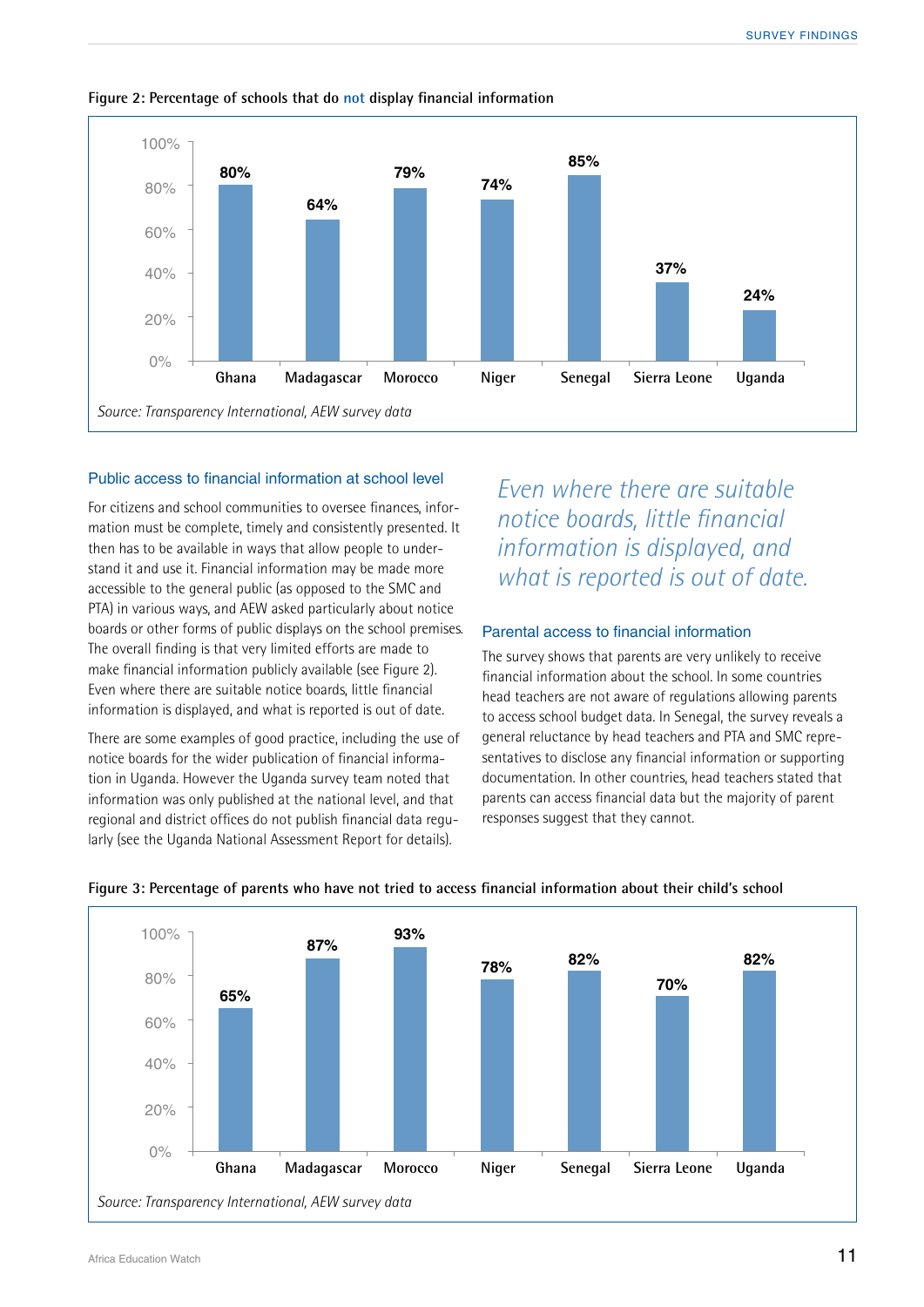

#### **Figure 4: Reasons given by parents for not trying to access school financial information**

Overall, parents do not make pro-active demands for this sort of information. Figure 3 shows this trend is consistent over the region and particularly high in Madagascar, Morocco, Senegal and Uganda.

Parents gave a variety of explanations for not trying to access financial information about their child's school. Figure 4 shows the three main reasons. A significant number were not interested or did not know this was possible. Clearly parents do not know what to expect from schools and there is no evidence of attempts to help parents understand how their school is run or why this might be important. There were other explanations for this apparent parental apathy, including illiteracy (Senegal, Sierra Leone and Uganda).

AEW suggests parents have a limited understanding of what their children are legally entitled to from a state education or how community members can demand these rights. The findings further suggest that parents need help understanding their rights and support so that they can participate in monitoring the management and use of school resources. AEW did not find any examples of support given to parents to allow them to interpret school budgets or influence financial oversight.

This finding suggests that even if financial information is more easily available in schools, it may not lead to increased parental oversight and improved governance. Pro-active steps are needed to explain how the information could be used and what it means. Parents need to be empowered to use the information where and when it is available.

#### **Figure 5: Proportion of head teachers who say that they are informed about the amount and dispatch timing of public resources (cash and kind) for their school**

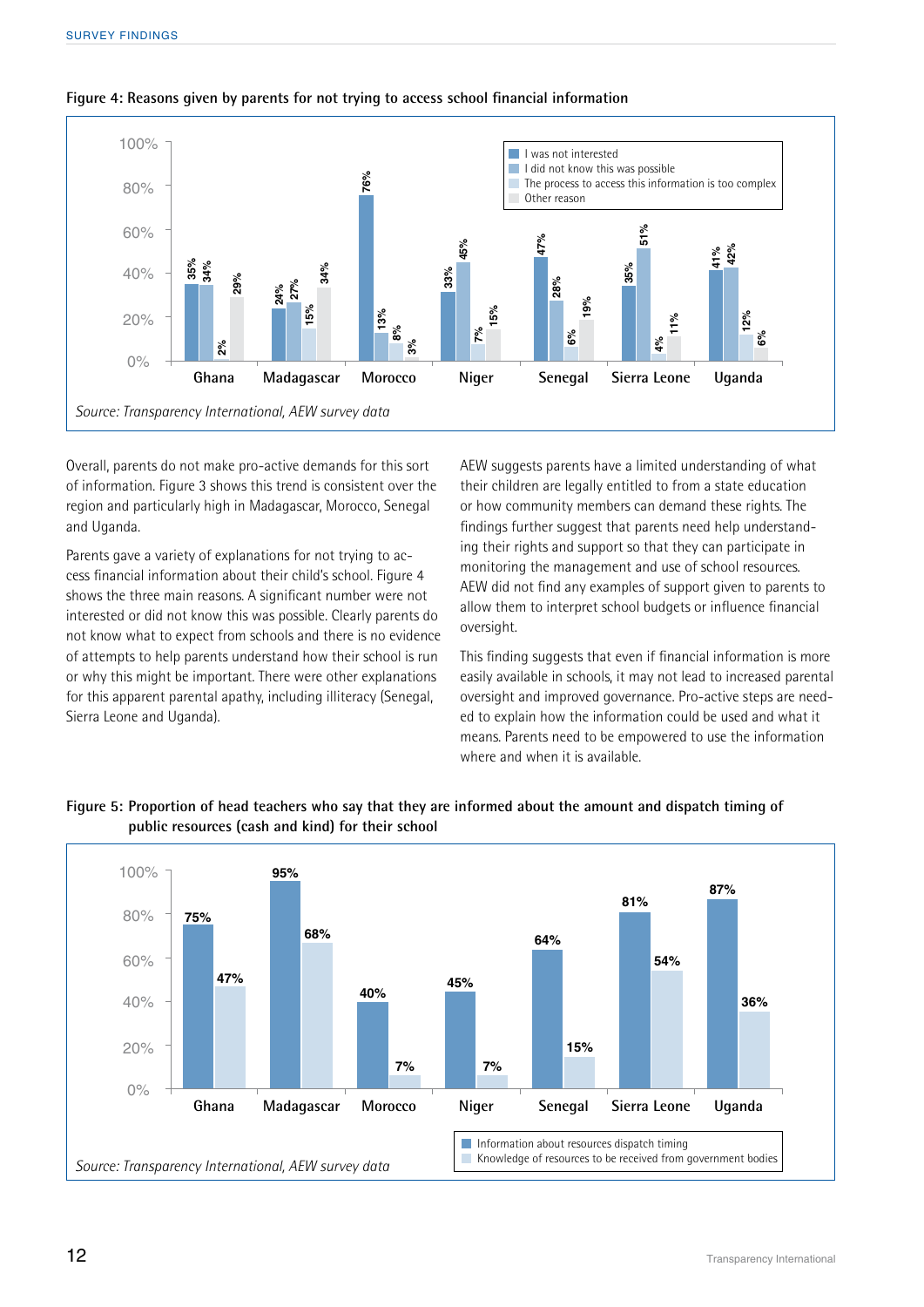#### School personnel and committees' access to financial information

The AEW surveys also highlight that people with school management responsibilities do not usually know what is allocated to their schools, or even when it is dispatched. This weakens meaningful local oversight and undermines expenditure planning. The levels of awareness of head teachers are shown in Figure 5. In Morocco, Niger and Senegal they are particularly badly informed about the resources their schools will receive. Information about when resources are dispatched is overall better, although quite weak in Morocco and Niger. Head teachers in Madagascar appear to be generally better informed than their colleagues in the region. Overall, while head teachers might sometimes know when to expect resources to be sent to their school, a worryingly small percentage (reaching miniscule levels in Niger, Morocco or Senegal) knows what they can expect to receive.

In some instances this could be explained by the fact that resources are channelled through SMCs and the communications between SMCs, head teachers and PTAs are unreliable. However, this cannot account for the situation found in Morocco, Niger or Senegal.

#### Morocco: access to information

In Morocco resources transferred to schools by the Ministry of Education are in kind only. Unfortunately, a high percentage of school community actors in the schools surveyed are not aware of the nature and quantity of resources allocated to their school. This includes 93 percent of head teachers, 93 percent of PTA chairs, and 60 percent of district personnel responsible for education finances. The majority of head teachers and PTA representatives are not informed of resource transfers.

The AEW surveys also notes instances in which local officials do not have financial information about state allocations to schools in their catchments areas. In Sierra Leone, most of those in charge of financial management in the districts are not informed about how much is allocated to each school. Similarly, in Niger inspectors are not aware of resources allocated to their schools by the government. In contrast, in Madagascar such information is known at district level.

A worryingly high percentage of head teachers and managers do not know when resources are dispatched, or what to expect in terms of amounts or the kind of resources sent to them. In these cases planning, financial management and oversight are undermined. Such administrative inefficiencies and information black holes increase the risks of corruption.

#### Availability of financial documentation in schools

Most respondents had only a patchy knowledge of the regulations and processes that governed school budgets and financial records. Even key initiatives, such as capitation grants, are not always widely known or understood at a level that would allow parents and school staff to monitor their allocation, distribution and use.

#### Madagascar: school budget awareness

The survey shows that 82 percent of head teachers, 70 percent of PTA representatives and 66 percent of parents are aware of the annual state grant allocated to primary schools.

National reports highlight the lack of overall knowledge of what the school budget consists of in terms of allocations and sources of funding and materials (Madagascar, Morocco and Senegal).

Many parents do not know who is responsible for school budgeting and management or about school management bodies and processes. This lack of knowledge of the governance structures in schools makes it harder for parents to get involved.

In some countries, heads of PTAs and head teachers disagreed about what the official financial management processes are. For example, in Morocco, 73 percent of head teachers claim their school has written financial records compared to 40 percent of PTA respondents. In Sierra Leone 93 percent of head teachers say there are written financial accounts, compared to 73 percent of PTA respondents. In reality, neither of these assertions reflect what actually happens (see overleaf).

AEW has identified severe failings in financial recordkeeping. In some countries the researchers found it impossible to find the amount, type, and source of funding or its purpose and use at school level.

*In some countries the researchers found it impossible to find the amount, type, and source of funding or its purpose and use at school level.*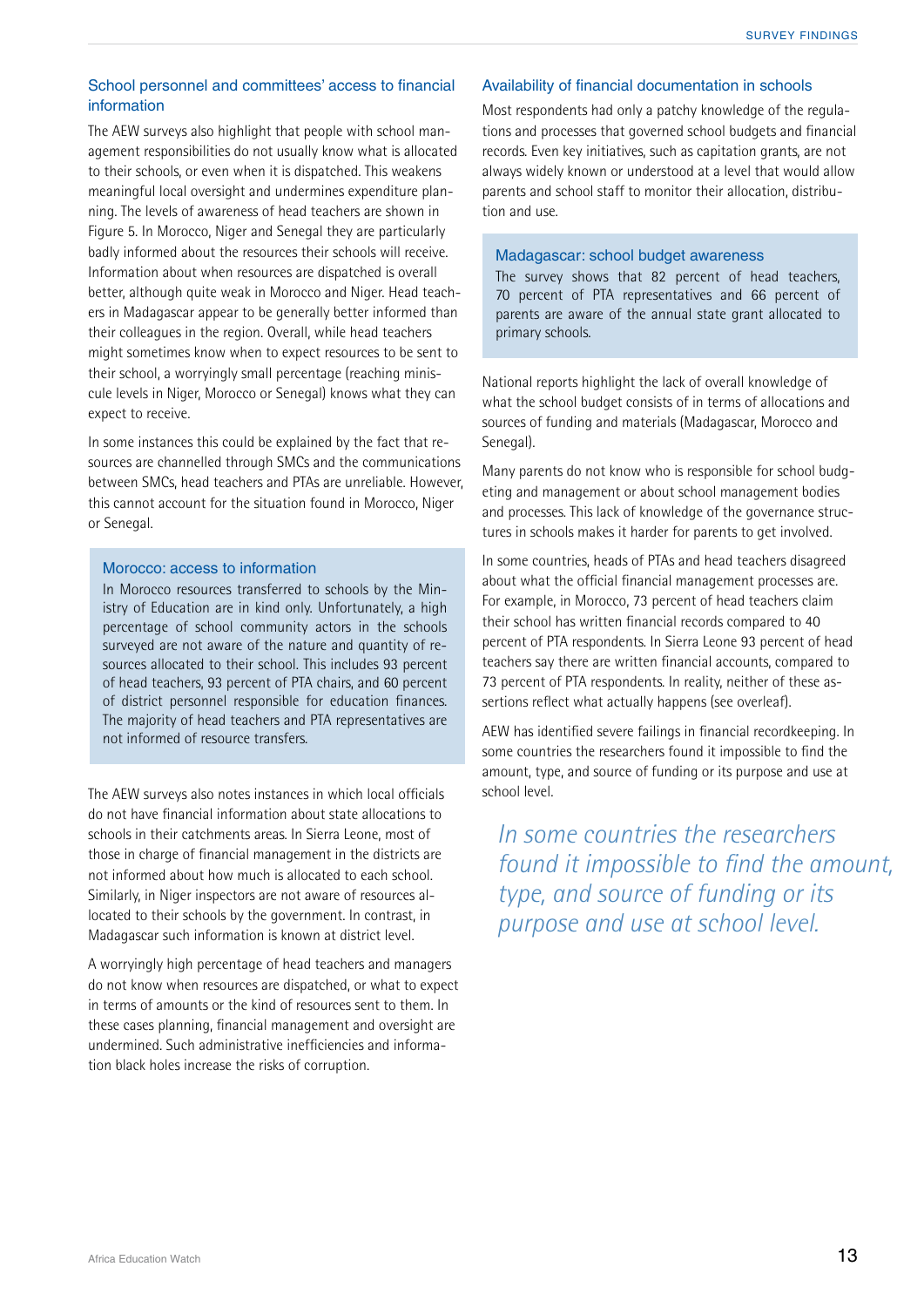

#### **Figure 6: Proportion of schools without any financial documentation, with incomplete financial documentation and with complete financial documentation**

Figure 6 shows this gap. Schools in Morocco, Niger and Senegal stand out for their lack of any financial documentation that would allow for tracking what kind of resources are received by the school and how they are used. More schools in Ghana, Madagascar, Uganda and Sierra Leone have some financial data available, but in many cases these are incomplete.18 The situation in Niger is clearly the worst: none of the schools visited had complete financial documentation available.

Countries with school grant mechanisms are more likely to have financial records in place (possibly due to better financial training and guidance when the schemes were established), but the records are for the most part incomplete, the sources questionable and the quality poor. Overall, 85 percent of schools surveyed across all countries had either deficient accounting systems or none at all,<sup>19</sup> irrespective of whether there are grant mechanisms in place.

TI's AEW found that the completeness and quality of bookkeeping was higher in schools visited more regularly by inspectors, or where the head teacher had received training in financial management.

In turn, the completeness of financial records correlated in a significant way to a drop in demands for "registration fees" and for payments in exchange for textbooks. In schools where bookkeeping is done properly, parents are less likely to face extortion by school officials.

Similarly, in schools where bookkeeping is more complete, perceptions of embezzlement (perceptions of corruption) go down slightly.

### 4.3 Participation

AEW sought information on who participates in school governance mechanisms. It asked parents and head teachers about parent participation in both formal and semi-formal forums where they can contribute to and monitor school management (e.g. SMCs or PTAs).

The levels and methods of community participation can be represented through the ladder below, which shows a spectrum ranging from non-participation, through various degrees of tokenism,20 to degrees of citizen power:

| 8. Citizen control |                          |  |  |  |
|--------------------|--------------------------|--|--|--|
| 7. Delegated power | Degrees of citizen power |  |  |  |
| 6. Partnership     |                          |  |  |  |
| 5. Placation       |                          |  |  |  |
| 4. Consultation    | Degrees of tokenism      |  |  |  |
| 3. Informing       |                          |  |  |  |
| 2. Therapy         |                          |  |  |  |
| 1. Manipulation    | Non-participation        |  |  |  |

*Source: Arnstein's ladder of citizen participation (Arnstein, 1969)*

Parent participation in education and schools can be analysed in this way but communities are not homogeneous. Who can participate, whose voices are heard and who can influence the agenda is a consequence of power relations within the community. Social and economic marginalisation can negatively affect the likelihood of participation. For example, the AEW data shows that the likelihood of a parent becoming a SMC member increases depending on the size of his or her household income. Poorer parents had less voice.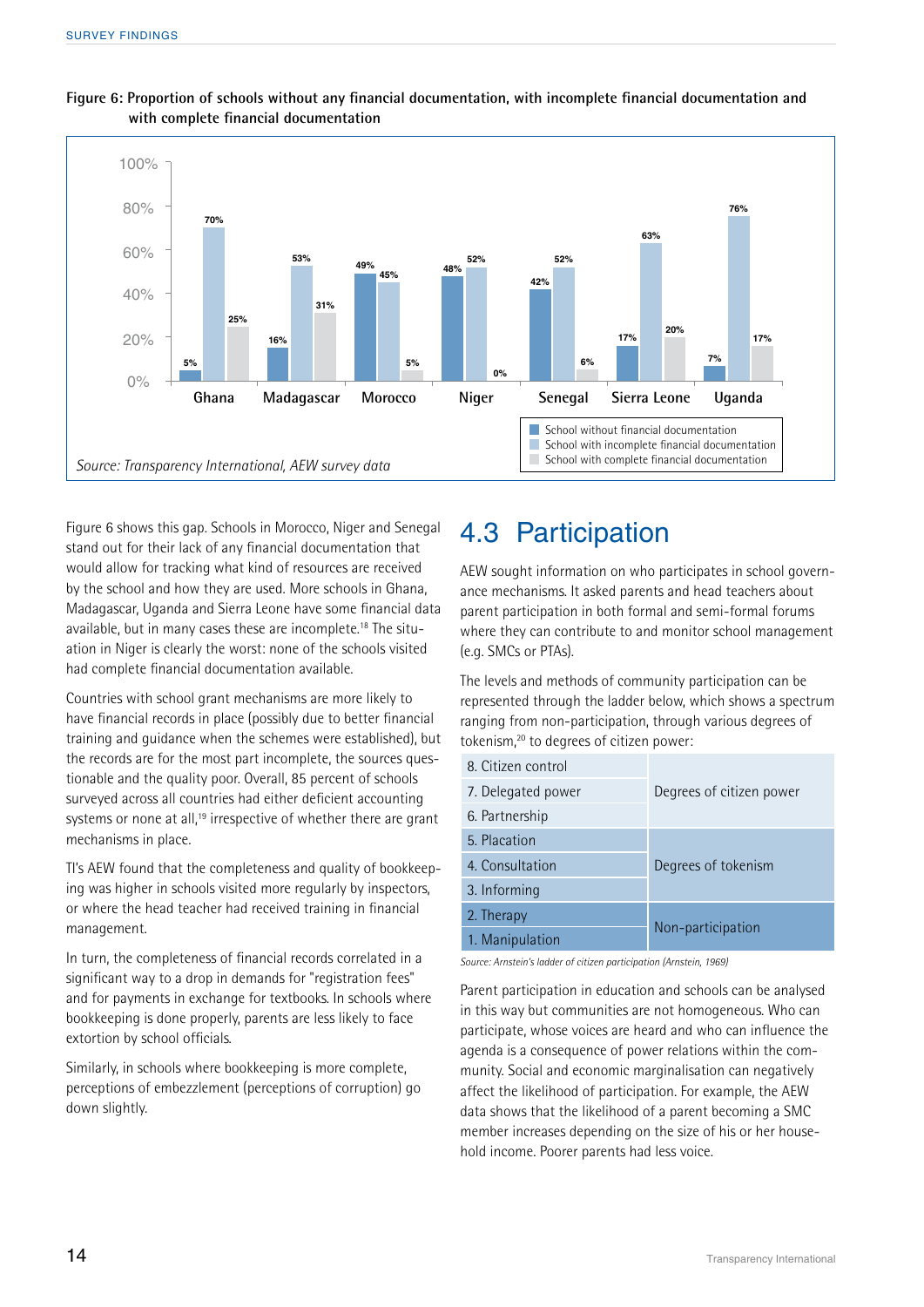

#### **Figure 7: Proportion of parents and head teachers who think that "parents can influence school decisions"**

#### Parental involvement in school

As discussed earlier, parental involvement in local accountability and management structures is an important component of decentralisation: parental oversight is supposed to provide checks and balances in a system where school administrations have more resources and autonomy.

Unfortunately, AEW found that parents do not visit their children's school on a regular basis and have limited involvement in school management. Many state that "school management is not their responsibility" (Morocco and Senegal).

#### Ghana: School Performance Improvement Plans

The SMC is responsible for the preparation of the School Performance Improvement Plan (SPIP), which includes the funds received by the school. A budget is then prepared based on this. The SPIP is supposed to be produced with wide participation and reflect negotiated priorities.

However the survey suggests that SPIPs are neither well known, nor used to monitor spending and achievement.

In other countries (Ghana, Madagascar and Niger) parents feel they are participating in school planning and management. However, the degree of participation is not specified, and it is likely that parents may be informed and sometimes consulted, but they do not have power in decision-making. In Ghana (see box) the School Performance Improvement Plan (SPIP) provides a forum that could be a driver for parental participation, but in practice few parents are aware it exists.22 In Niger, despite the fact that there is a relatively high level of parental involvement in school management, parents have a low perception of their influence in school decision-making.

It is interesting to contrast the answers. For example, in Uganda only 50 percent of parents think they can influence the school decision-making process, while 96 percent of head teachers believe they can.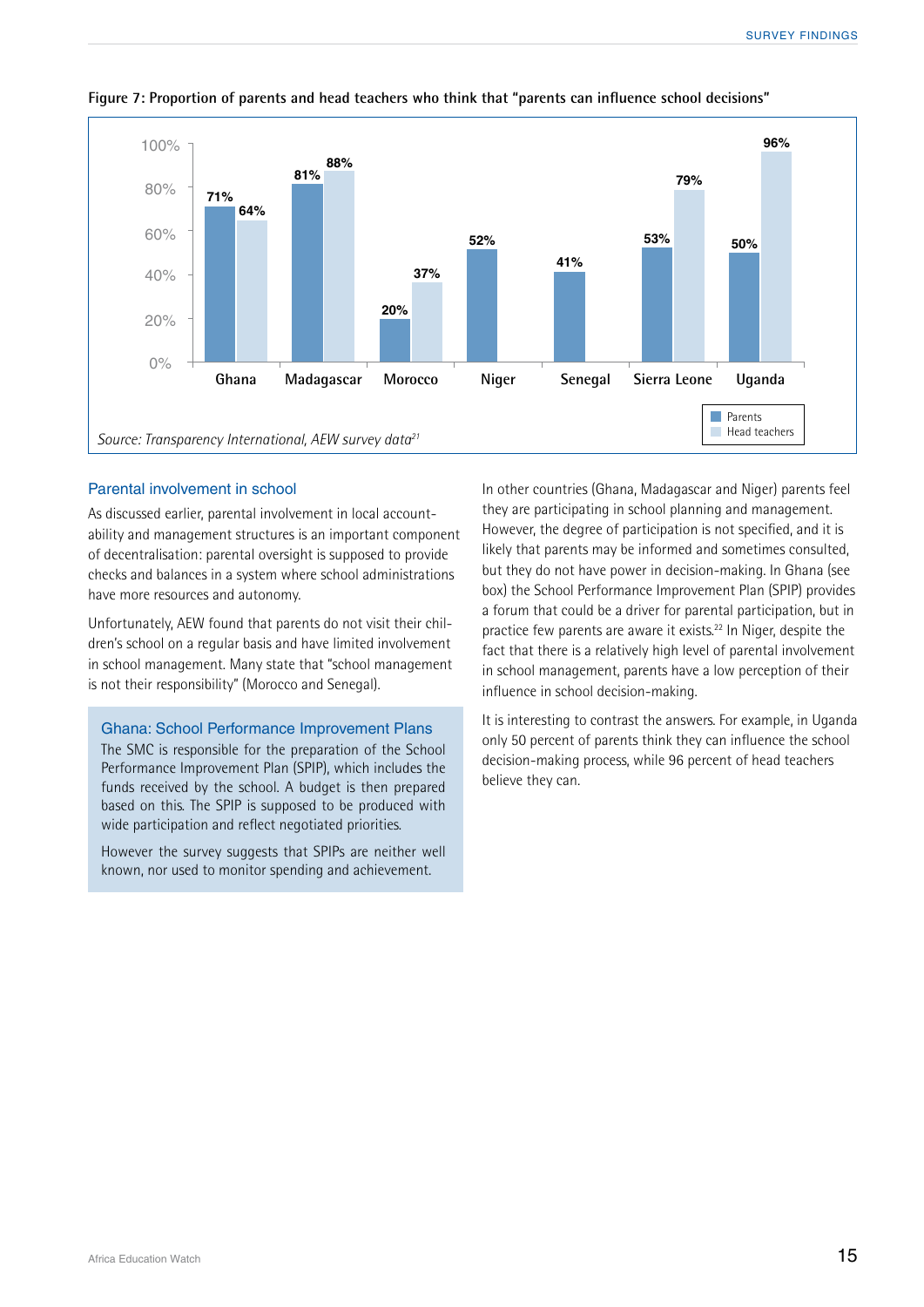

#### **Figure 8: Proportion of parents who do not know if their school have SMCs and PTAs**

In most countries parents are more likely to be involved in a PTA than participate in activities and meetings of an SMC. The comparative newness of SMCs might explain this. Similarly, SMCs are still not well known by parents. Figure 8 above presents the proportion of surveyed parents who do not know if their schools have PTAs and SMCs. Parents are more ignorant of the SMC in Ghana, Morocco, Senegal and Sierra Leone.

#### School management structures: representation and effectiveness

In five out of seven countries surveyed all schools have SMCs. In Sierra Leone and Senegal SMCs or SMC-like structures were found in 94 percent and 89 percent of schools, respectively. In most countries the SMC includes: the head teacher, the chair of the PTA, teachers, parents and local authority representatives (i.e. from the commune in Senegal, from traditional and religious groups in Madagascar). Children can be represented on SMCs in Niger and Senegal.23 Representatives of specific groups (women's groups in Senegal or Sierra Leone, Educative Mothers' Associations in Niger, NGOs in Madagascar, and Communitybased Organisations in Senegal) are sometimes involved.

Typically, the head teacher is the secretary or chair of the PTA (Senegal and Madagascar) and/or of the SMC (Madagascar and Niger). This situation reinforces their power over school decision-making, and can threaten the influence of parents. In Madagascar, for instance, although the SMC treasurer is nominally in charge of school grants management, it is often the head teacher who plays this role, particularly in rural areas.

There is often an unclear distinction between the roles and functions of the SMCs and PTAs, and the overall decisionmaking power and influence of the head teacher, particularly in financial management. In countries with capitation grants, SMCs have management responsibility for them, but it is also common for the PTA to pay contract teachers.

Some AEW national reports question the effectiveness of SMCs to monitor finances in cases where the head teacher has a hostile approach to parental participation and ensures she/ he maintains overall control over funds and decision-making, or when there is little or no communication between the SMC and the head teacher. In Madagascar, for example, although SMCs are supposed to monitor the use of the capitation grant, they are not always able to do so in practice.

The extent to which parents and communities participate in and influence the education agenda at local level is limited. Wealthier parents tend to be more involved in SMCs. Where there are positive reports, the successes are limited to increased access to information and consultation (i.e. levels 3 and 4 of the citizen participation ladder). The current situation runs the risk of tokenism in participation, rather than producing a shift in power towards a decentralised lower level with a significant degree of citizen power.

The data analysed at the regional level showed that SMCs had no meaningful influence on issues such as the quality of school bookkeeping or illegal demands for registration fees or money for textbooks. Schools where SMCs had larger membership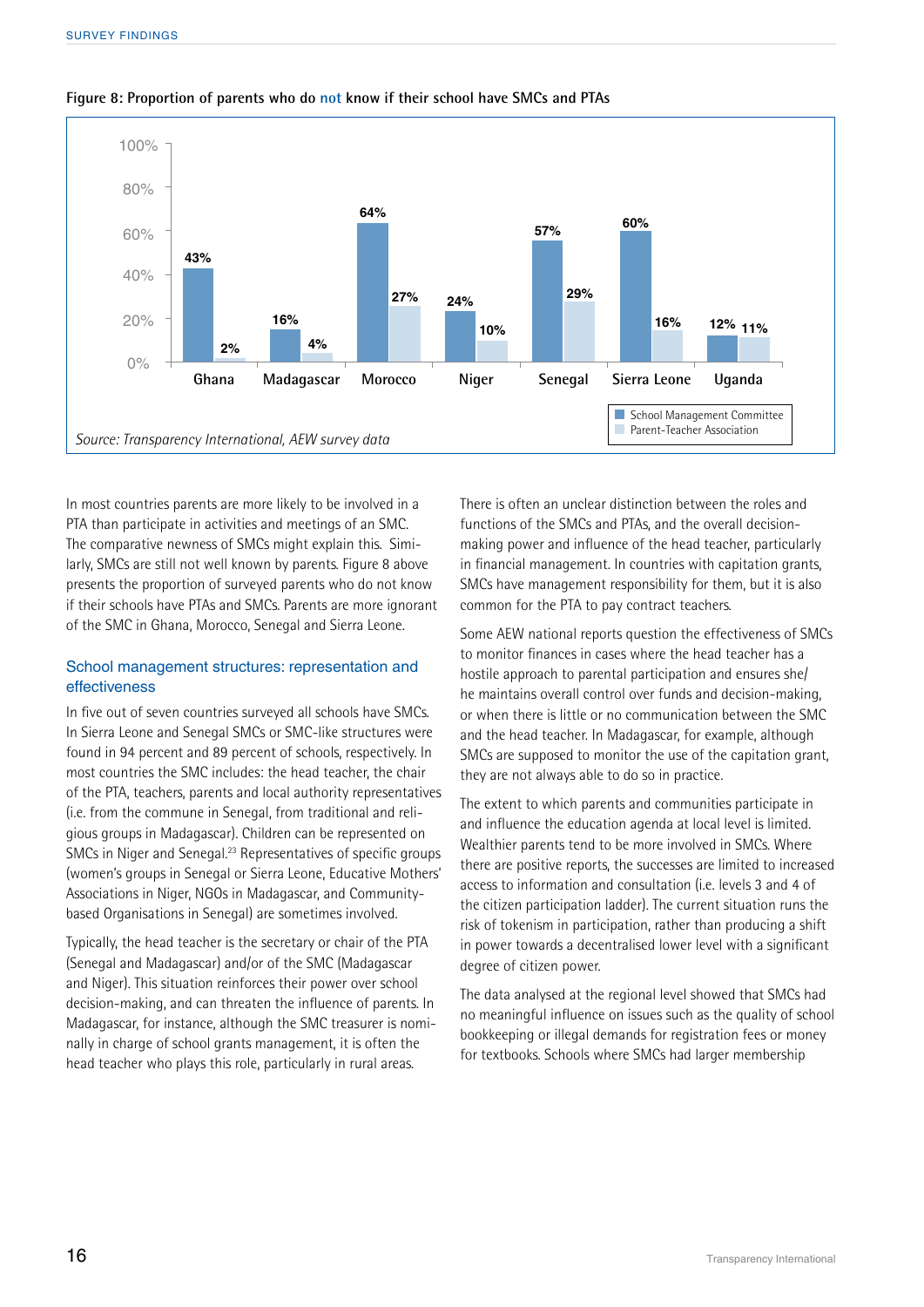

#### Figure 9: Proportion of head teachers or SMC members who say they have received training in financial management<sup>24</sup>

bases, held regular meetings and which had participatory decision mechanisms performed no better than schools without active SMCs. Similarly, the SMCs did not appear to be more efficient than the PTA or head teacher at solving problems brought to them by parents.

While such local management structures probably have a role to play in the architecture of decentralised education management, they have not yet demonstrated their effectiveness.

#### Support for participation: financial management training

The AEW surveys found that head teachers who have received financial management training perform better on many indicators of good management. For example, the quality of bookkeeping increased and the frequency of demands for illegal payments (i.e. illegal registration fees or payments for textbooks) went down.

Financial management training had a positive influence irrespective of the original level of education of the head teacher. In fact, there was a greater reduction in malpractice when the head teacher involved had a low level of education. This is important because it shows financial management training can be implemented across the board to great effect immediately with the current generation of school managers.

Unfortunately, the AEW data shows that many of the surveyed countries suffer from a paucity of financial management training for head teachers and SMC members.

Figure 9 shows the proportion of head teachers and SMC members who have received financial management training. There are wide regional disparities: 82 percent of head teachers in Ghana state that they have received training in financial management, compared to only eight percent in Niger. SMC members tend to receive less financial management training than head teachers. Training is more common in countries with capitation grant mechanisms (Ghana, Sierra Leone, Uganda and to a certain extent Madagascar) as this was presumably included as part of their implementation process. Nonetheless, overall the percentages of head teachers or SMCs trained in financial management remains worryingly low.

The high level of head teachers and SMC members who are not trained in financial management limits the quality of oversight over school finances, opens the door to financial mismanagement and undermines the ability of management to detect corruption.

*School Management Committees have not yet demonstrated their effectiveness.*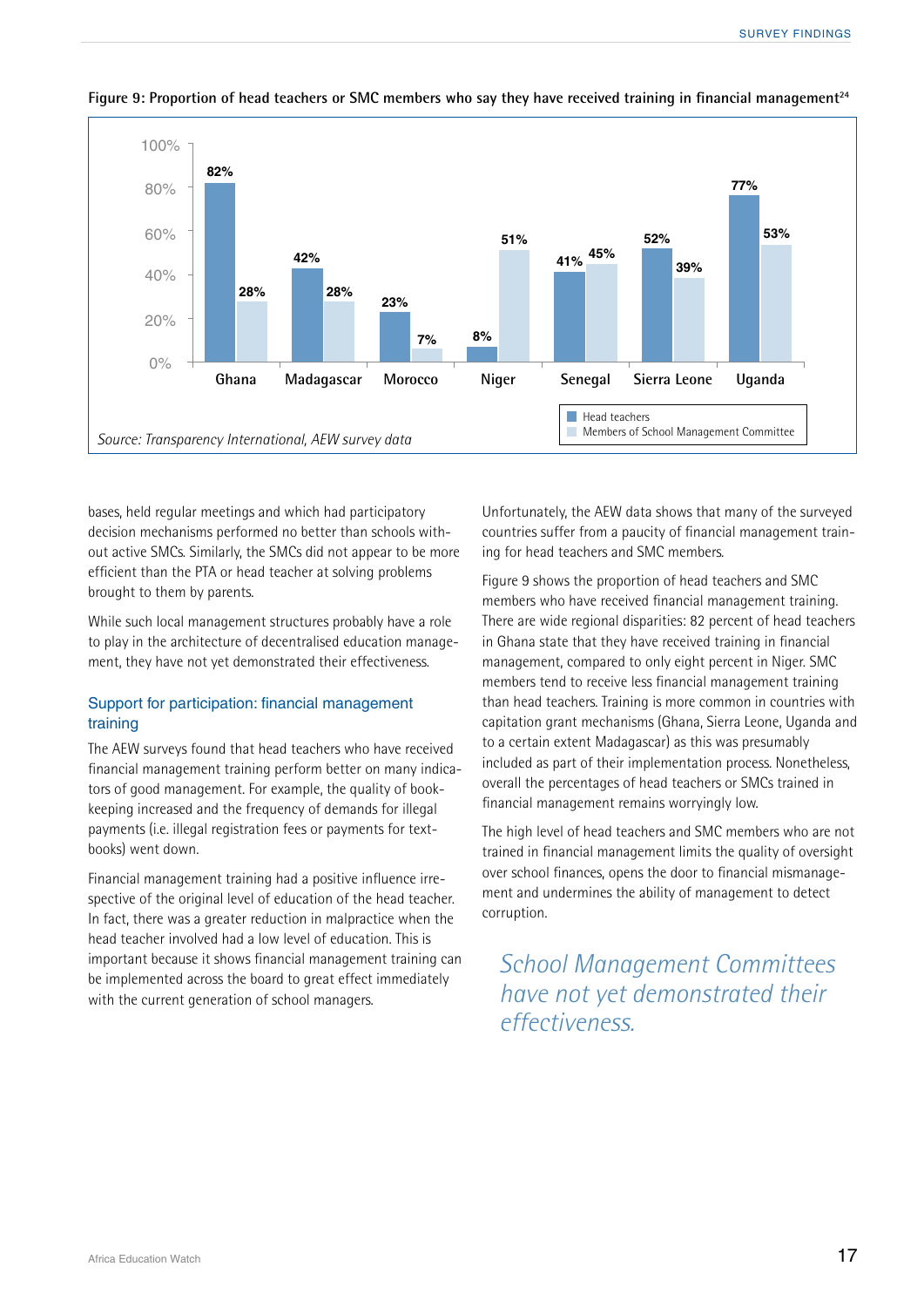

#### **Figure 10: Proportion of parents who think that decision-making is transparent25 in PTAs and SMCs**

### 4.4 Accountability

Information and participation are steps towards building accountability frameworks in schools. These are the relationships, mechanisms and processes by which providers are held responsible for service delivery. The diagram shows the traditional view of this as it effects citizens.

The accountability framework in schools is complicated where national bodies (and their sub-national units) are responsible for critical aspects of service delivery, such as teachers, materials and infrastructure.



AEW findings show some elements of "short route" accountability frameworks in schools. The "long route" was not directly investigated but could be used to address some of the shortcomings identified in the study.

#### Transparency of decision-making

Figure 10 above shows that parent perceptions of transparency in PTA decision-making is mostly higher than their perception of the transparency of SMC decision-making. This finding is in line with other AEW findings highlighting differences in parental perception of SMCs and PTAs. The SMCs, which were formed more recently and comprise fewer parent representatives appear more opaque to parents.

#### Complaints systems

Complaints systems are mechanisms for citizens/clients to report problems and dissatisfaction along both long and short accountability routes.

Complaint mechanisms are rarely clear. Formal complaint procedures may not exist (Madagascar), may not be used (Senegal), may not be known (Morocco and Sierra Leone) or may be perceived as too complex by the parents (Niger and Sierra Leone). All this contributes to the parents underreporting problems to the authorities.

All countries surveyed by AEW report similar types of complaints: bad infrastructure, lack of textbooks, materials and equipment, and delays in the transfer of funds or grants. Teacher absenteeism is particularly identified as a problem in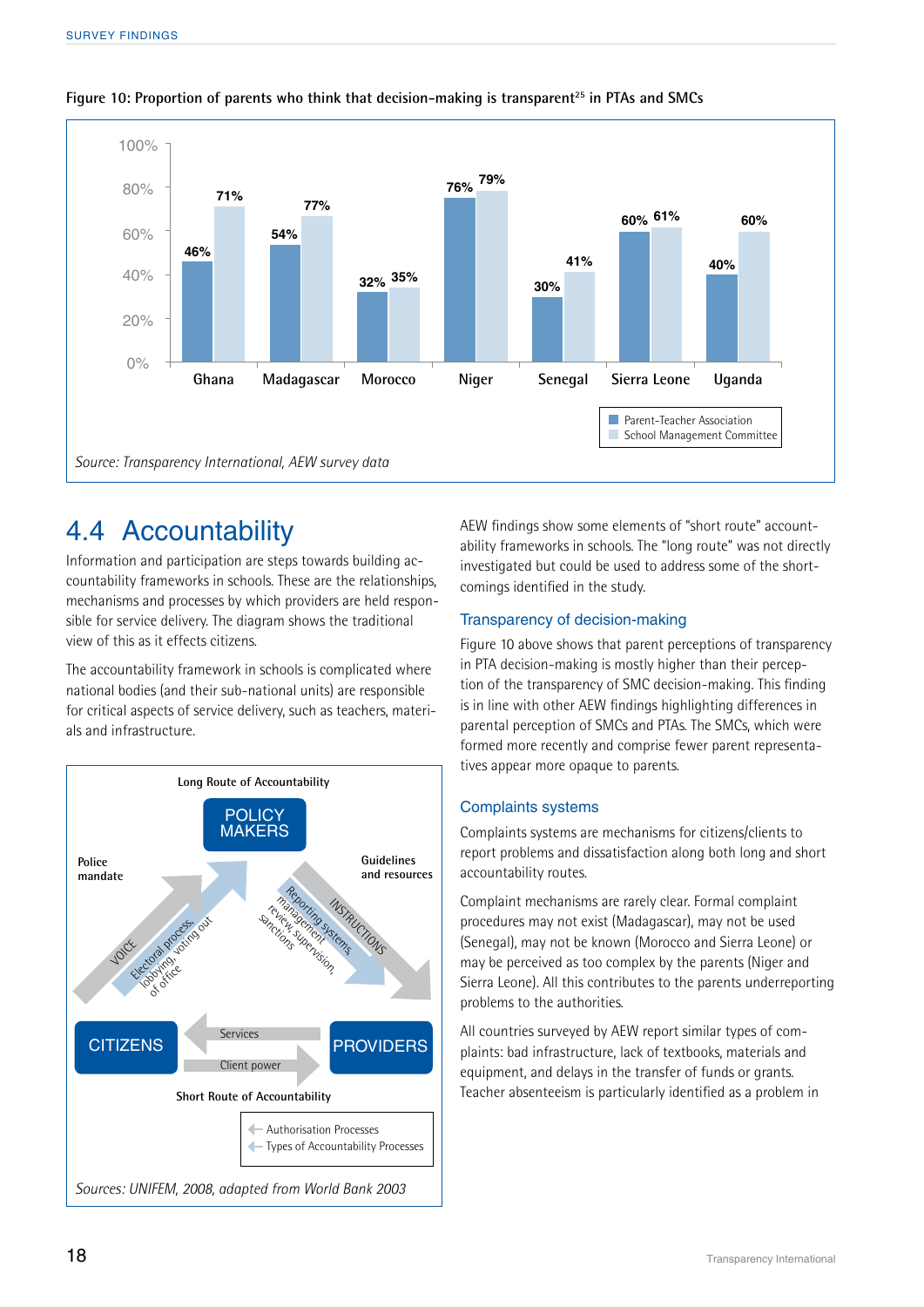| Table 5: Percentage of households that identified specific problems in schools and complained about them |       |                 |         |              |         |                 |        |  |
|----------------------------------------------------------------------------------------------------------|-------|-----------------|---------|--------------|---------|-----------------|--------|--|
|                                                                                                          | Ghana | Mada-<br>gascar | Morocco | <b>Niger</b> | Senegal | Sierra<br>Leone | Uganda |  |
| % of parents identifying the following problems                                                          |       |                 |         |              |         |                 |        |  |
| Teacher absenteeism                                                                                      | 12.5  | 8.8             | 20.5    | 15.4         | 33.3    | 5.1             | 9.0    |  |
| Violence / Insecurity                                                                                    | 5.7   | 4.7             | 9.2     | 3.7          | 11.5    | 5.4             | 5.8    |  |
| Sexual harassment                                                                                        | 1.9   | 0.9             | 1.3     | 0.6          | 2.2     | 3.4             | 5.0    |  |
| Among those, % of parents who followed-up with an official complaint                                     |       |                 |         |              |         |                 |        |  |
| Teacher absenteeism                                                                                      | 45.9  | 3.0             | 28.2    | 54.6         | 30.0    | 46.2            | 57.3   |  |
| Violence / Insecurity                                                                                    | 57.7  | 2.8             | 34.4    | 32.6         | 75.7    | 68.4            | 62.9   |  |
| Sexual harassment                                                                                        | 68.4  | 0.7             | 42.9    | 25.0         | 88.5    | 18.9            | 43.4   |  |
| Source: Transparency International, AEW survey data                                                      |       |                 |         |              |         |                 |        |  |

Morocco and Senegal, and there is an indication that when it occurs in other countries parents report it more readily (Niger, Sierra Leone and Uganda). See Table 5 above.

In all of the countries parents also complain about problems related to the integrity and respect of children (e.g. sexual harassment, teacher alcohol abuse, violence, etc.).

The findings reveal the majority of complaints are addressed to teachers, head teachers, PTAs and SMCs. Parents tend to complain only when problems can be solved at the level of the school and when the complaint procedure is easy and fast, such as a verbal exchange with the head teacher or class teachers. Parents have less confidence in education officials or local authorities and many also claim that complaining "does not make any difference" and "does not lead to changes". Problems of teacher absenteeism, violence or sexual harassment have more often led to an official complaint by parents.

Additional complaint routes, such as direct complaints to Ministries or to locally elected representatives, are not reported. There are no reports of an accountability channel between schools and the communes/municipalities (i.e. the lowest level of political and administrative unit), even when the latter have devolved powers over education. Some communities complained about school infrastructure and equipment directly to local Non-Governmental Organisations (NGOs). Parents do not hold local or national authorities accountable for the services they are supposed to deliver.

In some countries the AEW findings show that parents who are PTA or SMC members have a greater impact on the education authorities when they make a complaint (see box). In addition, parents who visit schools are better able to identify problems and tend to report them more to the authorities. It may be that there is a link between parents' awareness of what is happening in a school and how active they are in reporting problems and assessing a school's performance.

The fact that parents complain at school level indicates that they have a "voice" in the education system, and it is a step towards monitoring and oversight of school management, but parents rarely follow up these complaints with locally elected representatives, which limits their potential impact on the broader education agenda.

#### Madagascar :

#### parental involvement and complaints

Survey results in Madagascar show a positive correlation between the number of parents' annual visits to schools and the number of education-related problems identified and followed up.

Results also stress the correlation between parental involvement in school management and complaints taken seriously by the authorities at school and local level.

This Malagasy example seems to reinforce the case for strong parental involvement as a way to heighten the responsiveness of the authorities.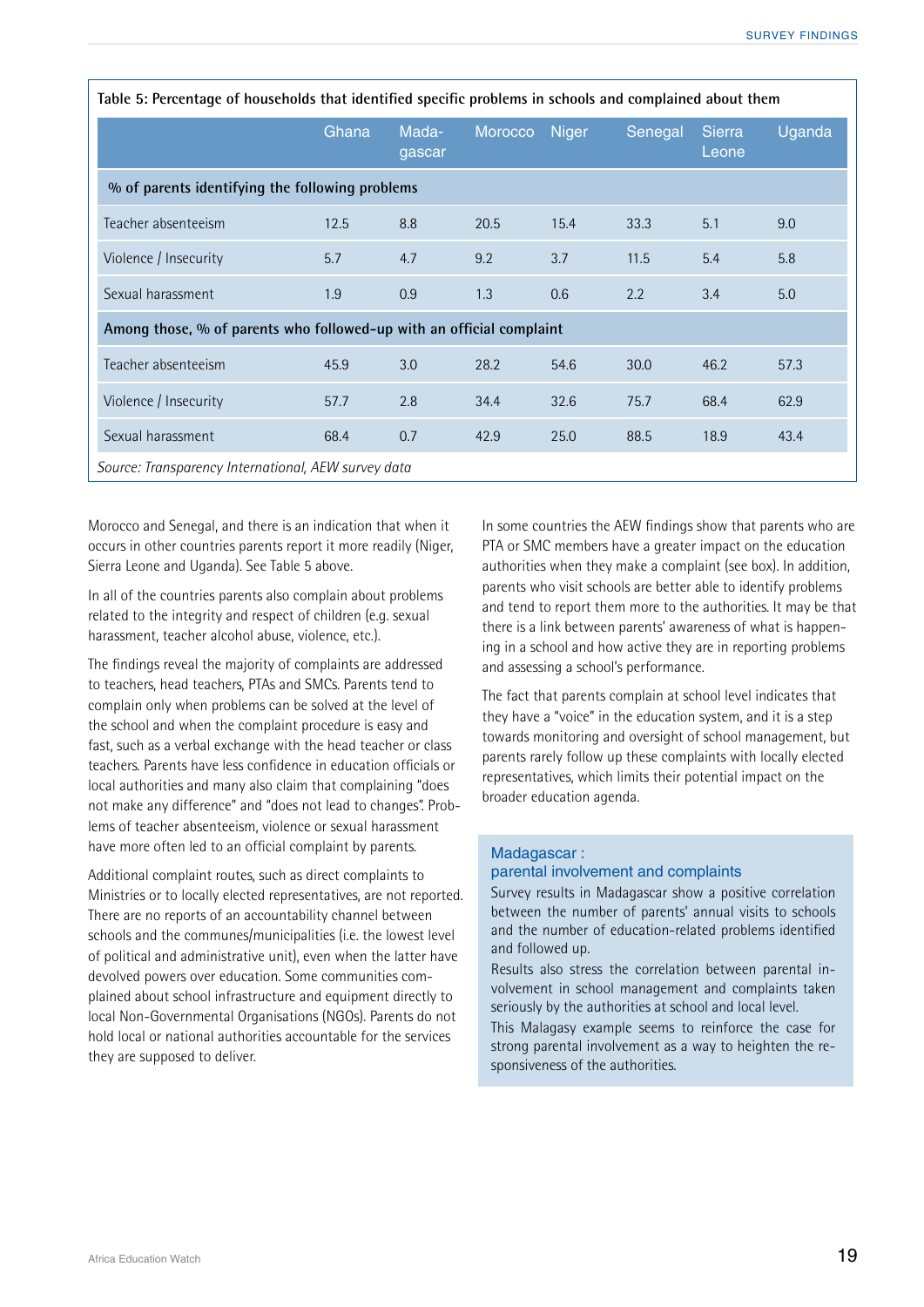#### Supervision, inspection and control

The AEW country reports highlight the diversity of actors mandated to carry out inspections and supervise schools. This list includes inspectors from district and provincial education authorities, inspectors from MoEs, inspectors and auditors from Ministries of Finance (MoFs), anti-corruption commission officers, and NGOs.

AEW reveals that more than two-thirds of school inspections focus on personnel and pedagogical issues. In Morocco, only one urban school in the sample recorded a visit from a Finance Ministry representative in the previous school year. In Madagascar only seven percent of recorded inspections looked into financial matters. In Niger some schools were not visited even once a year by any inspector.

There are no regulatory frameworks or guidelines in any country surveyed that mandate the frequency of inspections, which authority they are done by and what they cover. No country had formal inspections or financial controls, or provided support to improve financial management. No country listed any sanctions for head teachers or SMCs for poor performance in financial or resources management.

The AEW data shows that, where they take place, the frequency of inspections conducted by MoE officials (from district, regional and national level) corresponds to an increase in the quality of bookkeeping, and to a lower likelihood of demands for illegal registration fees by school officials. Clearly strengthening the role of inspectors and mandating more frequent school visits would contribute to a general improvement in these areas.

The lack of systematic school supervision and inspection, as well as the lack of attention to financial matters, represent missed opportunities to enforce a stricter management of the available resources and to promote good financial practices at school level.

### 4.5 Corrupt practices

#### Type and frequency of corrupt practices

The unavailability and incompleteness of school and district financial records made it impossible to assess the level of leakages between district and schools. The survey focused on the respondents' perception and experience of corrupt practices. Although AEW was unable to identify significant abuses because of the lack of proper or transparent accounting procedures and management systems, the findings indicate a situation where corruption and embezzlement can flourish. The AEW surveys identified three forms of corrupt practices common to all countries surveyed: (i) illegal collection of fees, (ii) embezzlement of school funds and (iii) power abuse.

### *Parents are often exploited when they do not understand their legal rights.*



#### **Figure 11: Proportion of parents who report paying registration fees**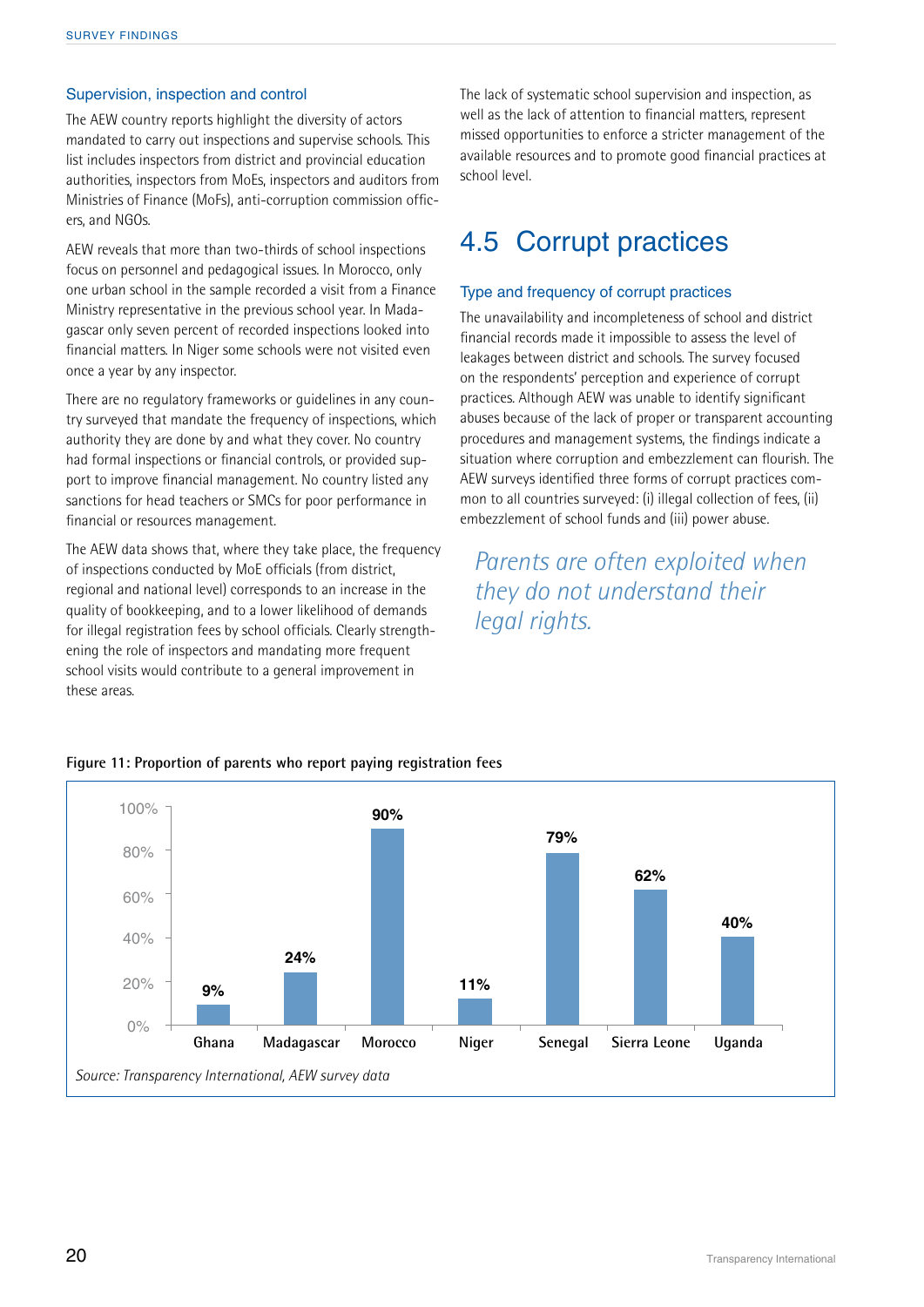

**Figure 12: Average amount parents reported paying as a "registration fee"26**

#### Abusive collection of fees

The survey showed that parents are often exploited when they do not understand their legal rights. For example, in countries where registration fees have been abolished, parents still face charges. Figure 11 presents the percentage of parents who report having had to pay registration fees to the schools.

Overall, in all surveyed countries, an average of 44 percent of households reported paying for registration fees for one child to receive basic education. The average amount parents report paying is US\$4.1 per child for one school year. In all countries surveyed, this represents a major hurdle for a large majority of the population, particularly in Madagascar, Niger and Sierra Leone. This requested amount is of particular concern as it is just one of the many fees – illegal or not – that parents must meet to finance a "free" education (e.g. examination fees, private tutoring, etc.).

Registration fees are not the only type of fees collected by schools. In Sierra Leone 27 percent of households reported paying exam fees although they are now illegal.

Parents were also asked to pay for private tutoring,<sup>27</sup> particularly in the last years of primary school. In some countries, when teachers are absent during normal school hours, parents are asked to pay for extra make-up classes. In Ghana 48 percent of households reported paying additional fees for private tutoring and in Uganda a fifth of all households reported paying for extra classes. The AEW surveys also identified some demands for payment for equipment or materials that should have been provided free. In Niger and Senegal parents received demands to pay for textbooks. Whether such demands result from corruption or from administrative failures is unclear.

In many countries there is a direct correlation between recent changes in legislation and requests for illegal fees. This may be due to confusion during a transition period, although it is not clear whether school officers abuse the change in law for personal gain or simply continue charging fees in ignorance of changes in regulation.

The practice of collecting illegal fees was particularly prevalent in schools where bookkeeping was poor and inspections rare. Fewer parents report demands for illegal registration fees in schools where the quality of financial management and oversight is higher and where there are more inspections.

Recent legislative changes have led to confusion with regard to what fees parents have to pay. Additionally, the lack of control and oversight over school finances have allowed for the collection of all kinds of "fees" to continue unchecked.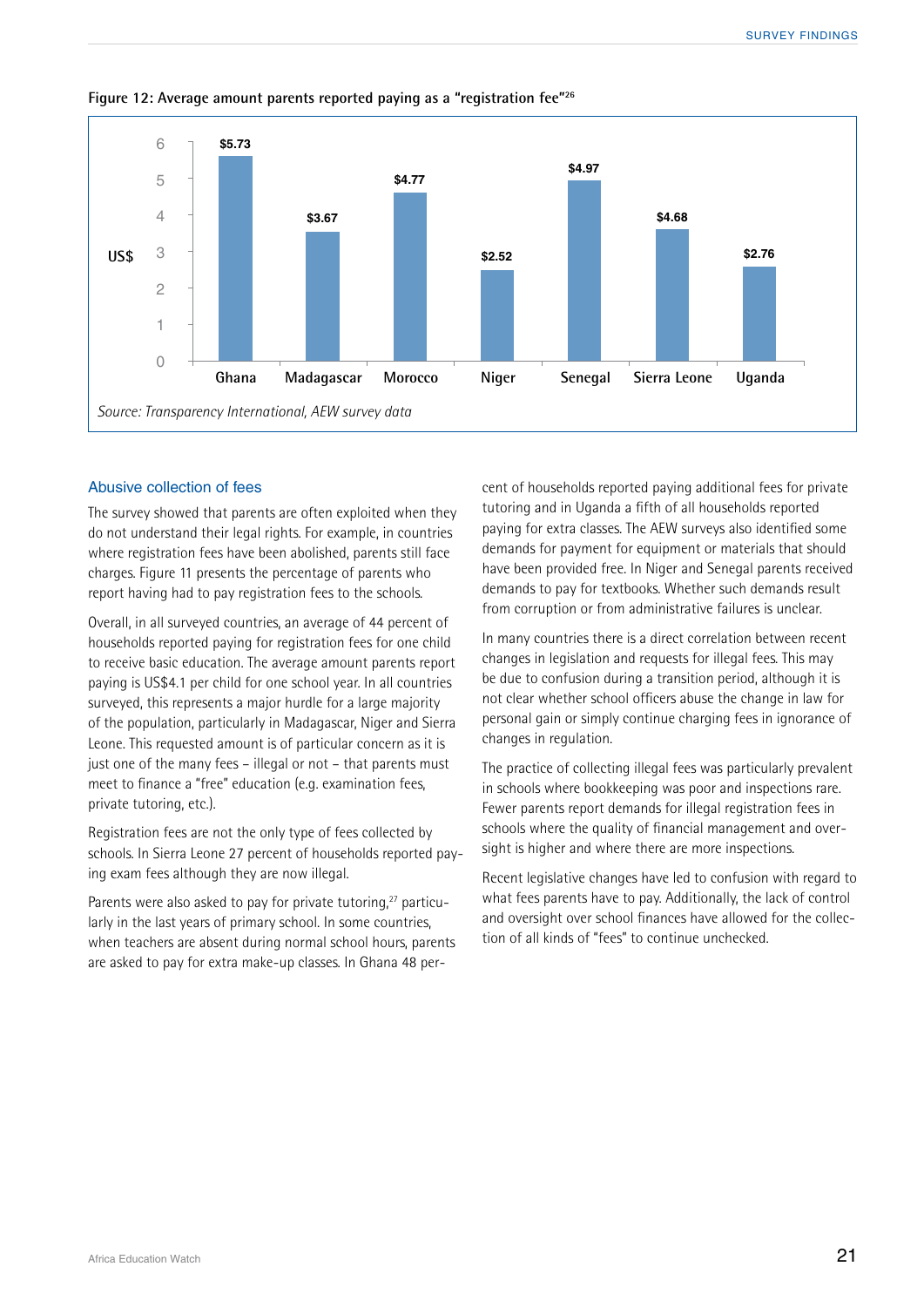

#### **Figure 13: Proportion of head teachers and heads of PTAs who think resources are sometimes embezzled before reaching their school**

#### Embezzlements of school funds

Head teachers and heads of PTAs interviewed during the AEW surveys reported that they thought embezzlement of resources was taking place at higher levels of the administration. Nonetheless, few head teachers said they suspected embezzlement, as shown in the Figure 13 above.

PTA respondents in most countries confirm this trend. For example, in Sierra Leone only 7 percent think that resources are embezzled; in Madagascar it is 8 percent. However, in Senegal, a quarter of PTA respondents believed resources were being embezzled. This was more than double the number for head teachers and shows the highest discrepancy recorded between head teachers and PTA representatives regarding this issue.

Corruption is clearly a delicate topic at the school level. Head teachers showed significant reluctance to address the issue. On average 35 percent answered "don't know" or declined to answer the question about embezzlement. In Senegal and Sierra Leone the totals were 52 percent and 62 percent, respectively. This contrasts with the high percentage of head teachers in Sierra Leone who agreed with the statement "the education system is affected by corruption" (see Figure 14).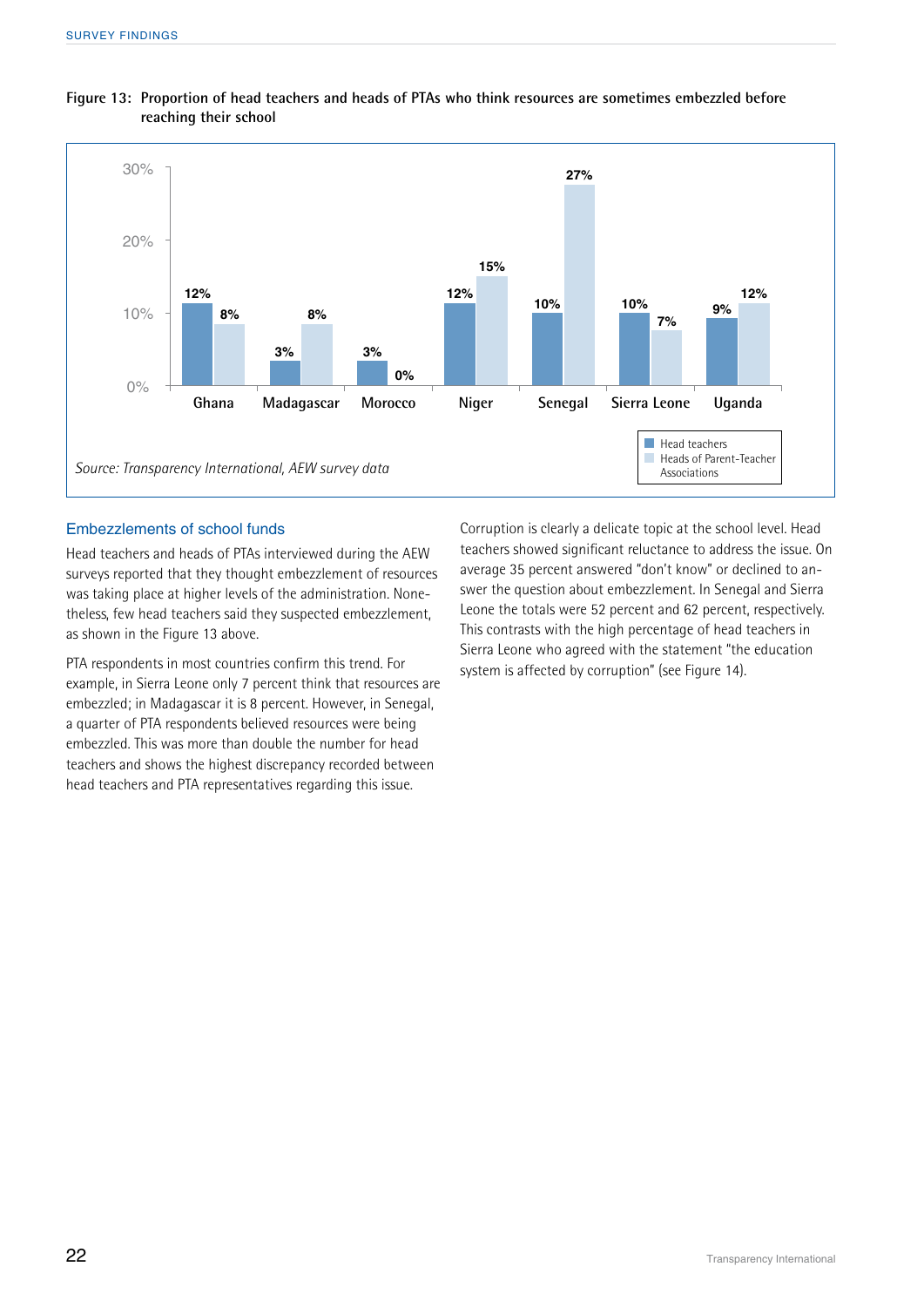

#### **Figure 14: Proportion of parents, head teachers and heads of PTAs who think "The education system is affected by corruption"**

#### Abuse of power

AEW also investigated the level of abuse of power. This includes children made to do chores in school (Madagascar and Niger), sexual harassment (Uganda) and teacher alcoholism (Madagas $car)$ .<sup>28</sup>

Table 5 (see 'Accountability') highlights key issues in each country and the extent to which parents pursue them.

Overall the results show corruption is considered a significant problem but there are regional disparities with regard to the education sector. In Ghana, Madagascar, Morocco and Niger fewer parents think the education system is affected by corruption than in Senegal, Sierra Leone and Uganda, where a majority believe corruption is prevalent. See Figure 14 where countries have been ordered by ascending levels of perceived corruption.

#### Morocco :

#### inconsistent attitudes towards corruption

Survey results in Morocco show that a minority of school participants think the education system is corrupt (36 percent of parents, 27 percent of head teachers and 28 percent of PTA representatives). Fewer still believe it subject to embezzlement (parents 1.3 percent, head teachers 3.3 percent). However, the majority of households say fighting against corruption is key to solving school problems (58 percent).

While the perceptions of the surveyed parents, heads of PTAs and head teachers seem to be at similar levels within a given country, parents are more likely to say education is affected by corruption than head teachers. This is particularly true in Sierra Leone.

Contradictions between respondents' answers show how sensitive corruption issues are in most countries (see box).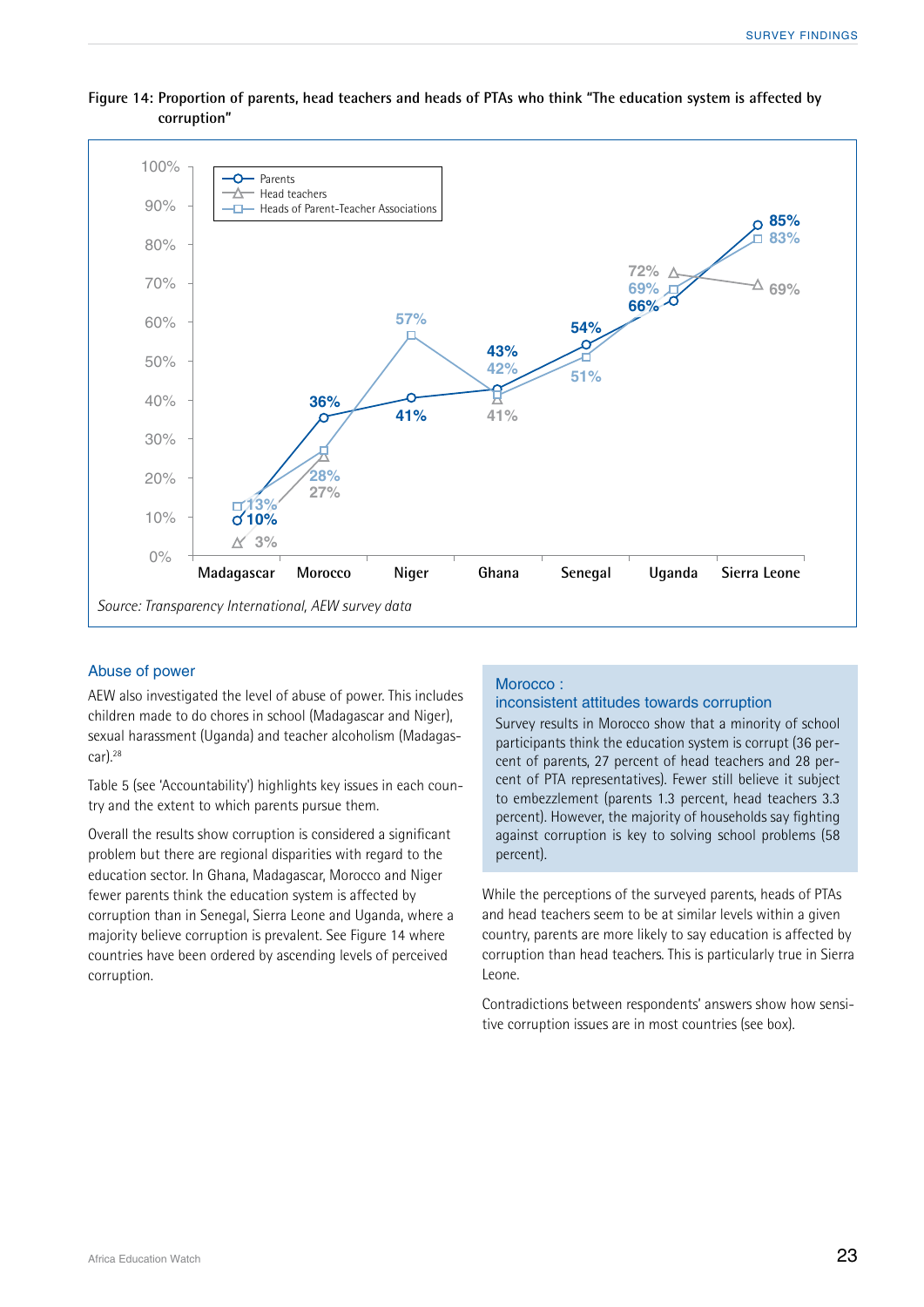## 5 Conclusions and recommendations

*The following recommendations are based on the analysis of the Africa Education Watch (AEW) surveys as presented here, and on the recommendations put forward in the seven National Assessment Reports prepared by the Transparency International (TI) Chapters involved in the programme.* 

*While most of the recommendations below are addressed to Ministries of Education or to civil society in the surveyed countries, international development partners active in these countries are encouraged to use bi- or multilateral discussions with MoEs to seek support for their implementation, and to offer financial support to cover their costs.* 

### 5.1 Clarification of roles and responsibilities of national, regional and district stakeholders

Countries have different approaches and are at different stages in the decentralisation process. However, there is a common weakness in the understanding of the roles and responsibilities of national and sub-national bodies, including schools administrations and School Management Committees (SMCs). The survey findings indicate a need to strengthen processes, examine the consistency and articulation of responsibilities, and improve the public understanding of these.

#### Strengthening decentralised processes

Strengthening processes means providing clear guidance and more support for decentralised administrations at regional, provincial and district levels. AEW underlines the need to clarify roles, responsibilities and communications between the state and its deconcentrated bodies in the areas of planning, disbursement of funds and financial control. Administrative decentralisation is dependent on financial decentralisation, and, as is noted in the Morocco country report, may require better coordination between the Ministries of Education (MoEs) and the Ministries of Finance (MoFs) in order to provide support, particularly in the area of financial management training. Where deconcentrated bodies are in charge of specific tasks, they need appropriate funding. This includes a travel budget to allow training and support to be carried out at schools.

Decentralisation has left district officials ill prepared to manage their new responsibilities. They do not have adequate decisionmaking powers or resources to operate in the field. Nor do they have full control over the funds they receive or adequate training to use them efficiently and creatively to support the schools under their supervision.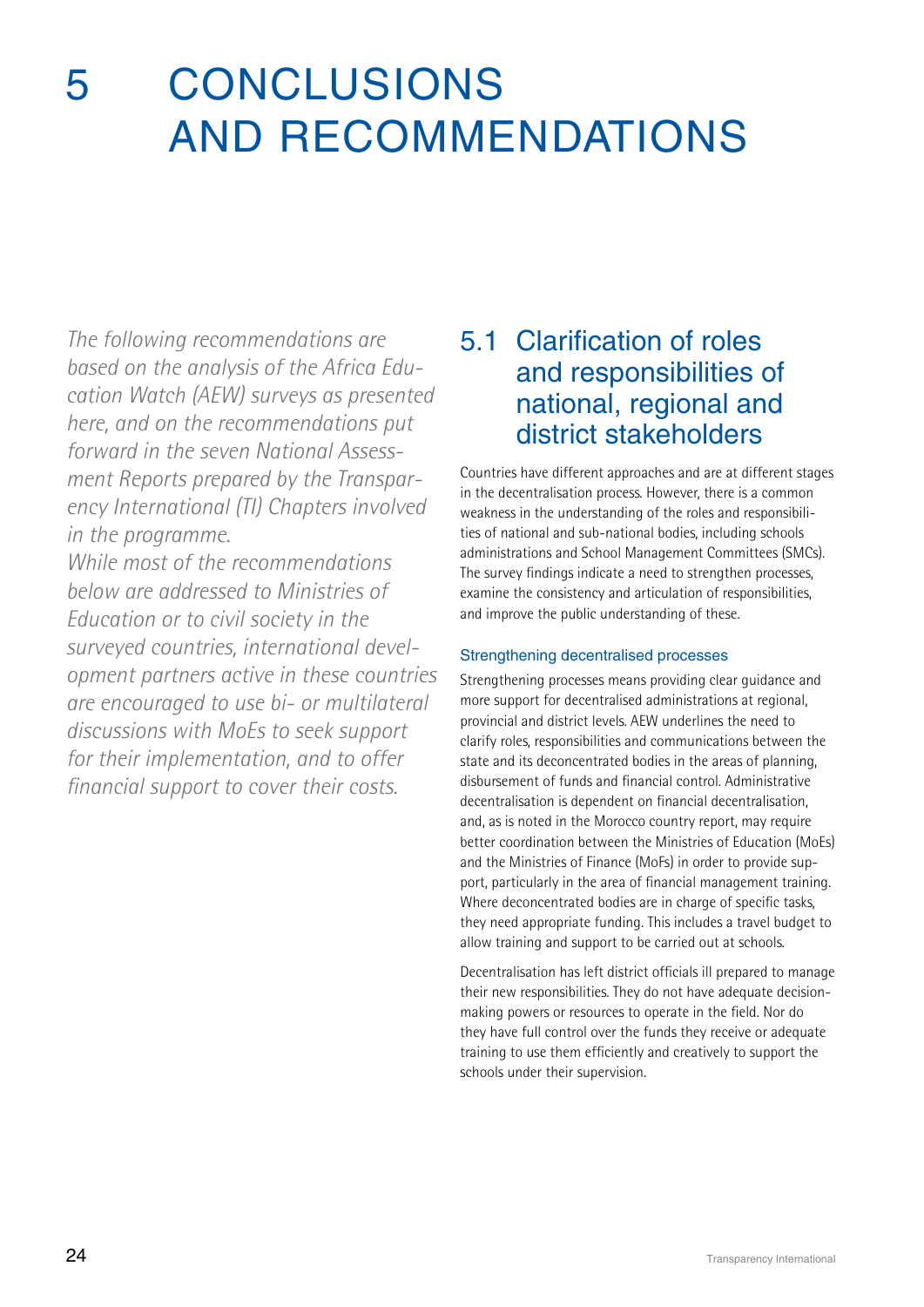#### **Recommendations**

- **• Ministries of Education must take steps to ensure that the roles and responsibilities of sub-national administrative bodies (e.g. District Education Offices, Académies, Circonscriptions scolaires, etc.) are made clear to the public, especially the members of PTAs and SMCs.**
- **• Ministries of Education should conduct regular audits to ascertain whether sub-national administrative bodies have the capacity to carry out their oversight functions. These should include financial management issues.**
- **• Additional resources must be made available to allow state officials to carry out more on-site school inspections particularly in the area of teachers' attendance, financial management and accounting.**

### 5.2 Strengthening legal frameworks for school budgets and financial records

Although AEW does not make a case for a more extensive legal arsenal in the fight against corruption in schools, the findings suggest a need to ensure existing laws are understood and respected. There should also be mechanisms in place to ensure accountability and transparency of school budgeting and financial records.

#### School budgets and financial records

AEW finds an overall lack of transparency of school budgets, financial records and bookkeeping. This is only slightly better in countries that use capitation grants. There is: (i) a general lack of knowledge of school budget allocations, how these are made and the origin and purposes of funds/in-kind contributions, (ii) a lack of clarity in the use of funds, and, worryingly, (iii) very little accountability for expenditures.

School managers and those responsible for oversight of school budgets should know the exact monetary value of budget items such as textbooks and teacher salaries. This would make the process clearer, allow for more meaningful discussions with officials and other local representatives and result in better decision-making and more accountability.

Rules and mechanisms for financial management should extend to contributions from parents, communes, the private sector, Non-Governmental Organisations (NGOs) and other donors to increase clarity and accountability. At present, those that exist for financial management usually apply only to funds received from the state.

#### **Recommendations**

- • **Civil society organisations, in partnership with Ministries of Education, should publish and disseminate regulations and best practices concerning school budgets and financial records.**
- • **Guidance manuals must be developed and made widely available to head teachers, SMC members, and all those involved in the management of schools resources.**
- • **Ministries of Education must adapt regulations to require that school budgets and financial records:** 
	- **• are comprehensive and include both cash and inkind contributions (material, equipment, labour), and any additional funds collected, irrespective of their sources (parents, communes, private sector, NGOs etc.). They must also show how the resources received were used.**
	- **• are consistent, comparable, transparent and subject to internal and external scrutiny and control.**
	- **• are subject to independent audits with the results posted and/or announced to the school community on a periodic basis.**

#### School plans

The development of a school plan is an important way to engage communities with their schools. It helps bring about a better understanding of how schools work and encourages an interest in the way they are managed. A formal round of school planning also makes the budgeting process more transparent. School plans need to have clear financial commitments and performance targets/indicators. The process must be as inclusive as possible, and ensure that local accountability structures (SMCs and PTAs) are not only consulted but are actively involved. SMCs may have legal responsibilities within the process, and the involvement of PTAs ensures the wider school community participates in planning, monitoring and evaluation.

#### **Recommendations**

- **• Ministries of Education must support a participatory planning process at schools where it already exists, and introduce such processes where they are not yet in place.**
- • **Civil society organisations should sensitise parents and school staff to the importance of school plans and encourage them to participate in the planning process.**
- • **Civil society organisations should encourage SMCs and PTAs to be fully involved in the development of school plans.**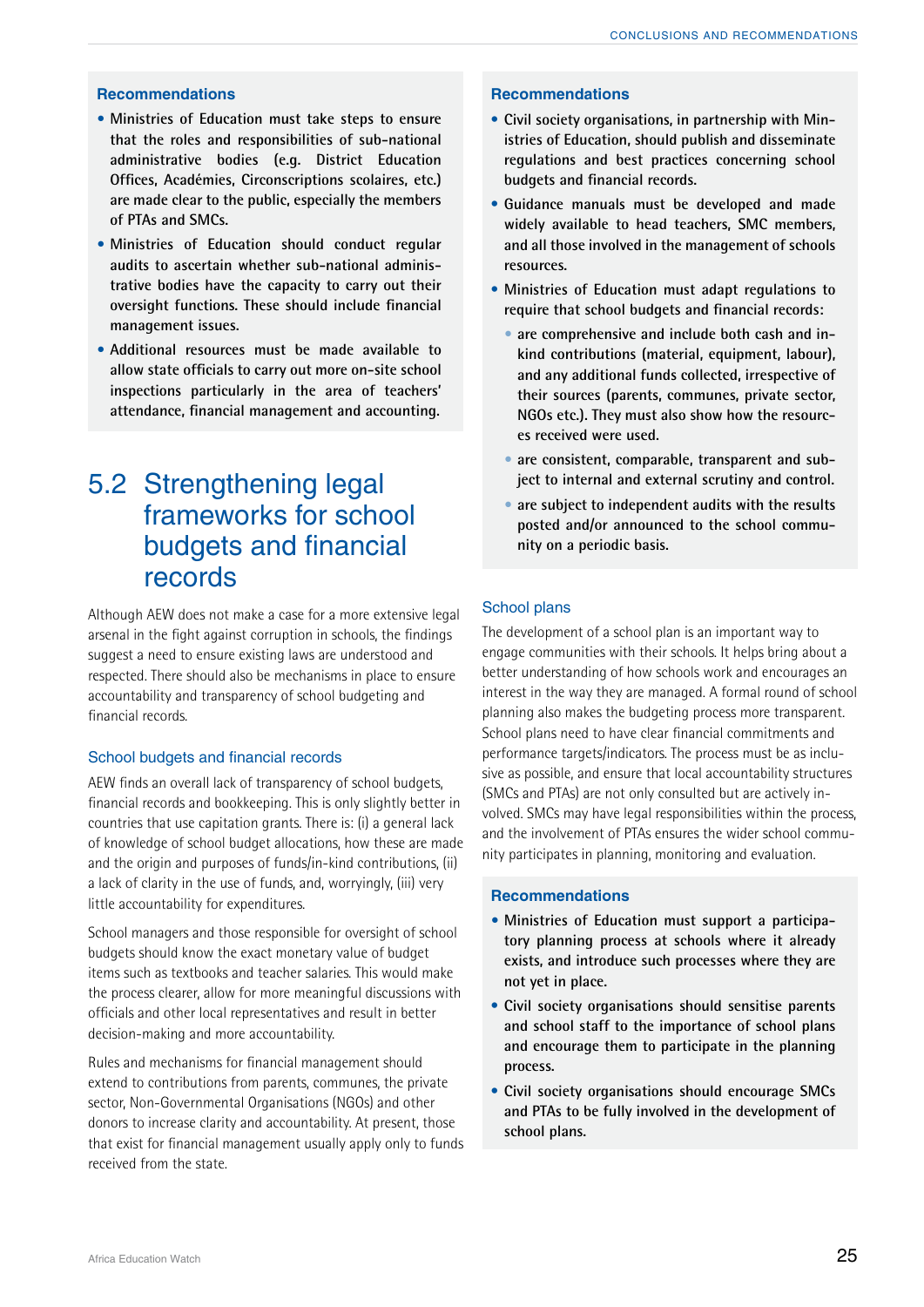#### Strengthening control and supervision agencies

The TI Chapters involved in AEW recommend strengthening supervision agencies, including the District Inspectorates. The findings suggest that school inspections are irregular and superficial and when they do occur they focus mostly on pedagogical issues and teacher issues. District officials take little responsibility for overseeing financial management, and MoF representatives rarely visit schools. When financial records are audited, inspectors look at formal compliance rather than actual results and the impact of investments and expenditures on education quality. Nevertheless, the identified link between inspections by MoE officials and the quality of bookkeeping and the reduction in the likelihood of demands for "registration fees" calls for a widening and strengthening of the role and regularity of inspections. Inspection frameworks should include practical measures to strengthen school governance and management transparency. Inspections should be tools to ensure compliance with the regulations and promote best practices in terms of financial management, teacher management and community participation.

#### **Recommendations**

- **• Ministries of Education must clarify and publish what is covered in school inspections and expand the regulations where necessary to include financial management.**
- **• Ministries of Education must ensure that inspectorates can fulfil their role efficiently by guaranteeing:**
	- **•** Inspectorates are provided with additional finan**cial support (particularly for transport) to visit schools**
	- **• Inspectorates are provided with the training and capacity to support improved financial management, budgeting and efficient use of resources**
	- **• Inspection and audit results are communicated to PTAs, SMCs and the school community, including parents and elected representatives on a periodic basis.**
- **• Ministries of Education and civil society organisations must identify and communicate channels and procedures for complaints about financial mismanagement to all stakeholders in schools.**

### 5.3 Local accountability frameworks

#### Clearer roles and responsibilities for SMCs, PTAs and head teachers

The AEW surveys reveal the confusion over PTA and SMC roles and responsibilities, and the country reports recommend clarification of the mandates of these two bodies. Often one committee is used in place of the other as the vehicle for participa-

tory decision-making and oversight. They should have separate and clearly understood mandates, powers and prerogatives for action. Where the existence of SMCs is statutory and there is a mandate for planning, financial control and school oversight, this has to be stated and recognised by all in the school community. SMCs (but not PTAs) may have legal responsibility, and legal liability for financial management.

Similarly, the role of head teacher has to be clear and mechanisms put in place to ensure a correct balance of power between the role a head teacher assumes in running a school and his or her role on committees such as the SMC or PTA. A head teacher should not dominate these organisations. Finding the correct balance between the role of head teacher and an SMC in overseeing school governance is not easy. To avoid confusion and guarantee accountability, there should be clear mechanisms to ensure committees and individuals are accountable to one another, to district bodies, school staff, elected representatives, parents, children and community members in general.

The AEW country reports raise the difficult question of how illiterate committee members and parents can be involved in undertaking financial responsibilities. The SMCs should try to make financial information accessible, be it orally or pictorially, in ways that empower members and parents, whatever their level of education.

#### **Recommendations**

- **• Ministries of Education must ensure that laws regulating the roles and responsibilities of SMCs, PTAs and head teachers are made clearer. They must define who does what in terms of fundraising, bookkeeping, financial management and disbursement.**
- **• Civil society organisations and Ministries of Education should work together to publish and disseminate information in user-friendly formats that explains laws regulating SMCs and PTAs. This documentation should also state clearly the prerogatives and responsibilities of head teachers.**
- **• Where necessary, civil society organisations should explain the roles and responsibilities of SMCs, PTAs and head teachers at school level, through information campaigns that take into account the less welleducated and literate community members.**
- **• Ministries of Education and/or civil society organisations must inform parents of the procedures to report power abuse, financial mismanagement or misuse of funds by PTAs, SMCs or head teachers so that people know who is accountable for what and to whom.**
- **• Ministries of Education must ensure that SMCs comply with their statutory requirements (election procedures, meeting, reporting, information-sharing and financial management) and are subject to regular inspections.**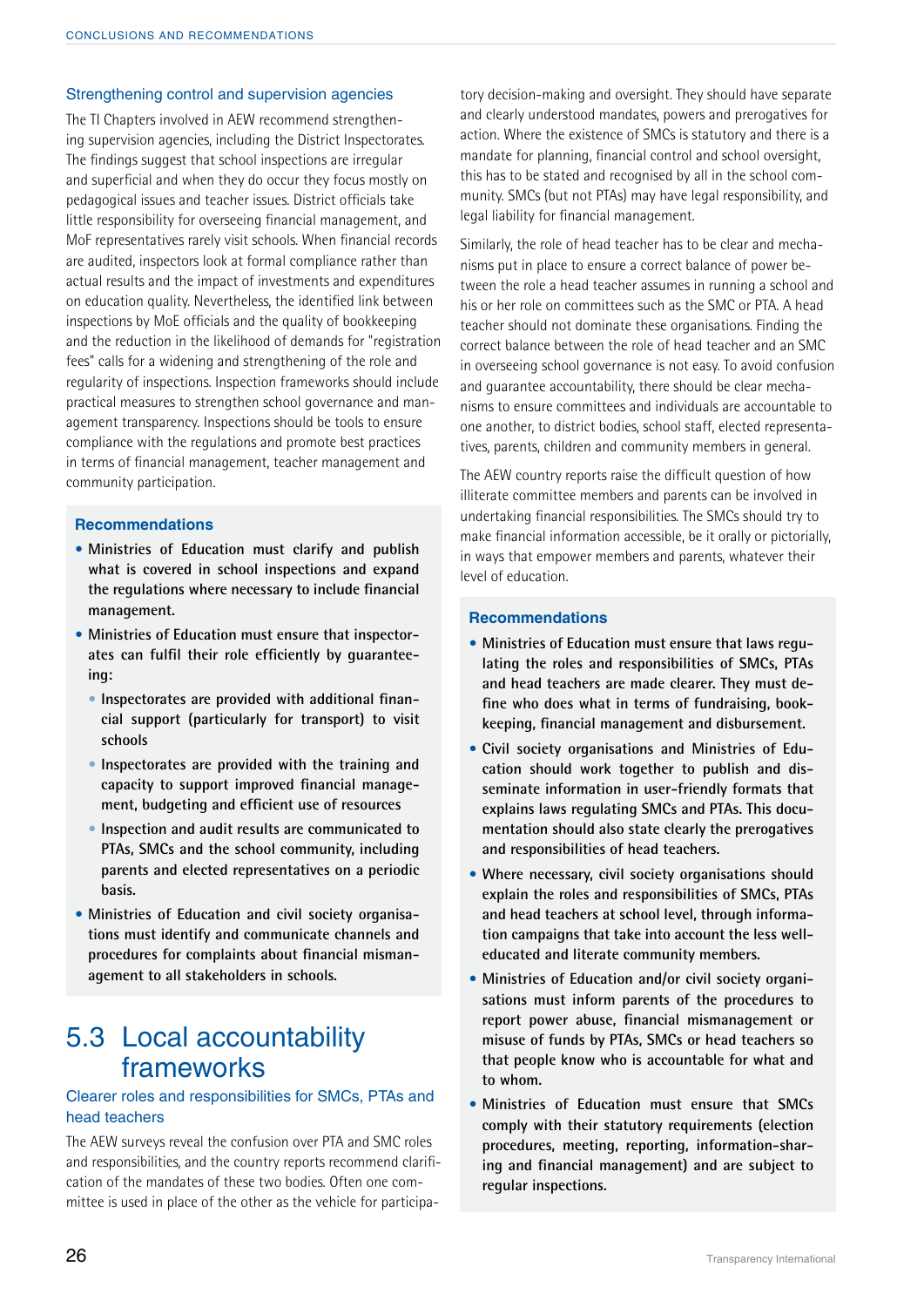#### Equal representation in SMCs and PTAs

The TI Chapters involved in AEW note the small proportion of women in SMCs and PTAs, as well as an overrepresentation of wealthier parents. SMC are legally required to be representative of all parts of the community, including women's and religious groups, and traditional chiefs. However the regulations are not always known, and often ignored. Consequently, the willingness and enthusiasm of community members to join SMCs, especially those from under-represented groups, remains unproven.

#### **Recommendations**

- **• Ministries of Education and civil society organisations should encourage all members of the community to participate in PTAs and SMCs to ensure representation of potentially marginalised communities. Information about how PTAs and SMCs appoint members must be publicly displayed on school premises and advertised through information campaigns.**
- **• SMCs should consult pupils regularly to ensure learners' views on priorities for school improvement are addressed.**
- **• Civil society organisation programmes that empower communities and promote their participation in school management and oversight should be supported and financed by international development partners, as well as allowed and encouraged by Ministries of Education.**

#### Capacity building

People need the skills to understand budgets, bookkeeping, financial records and administrative systems. Because of the regular turnover of head teachers and SMC members, capacity building cannot be limited to one-off training. It requires longterm strategies, such as regular on-the-job training, support networks, advisory visits, and published guidelines. It is clearly the responsibility of the Ministries of Education to ensure that this takes place, but civil society organisations and international development partners also have a role to play through providing expertise, financial support and outreach.

#### **Recommendations**

- **• Ministries of Education must take steps to simplify school budget processes and formats and must systematically introduce a way to disseminate this information publicly.**
- **• Head teachers and SMCs should be trained in financial management, budget planning and monitoring of expenditures. Ministries of Education and civil society should strengthen this training with a range of follow-up activities.**

### 5.4 Stakeholders' engagement and empowerment

#### Better access to, dissemination and use of financial information

AEW country reports highlight the lack of information on financial management and data at school and district levels and make clear that better-informed parents can help reduce and prevent malpractice and abuses of power in primary education.

Uganda and Senegal make recommendations to increase citizen oversight of public expenditures in education by publicising education disbursements through the media. If citizens are able to track resources from districts to schools, leakages and unfair distribution can be identified and publicised. Publishing this information is not sufficient on its own to stop corruption, but it is a minimal condition to allow for citizen oversight. Committee members should also receive training and support to better understand financial issues. In a number of countries, including Madagascar, unchecked collection of fees are a legacy of previous practices and it remains uncertain whether these constitute malpractice or are simply the result of lack of information. If parents are aware of the laws, they are in a better position to stand up to abuses of authority.

#### **Recommendations**

- **• School communities and parents must be proactively informed of regulations concerning legitimate fees and about what other contributions in cash or kind are legal:**
	- **• Ministries of Education must publish fee schedules, including guidelines for discretionary fees, and these should be circulated widely along with guidelines on how to refuse illegal requests; civil society organisations should reinforce this information at school-level.**
	- **• Fee and complaint guidelines and procedures must be disseminated by district education officials and elected representatives of decentralised administrations, and publicised through awareness raising campaigns. These should use local media, TV and radio to reach people who cannot read or are not involved in local forums.**
- **• Information about material and funds allocations must be made public at district level, school by school, through notice boards and local media. This information must be made accessible at school level by the SMC and publicised for parents or any other citizen or elected representative so that they can track distribution.**
- **• Complaints procedures must be publicised alongside the information so people know how to report irregularities.**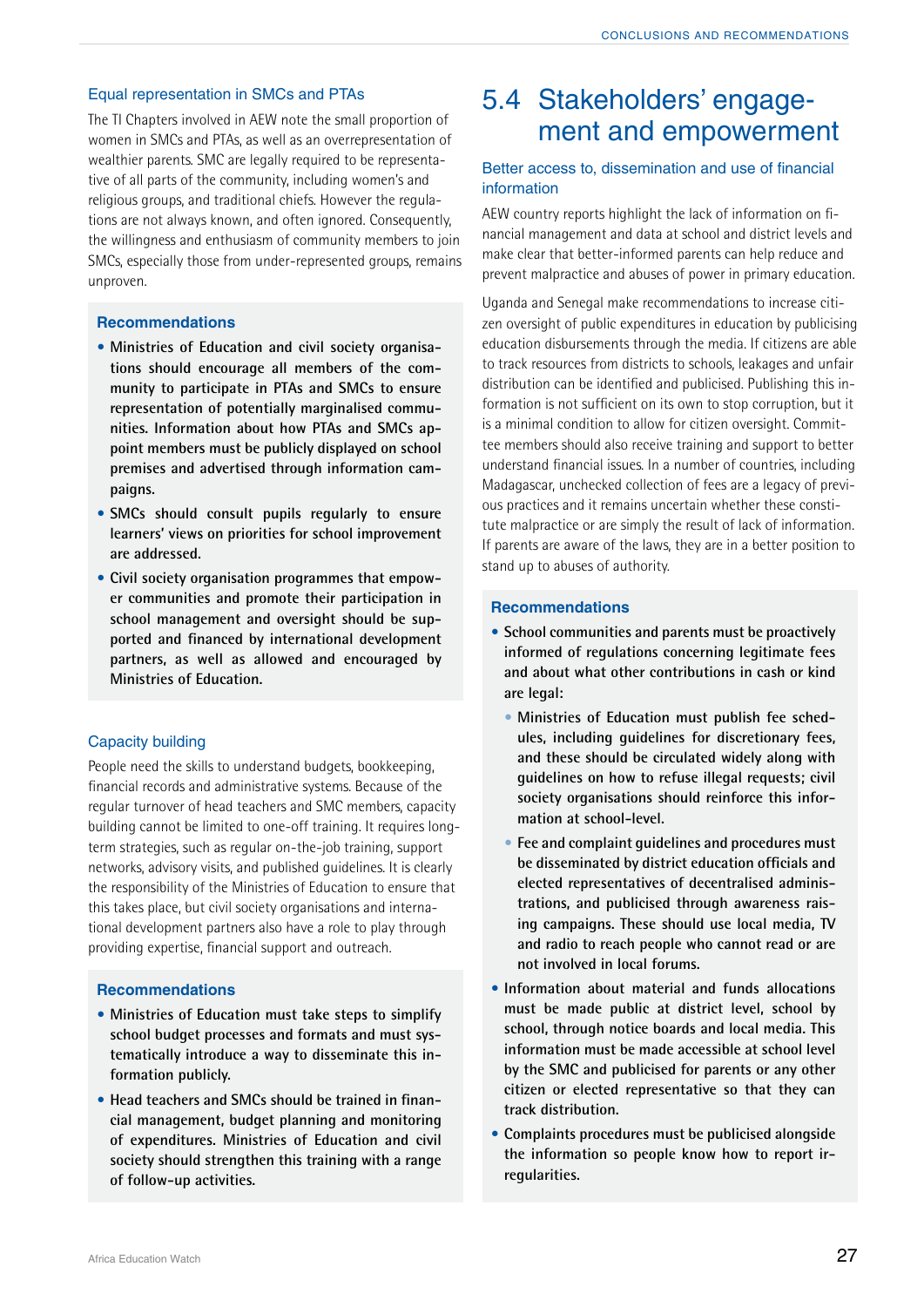#### Parental awareness and engagement

The AEW findings show that parents have limited interest in getting involved in school management. TI Chapters believe there is a need to help parents understand their roles and responsibilities, and the advantages of being more involved in the education of their children. This requires concerted advocacy and action over time, both within the school and in the wider society. Organised civil society, particularly, has a major role to play in bringing about and sustaining such a development.

Parents should be encouraged to get involved in the development of school plans. It may be that they have stronger relationships with other local bodies than with schools and education officials. Local councils/communes, for example, have mature and democratic accountability and representative structures. However, AEW recommends strengthening the involvement of local polities (e.g. communes) and parents in the implementation of school plans.

#### **Recommendations**

- **• Civil society organisations, international development partners and Ministries of Education should provide concerted support to educate parents about the benefits they gain from having well-run and well-administered schools.**
- **• Ministries of Education and civil society organisations should organise national campaigns to increase awareness of the parental role in monitoring school performance, including finance and resource management, and to highlight the role of locally elected bodies in guaranteeing accountability in schools.**

#### Concluding remarks

The international consensus around universal basic education as the linchpin of development must now more strongly incorporate good governance at the heart of its approach. Strengthening the governance framework in education management can only result in a more efficient management of resources, and is a necessary step to improving the delivery of quality education.

The AEW study shows how the new decentralised management systems fare in terms of governance and identifies areas that require urgent attention in order to reduce corruption and ultimately to improve the quality of primary education in Africa.

Decentralisation is a first step towards empowering local communities to become involved in school decision-making and oversight and its success so far can be evaluated in view of the findings presented in the present report. AEW calls for adequate resources to build the capacity within school communities – including parents, head teachers, PTA and SMC members – and regional administrations to manage school budgets effectively and transparently. TI suggests that the broad reach of the AEW report can act as a benchmark from which to measure future progress.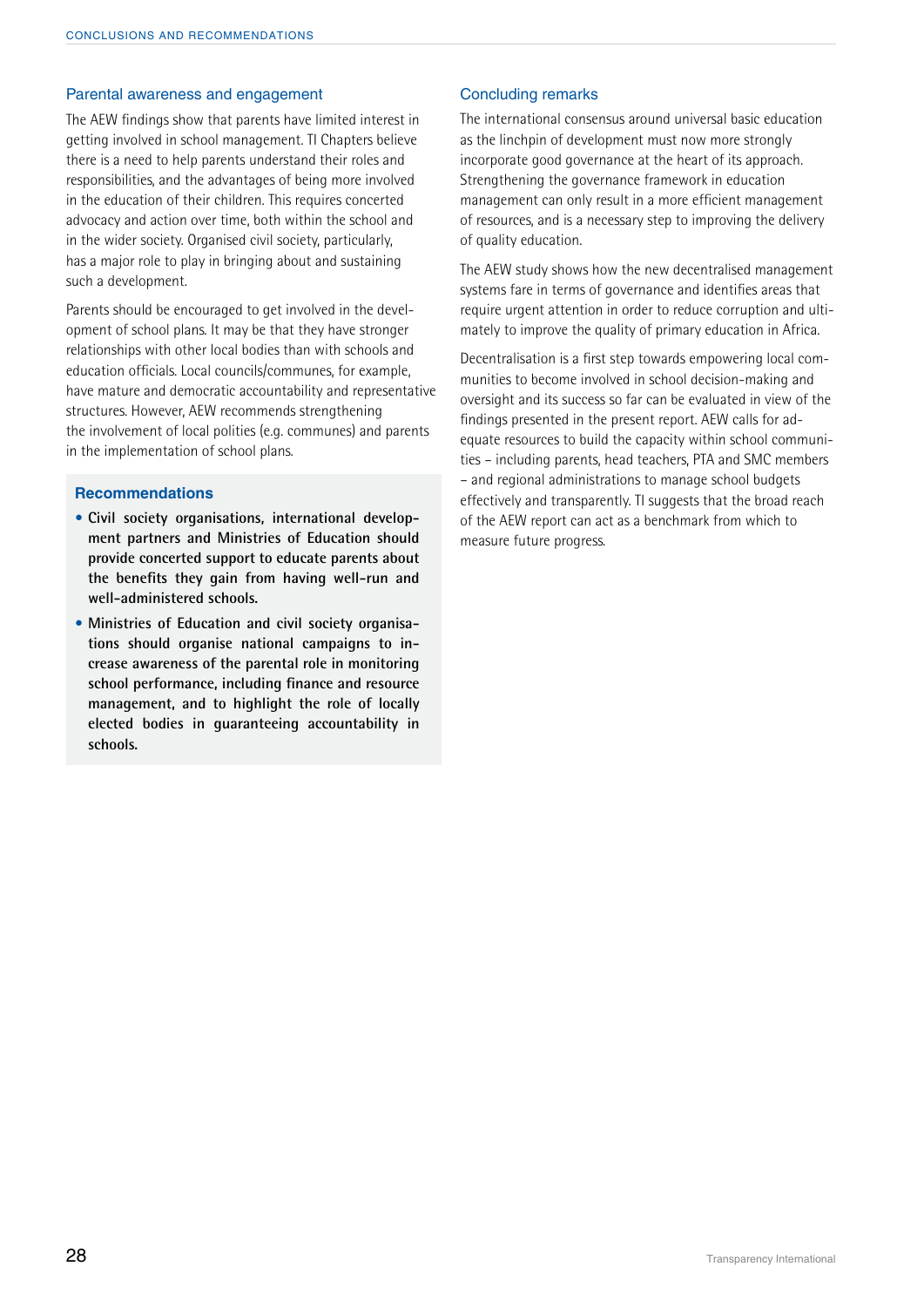# Annex 1. Africa Education Watch

*Africa Education Watch (AEW) is a threeyear programme running from 2007 to 2010 and implemented by Transparency International (TI). It is funded by the William and Flora Hewlett Foundation. It covers seven countries: Ghana, Madagascar, Morocco, Niger, Senegal, Sierra Leone and Uganda.* 

### Africa Education Watch

#### **GOAL**

Improving transparency and accountability in the use of primary education resources

#### PARTICIPATING COUNTRIES

Ghana, Madagascar, Morocco, Niger, Senegal, Sierra Leone, Uganda

#### TIME SPAN

3 years, July 2007 – June 2010

#### IMPLEMENTED THROUGH

Ghana Integrity Initiative, TI Initiative Madagascar, Transparency Maroc, Association Nigérienne de Lutte contre la Corruption, Forum Civil (Senegal), National Accountability Group (Sierra Leone), TI Uganda

The rationale for the programme lies in the observation that despite increased resources being spent on primary education in participating countries and recent increases in enrolment, education outcomes remain low, and Education For All (EFA) goals remain at risk.29

Decentralisation reforms from the late 1990s have focused on two areas: structural changes in the delivery of primary education to bring public services closer to the user, and giving local stakeholders a greater stake in the management of primary education. New authorities with administrative and fiscal responsibilities have been put in place at regional, district, communal, and school level.

AEW seeks to assess whether these new decentralised systems are effective in controlling malpractices, monitoring the flow of resources, and preventing corruption, resource leakages or delays.

### **Objectives**

The key objectives of the programme are to: (i) identify approximate levels of resource leakages or delays in resource transfer from the central government to school level through targeted research on specific budget lines and in specific geographical areas; (ii) determine the extent of (illegal) fees and other costs that parents incur for their children's primary education; and (iii) assess how effective decentralised accountability structures are at controlling resources and preventing corruption, and how they function.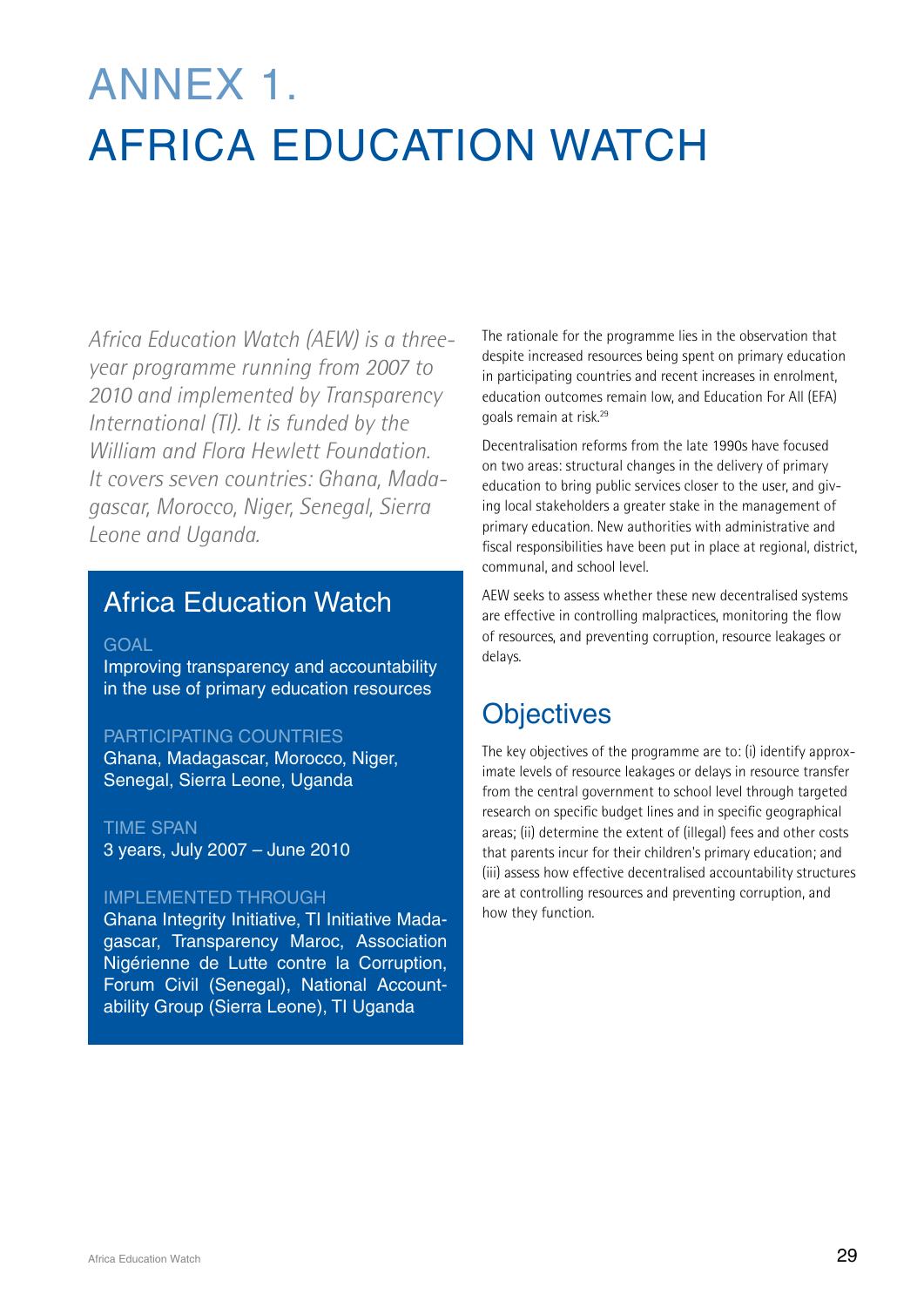## Annex 2. Survey methodology and sampling

#### Approach

The Africa Education Watch Regional Overview is based on seven standardised surveys conducted in Ghana, Madagascar, Morocco, Niger, Senegal, Sierra Leone and Uganda.

Countries surveyed were selected based on the presence of a Transparency International (TI) Chapter in the country with previous experience working on education. Another criterion was representation of economical and cultural differences.

The TI International Secretariat (TI-S) worked closely with TI Chapters on the design of four different survey questionnaires and methodology, as well as on the data quality control process and overall coordination of the work carried out by the chapters. To design the questionnaires, TI drew on input from national and international education experts, civil society activists, and survey experts. All surveys were carried out between March and May 2008 by TI Chapters in the above-mentioned countries with the exception of Uganda, where a consulting firm was hired to implement the survey under the supervision of the local TI Chapter.

In each country, four types of respondents were interviewed: households, head teachers, heads of Parent-Teacher Associa-

tions (PTAs) – which included School Management Committee (SMC) members – and local governments (District Education Officers). A minimum of 60 schools were randomly selected and surveyed. On average, 58 head teachers and 58 heads of PTAs were interviewed in each country. Additionally, at least 1,000 households were randomly selected from the schools' roster and interviewed. An average of 10 district officials were also interviewed in each country.

#### The surveys

Africa Education Watch (AEW) was interested in exploring the relationships between different stakeholders: head teachers, representatives from school governance bodies – heads of PTAs and members of SMCs – local governments (District Education Officers), as well as parents.

AEW designed four in-depth surveys. These were independently administered to users of the primary education system,<sup>30</sup> providers of such services (school authorities as represented by the head teacher), representatives from PTA, and district officials in charge of school matters.

The following table summarises how many of each actors were surveyed in each of the countries:

| Country      | <b>Households</b> | <b>Head teachers</b> | <b>Heads of PTAs</b> | DEOs*           |
|--------------|-------------------|----------------------|----------------------|-----------------|
| Ghana        | 1,020             | 60                   | 60                   | $6\phantom{1}6$ |
| Madagascar   | 1,200             | 60                   | 60                   | 12              |
| Morocco      | 1,040             | 60                   | 60                   | 16              |
| Niger        | 1,200             | 75                   | 75                   | 9               |
| Senegal      | 1,024             | 49                   | 40                   | 13              |
| Sierra Leone | 1,069             | 55                   | 51                   | $\overline{4}$  |
| Uganda       | 1,064             | 47                   | 55                   | 12              |

\* District Education Officers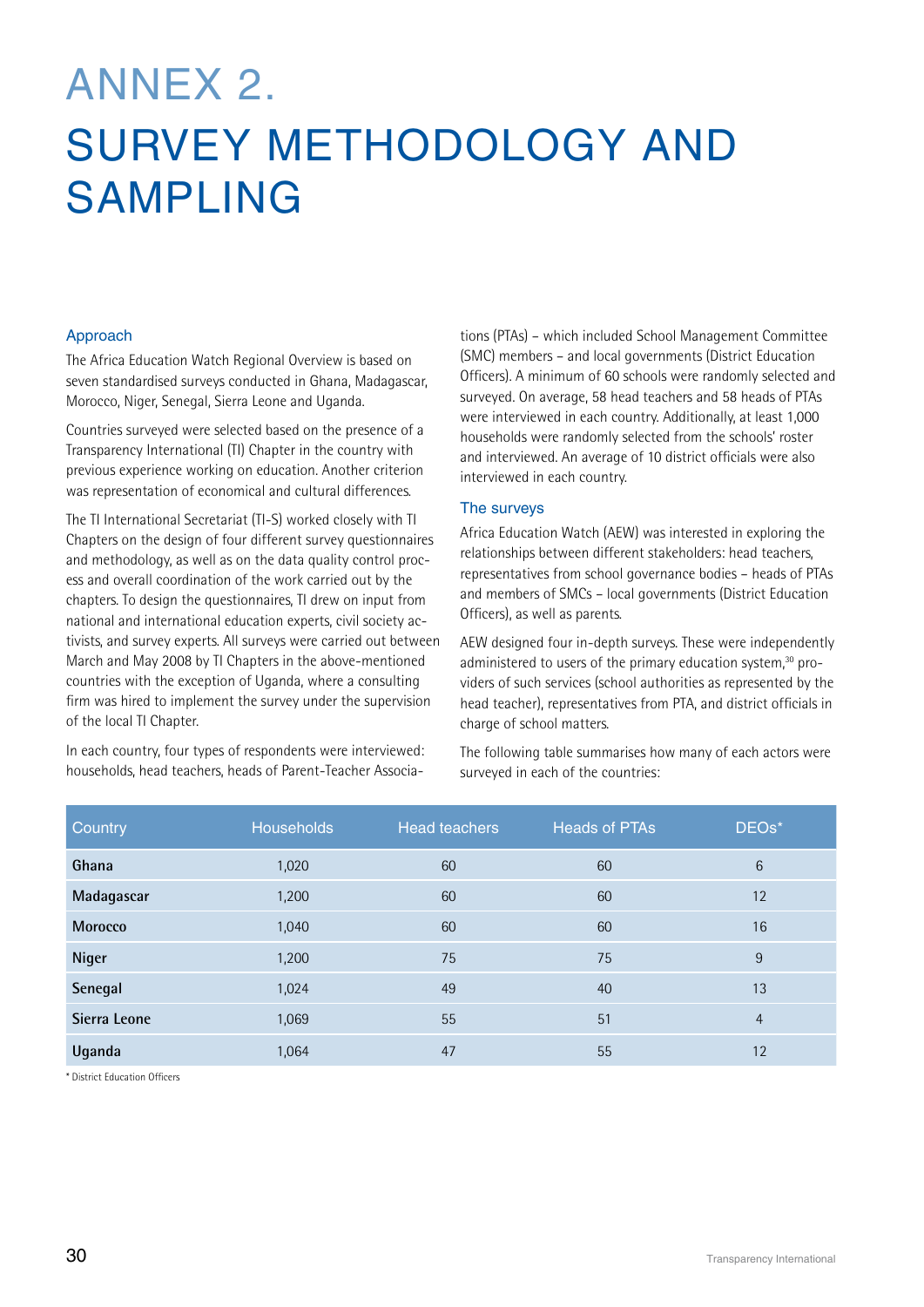Broadly speaking, respondents were interviewed about the same topics.<sup>31</sup> These included questions on:

- **•** the existence and efficiency of channels to voice their opinions and whether or not there were mechanisms in place to hold school management accountable (voice and accountability structures),
- the use of these mechanisms by parents.
- **•** the experiences with and perceptions of corrupt practices in primary schools or in the education system, and
- **•** any other problems at schools, identified by the respondents.

This multi-pronged approach allowed for the triangulation of the assessments; that is comparing results from all parts of the school community – from service providers and managers to the users. This gave the programme a more complete picture of the issues under review.

The school formed the convergence point for all the constituencies sampled. In order to maximise the advantages of this triangulation of assessment approach, the sample unit, the design of sampling procedure and the sample size were all taken into account. Sample units were selected as follow: AEW would select schools across each country and interview their head teachers and head of PTA; then they would interview parents of children attending those specific schools, and district education officials responsible for their finances. Some of the parents interviewed as part of the household interviews were also SMC or PTA members.

To select schools in each country, AEW used a stratified random sampling procedure. In each country there were at least two geographical areas outlined from where about 60 schools were selected. Stratification took into consideration the location of the school (to allow for regions with different levels of income to be surveyed) and other characteristics on a countryby-country basis (e.g. urban or rural, 'government-owned' or 'government-assisted', faith or non-faith based, etc.).32 At least 1,000 parents or guardians per country were randomly selected from the 2008 school year roster. The district educational officials interviewed were selected from those responsible for overseeing financial matters of the selected schools. For an overview of the surveyed regions and districts, see Annex 3.

Participating TI Chapters conducted background research on resource flows in the primary education sector, and carried out user and service-provider surveys to collect data for the National Assessment Reports.33

The surveys identified serious governance and accountability problems that appear commonly widespread in all seven countries. The analyses presented in the present report focus mainly on these common problems.

### **Limitations**

There are potential challenges and constraints for large-scale field research into potentially sensitive subjects. Some countryspecific challenges that we faced are identified in the reports, including access to officials and the reluctance of respondents to identify corrupt practices.

Overall the poor quality of financial records at school and district level made it impossible to track financial and in-kind resources transfers between both levels. In most cases, financial records were either completely lacking, incomplete or of such low quality that country research teams could not use them to assess the existence or scale of resource leakages at districts and schools, or in transfers between them.

Although this lack of transparency and complete financial documentation limited AEW's capacity to look into leakages, it is an important finding for future research and studies. Clearly, different methods are required to track school expenditures at all levels. Additionally, and as discussed in the present report, the lack of good bookkeeping and accounting practices at schools has dire consequences in terms of governance.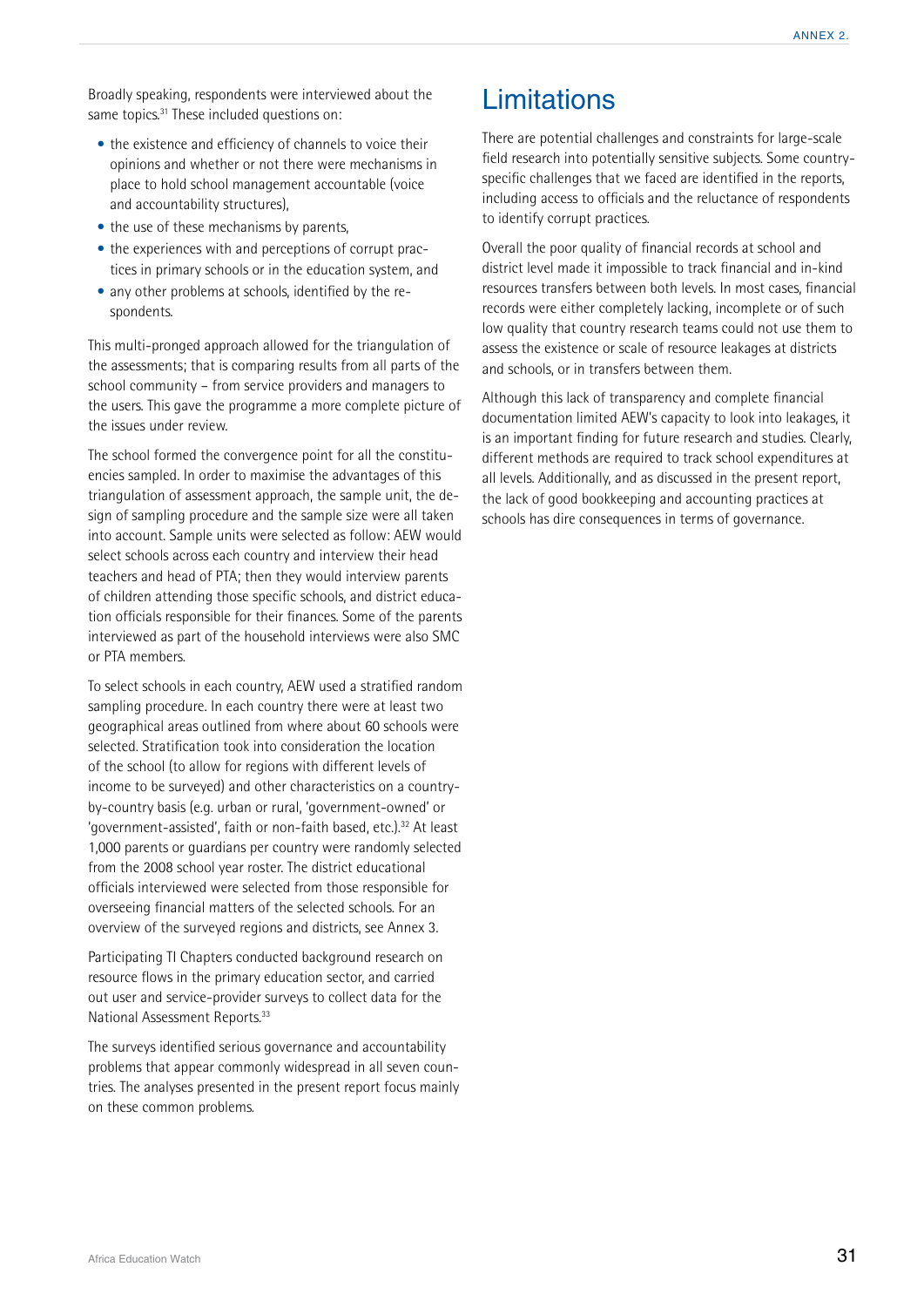## Annex 3. TARGET REGIONS FOR COUNTRY **SURVEYS**

| Ghana                                                                 | Madagascar                                                                                                                                                                          | Morocco                                               | <b>Niger</b>         | Senegal                                        | Sierra Leone                    | Uganda                                                                                     |
|-----------------------------------------------------------------------|-------------------------------------------------------------------------------------------------------------------------------------------------------------------------------------|-------------------------------------------------------|----------------------|------------------------------------------------|---------------------------------|--------------------------------------------------------------------------------------------|
| Greater Accra <sup>*1</sup><br>Ashanti <sup>*2</sup><br>Upper East *3 | Alaotra Mangoro<br>Analanjirofo<br>Atsimo Andrefana<br>Atsimo Atsinanana<br><b>Betsiboka</b><br>Bongolava<br>Diana<br>Matsiatra Ambony<br>Menabe<br>Sava<br>Sofia<br>Vakinankaratra | Grand Casablanca *4<br>Meknès-Tafilalet <sup>*5</sup> | Maradi <sup>*6</sup> | Dakar <sup>*7</sup><br>Diourbel *8<br>Kolda *9 | Port Loko<br>Kenema<br>Freetown | Northern <sup>*10</sup><br>Western <sup>*11</sup><br>Eastern <sup>*12</sup><br>Central *13 |

\*1 Tema Municipal and Dangme West District Assemblies

- \*2 Obuasi Municipal and Asante Akim South District Assemblies
- \*3 Bolgatanga Municipal and Kassena/Nankana District Assemblies
- \*4 Casa Anfa, Sidi Bernoussi, Moulay Rchid Sidi Othmane, Derb Sultan El Fida, Ben M'Sik, Hay Al Hassani, Nouasseur, Aïn Chock, Aïn Sbaa Hay Mhammadi, Médiouna, Mohamédia
- \*5 Meknès, Ifrane, El Hajeb, Errachidia, Khénifra
- \*6 Tessaoua, Mayahi, Dakoro, Aguié, Madarounta, Guidanroumdji
- \*7 Pikine, Rufisque, Thiaroye, Dakar Ville
- \*8 Diourbel, Bambey, Mbacké
- \*9 Kolda, Vélingra, Sédhiou
- \*10 Apac, Arua, Kotido, Lira
- \*11 Kamwenge, Kasese, Masindi, Mbarara, Kabarole
- \*12 Busia, Kumi, Soroti, Pallisa
- \*13 Kiboga, Mpigi, Mubende, Kampala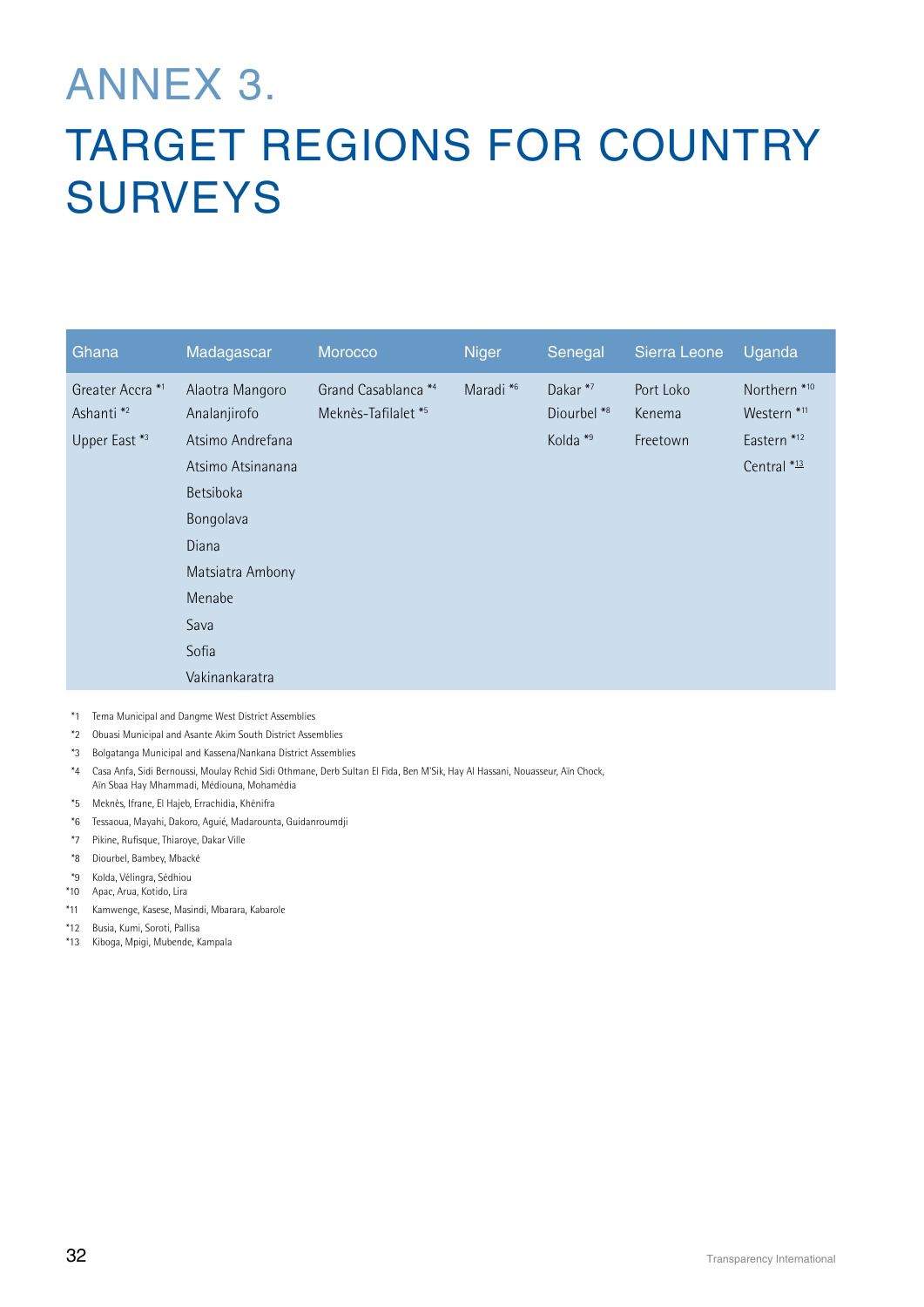## Annex 4. **BIBLIOGRAPHY**

Arnstein, S. R. (1969). A ladder of citizen participation. *Journal of the American Institute of Planners, 35 (i)*, 216-224.

Crawford, G. (2004). Democratic Decentralisation in Ghana: Issues and Prospects. *School of Politics and International Studies. University of Leeds*.

De Grauwe, A. L., & Diakhaté C., D. D. (2005). Does decentralization lead to school improvement? Findings and lessons from research in West-Africa. *Journal of Education and International Development, 1 (1).*

Foster M. (2000). New Approaches to Development Cooperation: What can we learn from experience with implementing Sector Wide Approaches? *Working paper 140, Centre for Aid and Public Expenditure, Overseas Development Institute.* 

Freedom House. (2009). Freedom in the World 2009. *Freedom House.*

Hallack, J., Poisson, M. (2007). Corrupt schools, corrupt universities: What can be done? *International Institute for Educational Planning.*

Paul, S. (1988). Community Participation in World Bank Projects: The World Bank Experience. *World Bank.*

Transparency International. (2007). Stealing the future: Corruption in the Classroom. *Transparency International.*

Transparency International. (2009). Working Paper #4/2009: Corruption in the Education Sector. *Transparency International.* UNDP. (2008). Human Development Index 2008. *UNDP.* New York.

UNESCO. (2007). Educational Governance at Local Level: Policy Paper and Evaluation Guidelines.

UNESCO. (2008). Education for All by 2015 - Will we make it? *EFA Global Monitoring Report 2008.*

UNESCO. (2009). Overcoming inequality, why governance matters? EFA Global Monitoring Report 2009.

UNIFEM. (2009). Progress of the World's Women 2008/2009: Who answers to Women? Gender and Accountability.

World Bank IEG. (2007). Decentralization in Client Countries. An Evaluation of World Bank Support 1990-2007.

World Bank. (2003). World Development Report 2004: Making Services Work for Poor People. *World Bank and Oxford University Press.*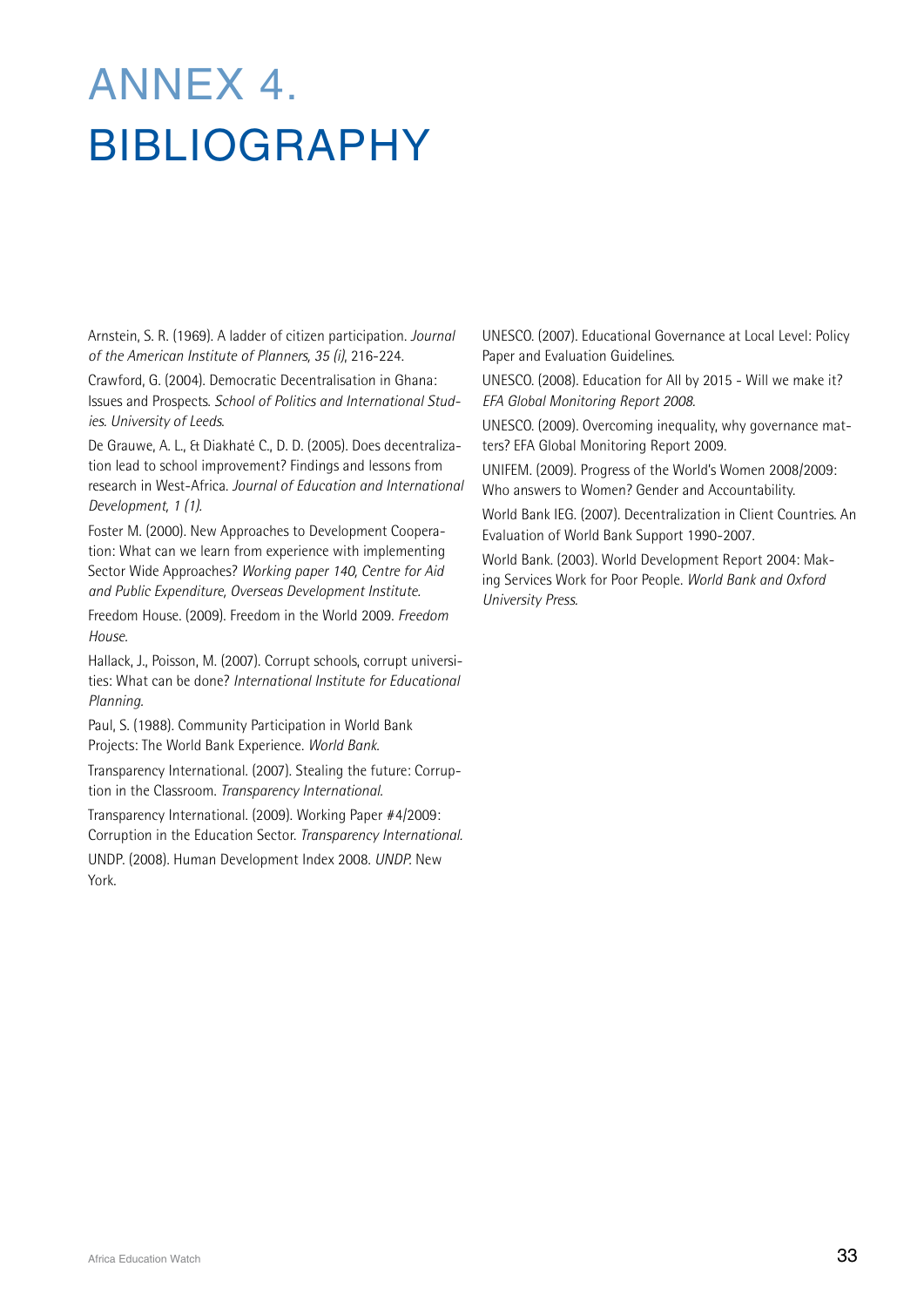## **ENDNOTES**

- 1 Education for All (EFA) is a global initiative led by UNESCO, which was started in Jomtien, Thailand, in 1990. It was expanded and re-launched in 2000 in Dakar, Senegal, to re-affirm the global commitment of the 164 participating countries and to adopt the six Education for All goals. These goals (see box) express a comprehensive view of education, from early childhood care and development to literacy and life skills for youths and adults. Two of the EFA goals also correspond to the Millennium Development Goals to provide universal primary education for all and to eliminate gender disparity in primary and secondary education.
- 2 "Total number of new entrants to a given grade of primary education, regardless of age, expressed as a percentage of the population at the official school entrance age for that grade" (UNESCO, 2009).
- 3 Basic education is defined differently in different countries but can usually be taken to include primary education and some post-primary schooling, either formally or informally, that is considered a minimum preparation for life.
- 4 In its Anti-Corruption Plain Language Guide, TI defines Governance as "a concept that goes beyond the traditional notion of government to focus on the relationships between leaders, public institutions and citizens, including the processes by which they make and implement decisions. The term can also be applied to companies and NGOs". By extension, 'Good' governance is characterised as being participatory, accountable, transparent, efficient, responsive and inclusive, respecting the rule of law and minimising opportunities for corruption.
- 5 This achievement in increasing enrolment has raised other policy concerns, for example, over the challenges it poses to the quality of teaching.
- 6 As we will later see, primary schools in the countries that have rolled out a system of school block grants fare differently on some good governance indicators than those countries that have not done so.

7 There can be confusion between SMCs and PTAs. PTAs gather parents and school staff, usually the head teacher and teacher representatives. PTAs have been traditionally in charge of community-school relations, school maintenance and in some instances management of community teachers. In countries where there are no SMCs, PTAs are the official school-based management organisations. SMC boards have a larger representation from the community and the local authorities. In countries where schools have SMCs and PTAs, SMCs have greater management functions and responsibilities than PTAs, and are formally responsible for financial management and school bank accounts.

- 8 *How do you define corruption?* www.transparency.org/ news\_room/fag/corruption\_fag
- 9 The Human Development Index (HDI) is a comparative measure of life expectancy, literacy, education and standards of living.
- 10 The first figure indicates the rank of the country (179 countries were ranked in 2008) while the number in bracket indicates the score. Scores below 0.8 but above 0.5 are associated by the UNDP with "medium human development", while scores below 0.5 are characterised as "low human development".
- 11 All significant funding for the sector supports a single sector policy and expenditure programme, under government leadership, adopting common approaches across the sector, and progressing towards Government procedures to disburse and account for all funds (Foster, 2000)
- 12 As the AEW surveys interviewed parents, head teachers, members of PTA and SMC, as well as District Education Officers, comparisons of answers will be made where relevant.
- 13 See the individual AEW country reports for more detail.
- 14 Where such contributions are deemed illegal, or their legality is in doubt, there is an incentive **not** to include them in the records.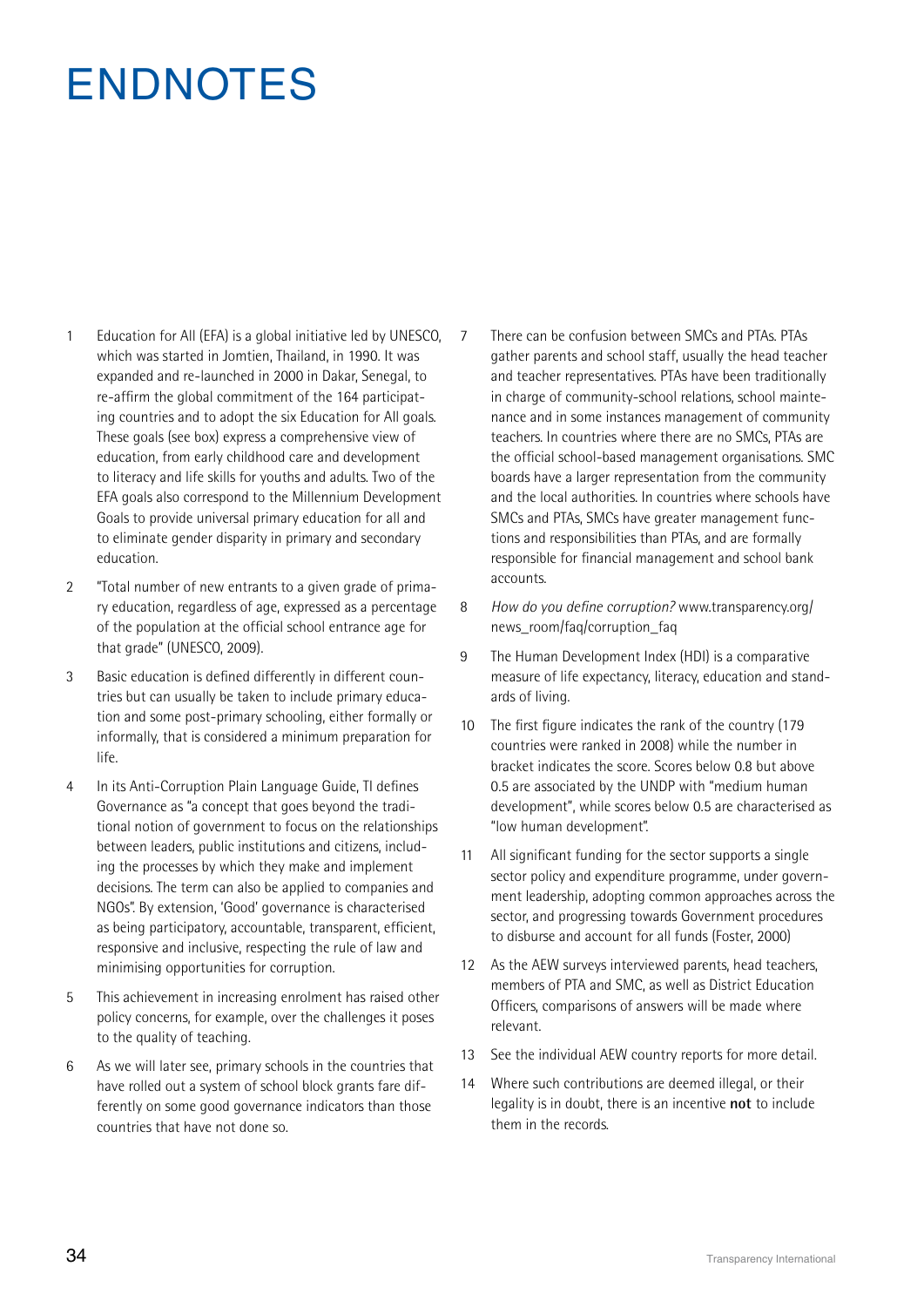- 15 For country-specific discussions of the identified problems, please refer to the separate country reports.
- 16 In Morocco all the reported data for the education sector are aggregated for primary, secondary and tertiary levels.
- 17 The Ghana Education Service is the national administrative body for education under the MoE.
- 18 The AEW surveys assessment of a school's financial records was made on the basis of the availability of financial data that allowed for reconciling financial information at the school level with information collected at the district level regarding transfers to a particular school, as well as financial records allowing the researchers to monitor the expenditures made by the school. When the information available at the school was insufficient to allow for proper monitoring of incomes or expenditures, the financial data at the school-level was recorded as incomplete . When no books were kept on school incomes and on expenditures, financial data was recorded as missing .
- 19 This finding also strongly questions the feasibility of Public Expenditures Tracking Surveys (PETS) in such circumstances.
- 20 In this context, tokenism can be understood to mean a practice of limited or fake inclusion of members of a group (for example parents), creating an illusion of inclusive practices, intentional or not.
- 21 Data is not available for head teachers in Niger and Senegal.
- 22 See the Ghana National Assessment Report for details.
- 23 Where SMCs include child representatives, their role, responsibilities and level of participation is not explored.
- 24 The percentages are based on the head teachers statements.
- 25 The question asked to the parents was: "Do you think that decisions are taken transparently? (i.e. we know what was decided and why)". The percentages represent the combined answers of parents who said that it is "mostly" or "always" the case.
- 26 Amount is in US\$ converted at the applicable rate at the time of the survey.
- 27 Paid tutoring can develop into a form of blackmail and constitute outward corruption, when teachers teach only half the syllabus during official hours and pressure students to pay for private classes to learn the rest (see: Transparency International, Working Paper #4/2009, Corruption in the Education Sector).
- 28 In view of the varied nature of the problem, the reader is invited to consult the various country reports to learn more about this problem and what the AEW surveys could identify.
- 29 The EFA Global Monitoring Report identified 41 countries at risk or seriously at risk of not achieving 100 percent Net Enrolment Rate by 2015, and respectively 28 and 34 countries are at risk or seriously at risk of not achieving the gender EFA goal in primary and secondary education (UNESCO, 2008).
- 30 AEW chose to use the household as the unit of interview for the primary school users survey. The interview was conducted with the relative (e.g. father, mother, sister) who indicated that they were following most closely the selected child's schooling.
- 31 The full questionnaires can be download from www.transparency.org/aew
- 32 For detailed country samples download the individual AEW country reports at www.transparency.org/aew
- 33 The National Assessment Reports of the individual countries from each of the seven TI Chapters can be downloaded from www.transparency.org/aew